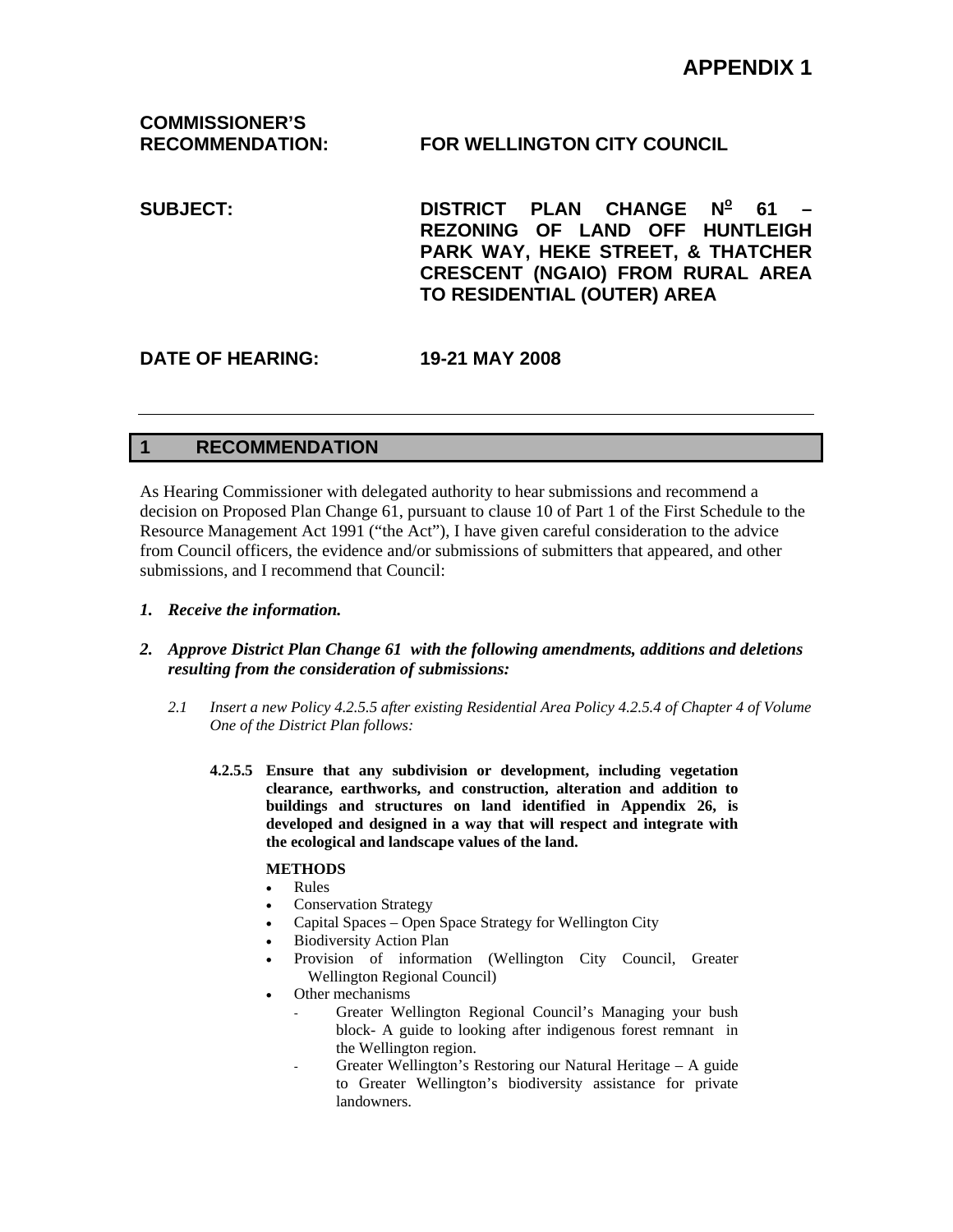Mind the stream  $- A$  guide to looking after urban and rural streams in the Wellington Region."

*The majority of the land identified in Appendix 26 is of high landscape and ecological value. Some further limited residential development of the land is permitted provided it maintains the ecological significance and integrity of the*  land. This will be achieved through limiting residential development to the *'indicative residential building sites' identified in Appendix 26. Discretionary activity (unrestricted) Rule 5.4.10 requires that applicants undertake a comprehensive assessment of environmental effects.* 

*Vegetation clearance exceeding 250m2 for each 'indicative residential building site' is not permitted. Some minor vegetation clearance and earthworks is permitted for maintenance purposes associated with existing houses or future houses associated with an 'indicative residential building site' (Rule 5.1.13).* 

*The environmental result will be the greater protection of existing native vegetation on land identified in Appendix 26 with some tightly controlled residential development provided for on three of the five properties.* 

- *2.2 Delete the reference "15.4.10" from the second line of the proposed table to be inserted into the Guide to the Rules in Chapter 5 of the District Plan and replace with the reference "5.4.10".*
- *2.3 Delete the number 25 from the proposed reference to a new Appendix to be inserted into the Schedule of Appendices Chapter 5 of the District Plan, and replace with the number 26*.
- *2.4 Insert the words "and any future residential use or activity approved pursuant to Rule 5.4.10 and Appendix 26" into the proposed Rule 5.1.13 so that the Rule reads as follows*:
	- 5.1.13 Within the land shown in Appendix 25 (11A Huntleigh Park Way, 79 and 83 Heke Street, 19 and 21 Thatcher Crescent, Ngaio):

Any existing use or activity, and any future residential use or activity approved pursuant to Rule 5.4.10 and Appendix 26, including the alteration of, and addition to existing buildings or structures, is a permitted activity, provided it complies with the following conditions:

- *2.5 Insert the word "already" into the second line of proposed Rule 5.1.13.3 immediately following the word "area" and add a Note to the proposed Rule so that the Rule and Note read as follows*:
	- 5.1.13.3 Compliance with Rule 5.1.9 (Earthworks), except that no earthworks shall extend beyond the area already developed for residential purposes at the date of 8 September 2007. This 'area' shall include land occupied by the existing dwellings, driveways, paths, lawns, and outdoor areas associated with the dwelling.

Note:

Any minor building works such as the enclosing of an outdoor area associated with a dwelling is a permitted activity provided it complies with the bulk and location requirements under  $5.1.3$ .

*2.6 Insert the words "a maximum of " and "from" and delete the words "more than" and "as of " from Rule 5.1.13.4 so that the Rule reads as follows:*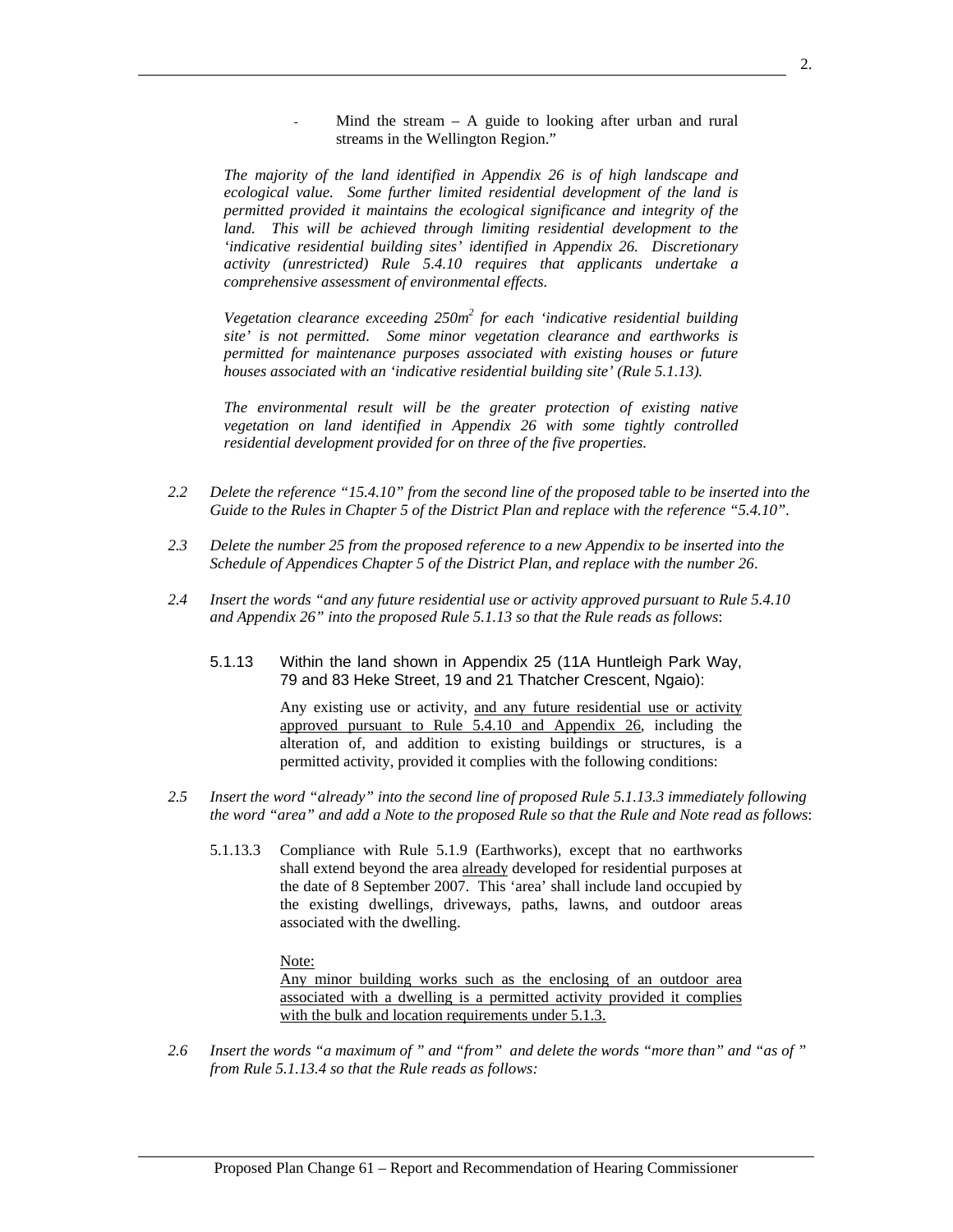- 5.1.13.4 The activity does not involve modification, damage, removal or destruction of indigenous vegetation totalling a maximum of  $100m<sup>2</sup>$  from 8 September 2007. This shall not apply to:
	- wind thrown trees, standing dead trees that have died as a result of natural causes, or vegetation that has become dangerous to human life or property as a result of natural causes.
	- The pruning around existing residential buildings or residential structures.
- *2.7 Delete proposed Rule 5.4.10.1, (as notified) which reads:*

The erection of new residential buildings, residential structures and the construction of new driveways shall be restricted to the 'indicative residential building sites' and 'indicative driveways' identified in Appendix 25.

#### *and replace with a new Rule 5.4.10.1 as follows:*

The location of new residential buildings and residential structures and the construction of new driveways shall be in accordance with the 'indicative residential building sites' and 'indicative driveways' identified in Appendix 26. Each building site (excluding driveways) shall not exceed  $250m^2$  in area."

*2.8 Delete proposed Rule 5.4.10.2, (as notified) which reads:* 

No more than two household units shall be permitted on each of the 'indicative residential building sites' as identified in Appendix 25.

*and replace with a new Rule 5.4.10.2 as follows:* 

No more than one household unit shall be permitted on each of the 'indicative residential building sites' as identified in Appendix 26.

- *2.9 Add a new Rule 5.4.10.3 (Standard and Term) as follows:* 
	- 5.4.10.3 For areas denoted 'indicative residential building sites' in Appendix 26, an Earthworks Management Plan shall be provided in respect of any proposed subdivision, use or building development. The plan shall detail sediment control, erosion protection and construction management. The information must be consistent with the principles and guidelines in the Greater Wellington Regional Council's Small Earthworks, Erosion and Sediment Control for Small Sites (June 2006) and/or Greater Wellington's Erosion Control and Sediment Control guidelines (reprinted 2003)

*and make consequential changes in numbering to the provisions that follow.* 

*2.10 Insert the words "and subsequent development within those allotments" into proposed renumbered assessment criterion 5.4.10.8 (notified number 5.4.10.7) following the word "allotments" where it first occurs so that the Rule reads:*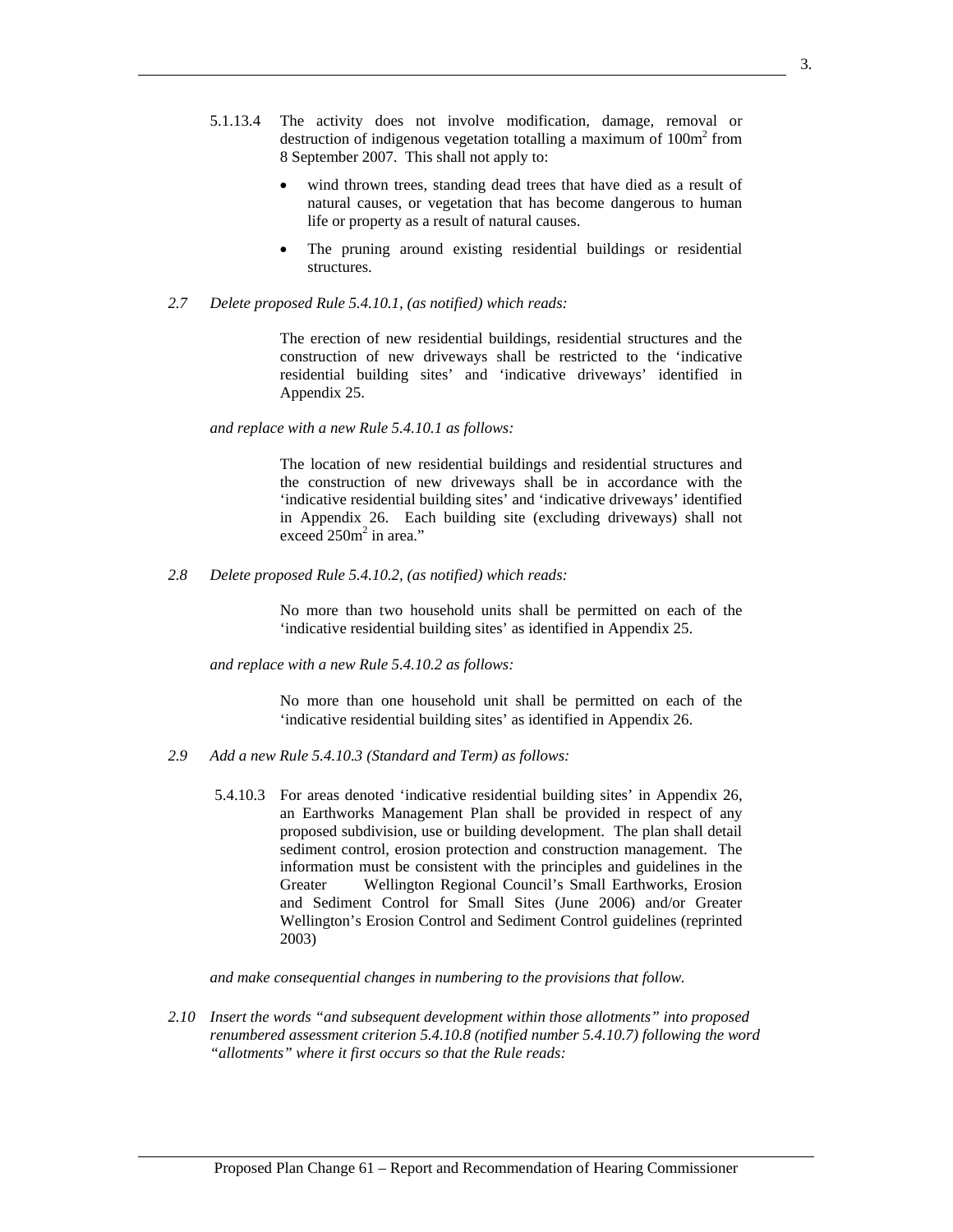- 5.4.10.8 Whether proposed allotments and subsequent development within those allotments are capable of accommodating permitted activities in general compliance with the relevant District Plan rules.
- *2.11 Delete the notified Appendix 25 and include Appendix 26 to Chapter 5 as shown in Attachment 2 to this report.*
- *3. Adopt the supplementary section 32 report in Attachment 3.*
- *4. Accept and/or reject all submissions and further submissions to the extent that they accord with the above recommendation.*

# **2 PROPOSED DISTRICT PLAN CHANGE 61**

# 2.1 BACKGROUND

Council-initiated Proposed District Plan Change 61 ("the Plan Change") relates to six Rural Areazoned properties on the northern edge of Ngaio and Crofton Downs. The properties gain access off Huntleigh Park Way, Heke Street and Thatcher Crescent, Ngaio (refer to the maps attached in Attachment 2 to this report). These allotments range in size from  $1,471\,\text{m}^2$  to 1 hectare, and apart from where the existing dwellings are sited, all of the land is covered in remnant and regenerating indigenous vegetation.

Under the Transitional District Plan the land was given a Residential G, or 'rural residential' zoning, that provided for large residential lots with a minimum average of  $6,000$ m<sup>2</sup>. As there was no similar zoning provided for in the Proposed District Plan (1994) it was decided at the time that the land would be zoned Rural Area.

The Rural zone provisions do not provide for any further residential development, except on the undeveloped land at 11A Huntleigh Park Way where one dwelling is permitted.

Reports prepared by Paul Blaschke (ecologist) and Clive Anstey (landscape architect) and more recently by Boyden Evans of Boffa Miskell, Landscape Architects and Planners, all acknowledge the ecological importance of the Huntleigh Park land and the need to protect this land from inappropriate use and development. Many permitted rural uses would require the land to be cleared and there are no indigenous vegetation clearance controls in the District Plan that would prevent this from happening. Any of the present or future landowners would be able to clear all of the land as of right.

An explorative, 'in principle' report was provided to the Strategy and Policy Committee on 17 August 2006. The report outlined an option for the land to be rezoned from Rural to mostly Outer Residential and Conservation Site, with the small portion of land owned by The Girl Guides Association of New Zealand (off Silverstream Road) zoned Open Space A.

The Committee asked that officers undertake further consultation and explore impacts of the proposed change on private property rights.

The Council commissioned Boffa Miskell Limited to prepare a development framework for this land. Their report identified the ecological and technical issues around the potential for further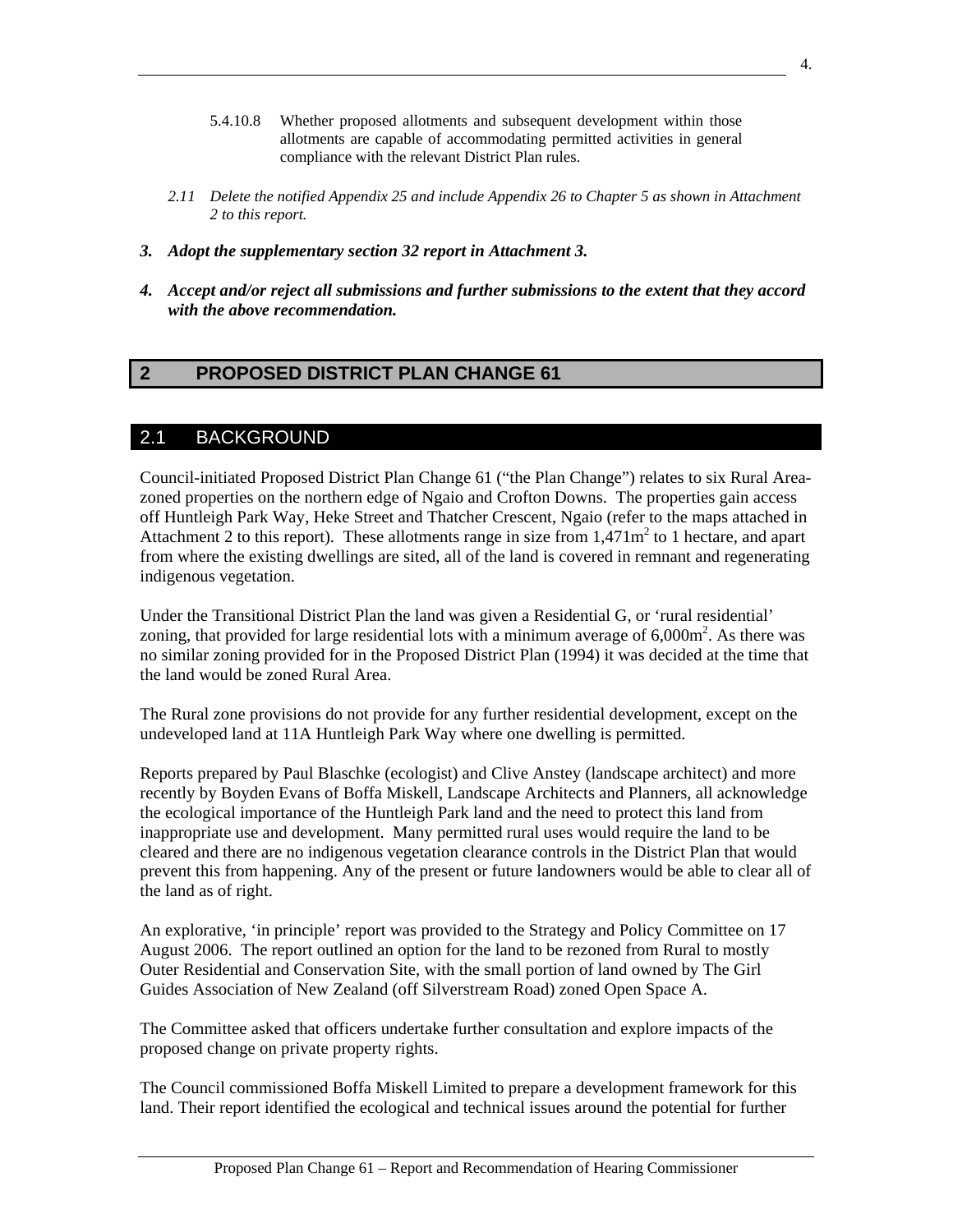development of the land and supported the previous ecological and landscape assessments that the majority of the land is of high ecological value.

The report recommended that the western portion of the land should become "Conservation Area" with the balance rezoned to "Outer Residential", with nominated building sites identified where it would be possible to develop the land for residential use with the least adverse ecological and landscape impact. Two options were offered, one with a "straight-line" boundary between "Conservation Site" and "Outer Residential" and one with a "stepped" and more irregular boundary between the two areas. The first option showed 5 building sites spread throughout the proposed "Outer Residential" portion of the land and the second showed 7 such sites. The report recommended that indigenous vegetation protection measures be put in place to protect the balance of the land.

Consultation with land owners was carried out by the Council between April and May 2007. Three options were presented, the two described above, and a third option that proposed that all the land be zoned "Outer Residential" but with an additional building site included for 11A Huntleigh Park Way (making three in total) and a building site for 79 Heke Street with indicative access through 83 Heke Street to the north.

Following land owner comments and community consultation, Council Officers presented a proposed plan change to Council in September 2007 based on the third option as described above. Council resolved to notify a modified version of this recommended plan change as Proposed District Plan Change 61 ("the Plan Change"). As seen below, the notified Plan Change reduced the number of buildings sites for the properties concerned to three in total.

# 2.2 DESCRIPTION OF THE PLAN CHANGE

Main elements of the plan change as notified are as follows:

#### *Zone*

- 1. The current Rural Area zoning is replaced with a Residential (Outer) Area zoning over the six properties listed below.
	- 11A Huntleigh Park Way, Ngaio
	- 83 Heke Street, Ngaio
	- 79 Heke Street, Ngaio
	- 69 Heke Street, Ngaio
	- 21 Thatcher Crescent, Crofton Downs
	- 19 Thatcher Crescent, Crofton Downs

# *Indicative residential building sites (IRBS)*

2. A new map appendix (Appendix 25) indicates the location of 'indicative residential building sites' for 11A Huntleigh Park Way, 79 Heke Street and 21 Thatcher Crescent. The other properties contained within the appendix (83 Heke Street, and 19 Thatcher Crescent) have no 'indicative residential building site'. (*NOTE – while forming part of the land to be rezoned, 69 Heke Street was not considered for inclusion in the Appendix 25 area*)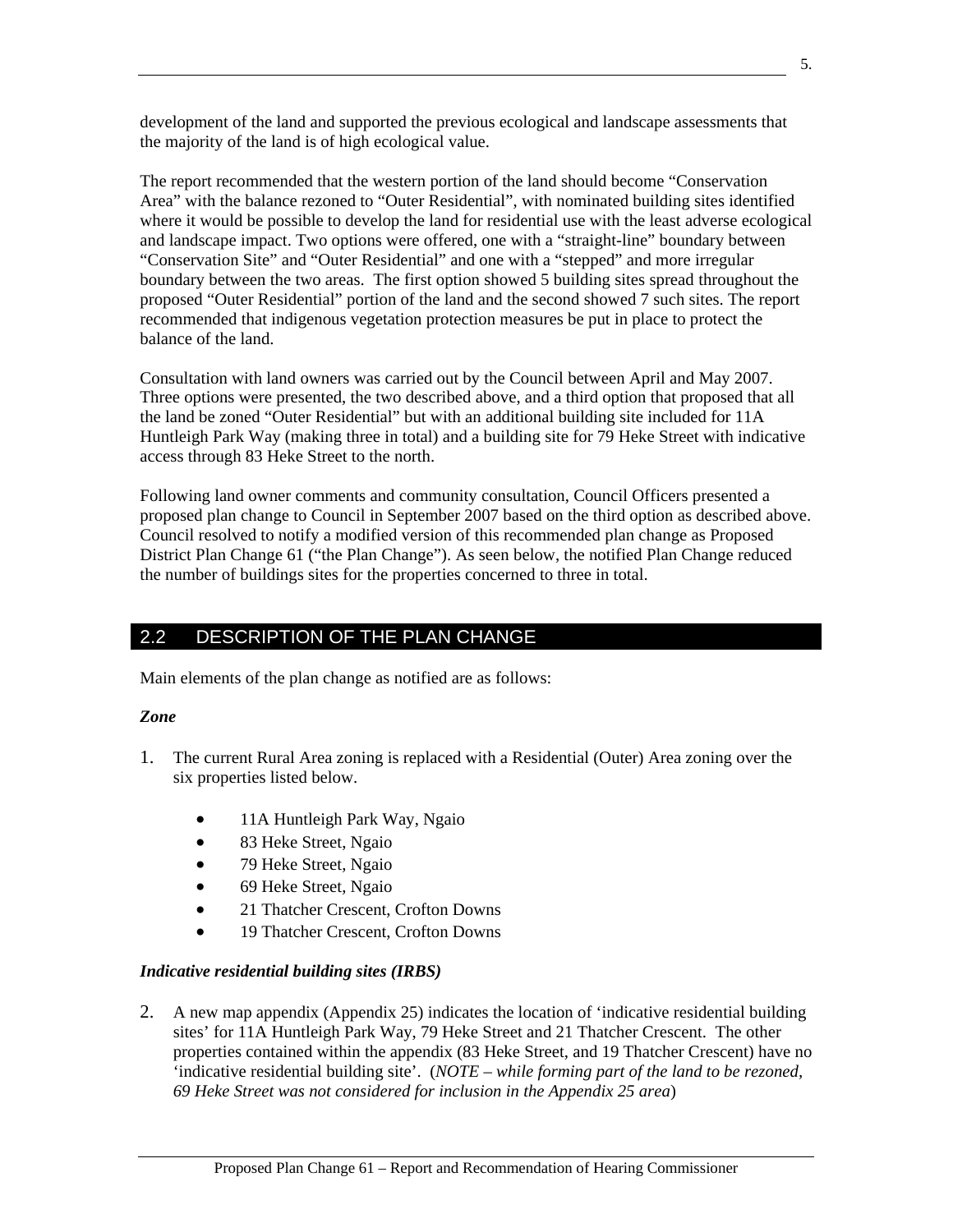- 3. Each residential building site is permitted to accommodate up to 2 residential dwellings.
- 4. All residential development associated with these 'sites' are a *Discretionary Activity (unrestricted).* Development could be notified if the written consent of adversely affected parties is not able to be obtained or the environmental effects are more than minor.
- 5. A full environmental impact assessment is required as part of the Resource Consent process. Applications are to address vegetation removal and earthworks, construction effects, remediation measures, traffic, parking and site access, compliance with the Code of Practice for Land Development and natural hazards.

#### *Development outside of the indicative residential building sites*

6. Any development proposed outside of the residential building sites would be a non complying activity.

## *Indigenous vegetation clearance*

7. Indigenous vegetation clearance would generally be permitted as part of a Resource Consent application when developing an 'indicative residential building site' and in the creation of vehicular access to the site. This rule does not preclude the landowners using other mechanisms such as QEII open space covenants and other conservation covenants to protect indigenous vegetation on their land.

#### *Minor activities*

8. A new permitted activity rule (5.1.13) enables landowners to undertake some residential extensions and development associated with their existing dwellings, subject to compliance with the relevant Residential (Outer) Area provisions. This includes minor vegetation clearance (up to a maximum of  $100m<sup>2</sup>$  in total) associated with general property maintenance for the existing and any future dwellings on each of the properties contained within the plan change.

# **3 SUBMISSIONS AND HEARING**

The plan change was publicly notified on 8 September 2007. A total of 119 submissions and 13 further submissions were received. A full list of all submitters and further submitters is contained in Attachment 1.

Responses to the plan change were mixed, with many submitters either partially supporting and/or partially opposing the proposal. Submitters were generally concerned with specific aspects of its provisions, yet some objected to the plan change in its entirety. It should be noted that the scope of my deliberations and recommendations are confined to the matters raised by submitters and to the content of the notified plan change.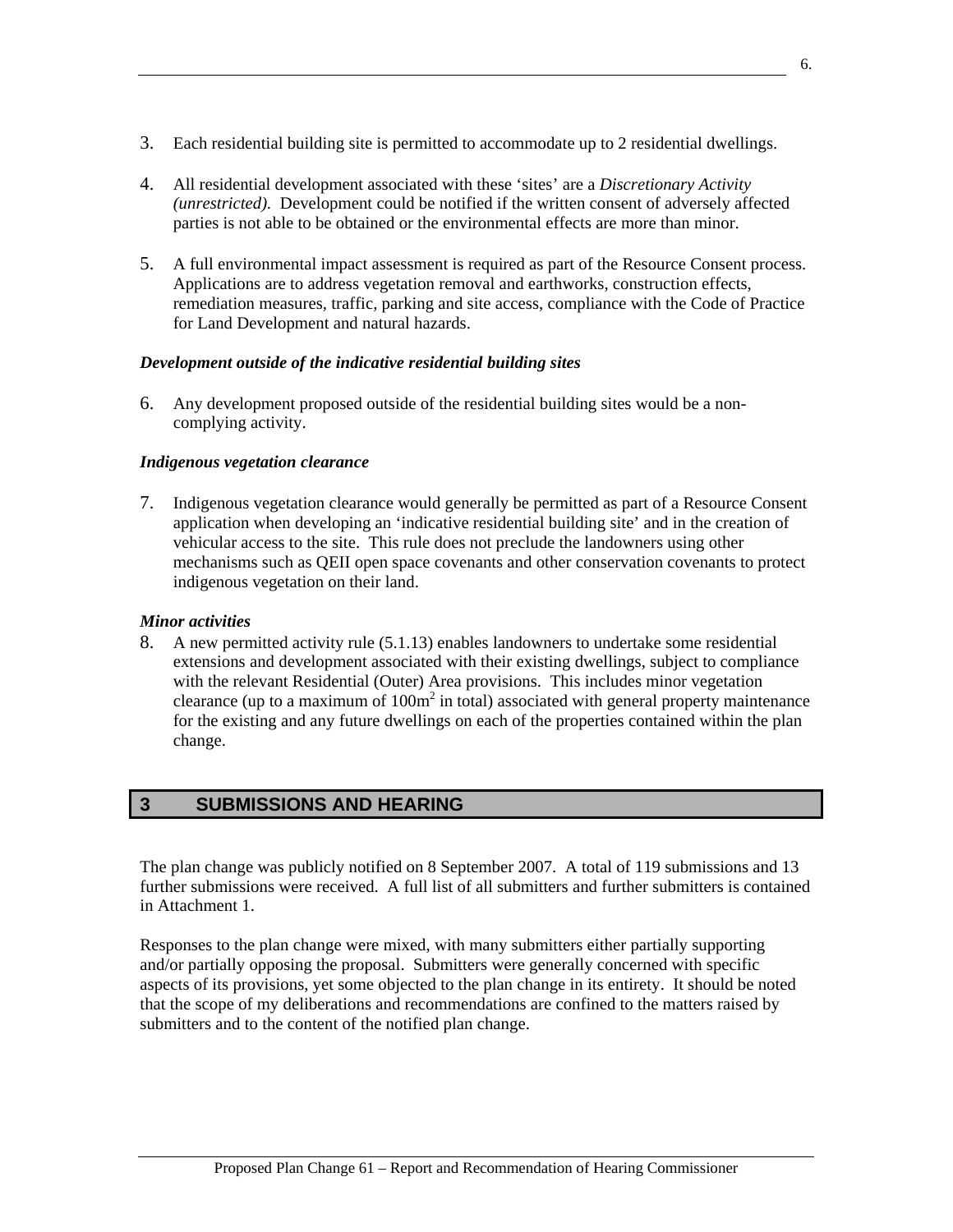# 3.1 OMMISSION OF MATERIAL FROM THE SUMMARY OF SUBMISSIONS

The Officer's Report identified that two submissions were inadvertently omitted from the Summary of Submissions. These were submissions by Daniel Aguilar (no. 43), and David and Margaret Allison (no. 112). Mr Aguilar's submission is a pro forma submission identical to at least 11 other submissions. The points raised by the submissions were also made by a number of other submitters.

Both submitters were notified of this oversight by letter – no further comments were received by either party, nor did the submitters appear at the hearing.

In the plan change process the summary of submissions is intended to alert any interested party (whether or not they have made a submission) to the substance of submissions on the plan change and the amendments requested. Because the two submissions do not raise any matters not already included in the Summary of Submissions as a result of other submissions, I agree with the Reporting Officer that no party is prejudiced by the omission. Copies of the two submissions were appended to the report for reference. Therefore, I was satisfied that there was no barrier to the hearing proceeding.

# 3.2 SUBMITTERS HEARD

The following submitters gave formal evidence at the Hearing, which took place on the  $19<sup>th</sup>-21<sup>st</sup>$ of May 2008:

# Monday 19 May

- **Jane Harding** submission 107
- **Gordon Purdie** submission 85 / further submission 6
- **Dianne Stanley** submission 74
- **New Zealand Business Roundtable** submission 35
- **Christopher McCallum** submission 102 / further submission 10
- **Wellington Botanical Society** submission 119
- **David Hingston** submission 75 / further submission 7

# Tuesday 20 May

- **Kirsten Jensen & Graeme Clark**  submission 73 / further submission 1
- **Friends of Tawa Bush Reserves** submission 70
- **Greater Wellington Regional Council** submission 117
- **Andrew Foster** further submission 8
- **Jeff Jewell & Cathy Wood** submission 54

Wednesday 21 May

 $\overline{a}$ 

- **Gary & Peggy Taylor**  submission 97 / further submission 2
- **David Chester & Suzanne Kubala** submission 96 / further submission 3
- **Keith Rodgers** submission 89 / further submission 4
- **Ngaio Progressive Association** submission 21 / further submission 9
- **Kathleen Kelly** submission [1](#page-6-0)01 / further submission  $11^{-1}$

<span id="page-6-0"></span> $<sup>1</sup>$  Mrs Kelly was not present but supplied and audio tape and transcript of her evidence</sup>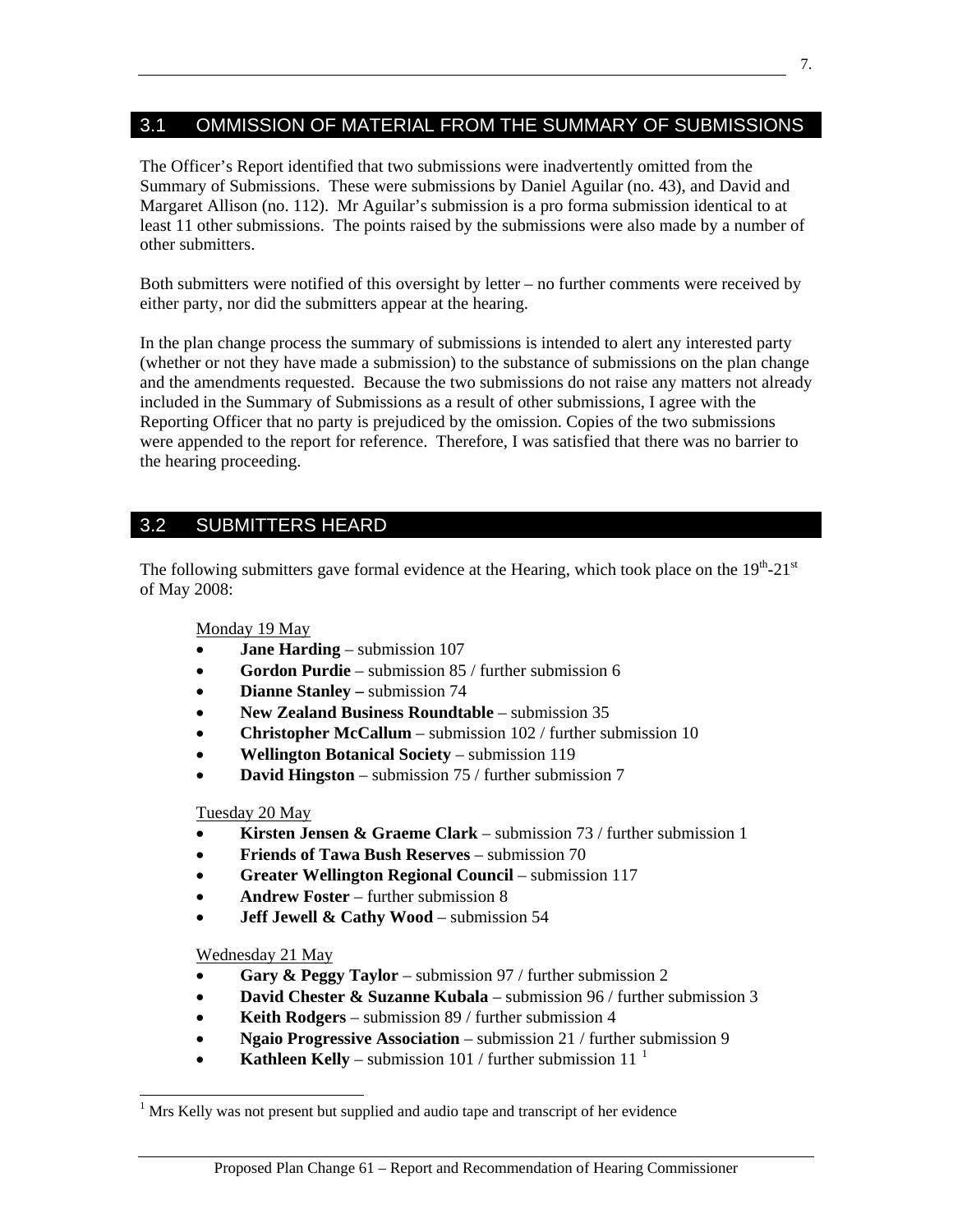• **Bruce Kelly** – submission 100 / further submission 12

In addition, Council Policy Officer, Jason Jones and the Council's contracted Reporting Officer, John M°Sweeney were present for the duration of the Hearing. Amber Bill from Council's Parks Planning Unit was present for part of the hearing.

# 3.3 OFFICER'S REPORT

Mr. M<sup>c</sup>Sweeney introduced his report early in the proceedings and made further comments at the closing of the hearing in response to matters in respect of which I requested further advice. His report described the affected land, the Plan Change and its preparation, consultation with land owners and the wider community, the submission process and the legislative requirements.

In respect of the submissions and the issues raised by them, Mr McSweeney discussed these under a number of headings as follows:

 General Support for the Plan Change Opposition to the entire Plan Change Council to buy the area for protection/reserve Consultation Part 2 RMA and Section 32 Report Objectives and Policies Private Property Rights Rules Indicative residential Building Sites Controls applying to indicative residential building sites Earthworks and effects on Urban Stream

In his report, following his assessment of submissions, Mr McSweeney recommended a number of amendments to the Plan Change as notified including:

- The addition of a Policy as suggested by the Greater Wellington Regional Council that requires subdivision and development to be designed and implemented in a way that respects and integrates with the ecological values of the land.
- A modification to Rule 5.1.3 as requested by the Greater Wellington Regional Council to clarify the permitted activity rules for future buildings as well as existing ones.
- A modification to Rule 5.1.13.4 to clarify the extent of vegetation clearance permitted without a resource consent.
- A modification to Rule 5.1.13.3 to clarify the intent of this rule relating to the degree of earthworks permitted.
- An amendment to assessment criteria 5.4.10.7 to include subsequent development in the assessment.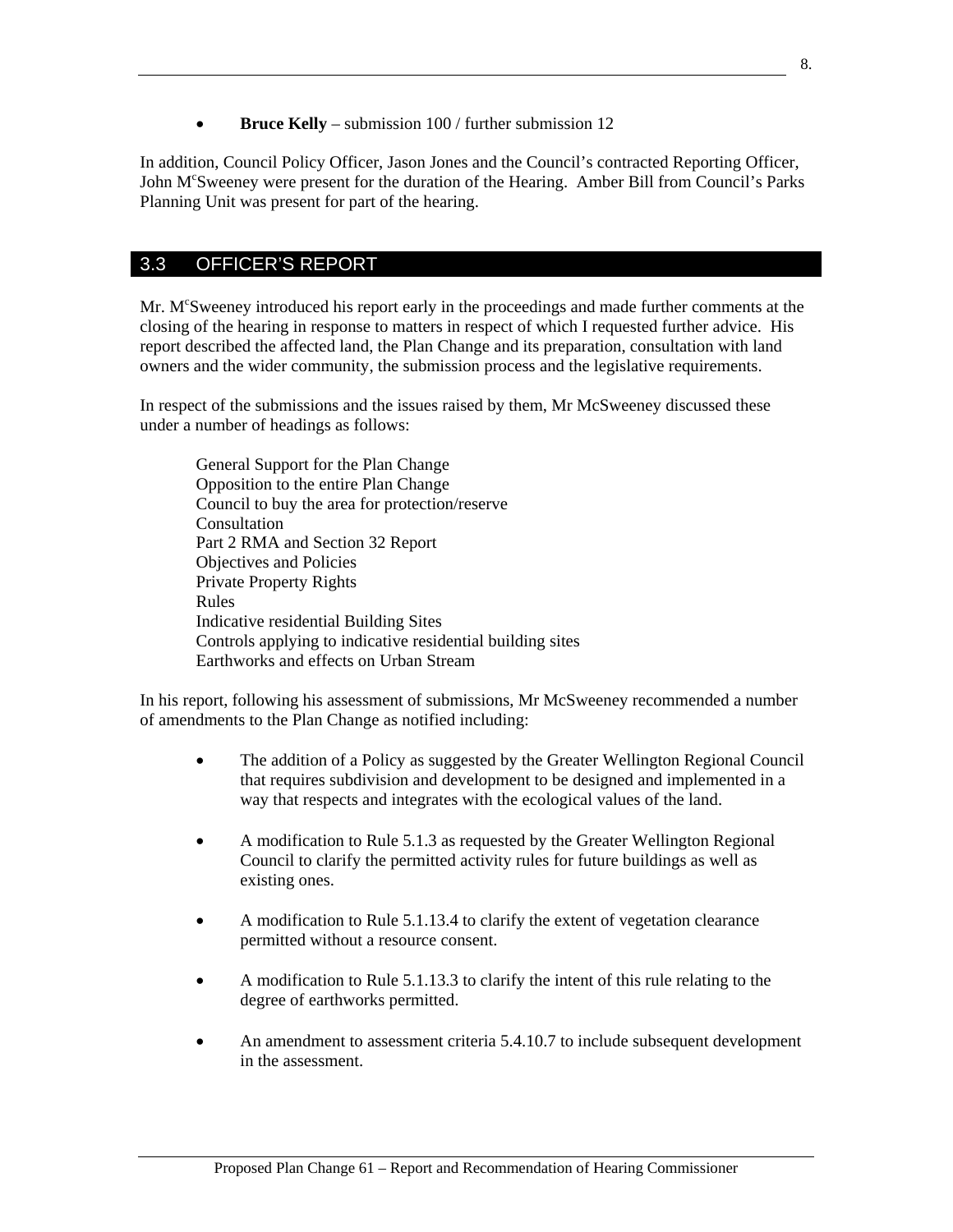- The addition of a standard and term associated with Rule 5.4.10 to require applicants to prepare an earthworks management plan.
- Most significantly, he recommended that the indicative residential building sites be amended as follows:
	- an additional 'indicative residential building site' for 11A Huntleigh Park Way
	- one 'indicative residential building site' for 83 Heke Street
	- no 'indicative residential building site' for 79 Heke Street due to access and topographical constraints

Mr. M°Sweeney also called an expert witness. Mr. Boyden Evans, landscape architect and author of the Boffa Miskell Ltd report referred to in section 2.1 above. In his evidence Mr Evans described that in preparing the report and reaching the options that it proposed he reviewed the work of Dr Blaschke and Mr Anstey, carried out his own field assessment and engaged a consultant surveyor to provide a development assessment. Mr Evans confirmed the statement in his report that the two options presented represented a combination of the specialist consultants reports prepared previously; his discussions with the authors of these; his own field assessment, and the opinions of Mr Sayer, the consultant surveyor.

Mr Evans gave evidence that residential development of the five sites investigated that involves removal or disturbance of the native vegetation, as was proposed by some of the landowners, will have adverse ecological and landscape effects. He described this as including the "forest edge effect" which will result in a frittering away of the forest and opening it up to potential wind damage and the introduction of pest plants. Mr Evans confirmed that his recommended Option 1 sought to strike a balance between a limited amount of tightly controlled development on some of the sites and securing long term protection for as much of the area as possible. He generally agreed with the recommendations in the Officer's Report.

After submitters had given evidence Mr McSweeney advised that he did not resile from his original recommendations. However, he did express the opinion that the indicative building sites should be limited to a single household unit per site and that a maximum "footprint" for each site of  $250m^2$  should be included in the relevant assessment criteria. In respect of Rule 5.1.13, contrary to what he had said earlier in response to the submission from Greater Wellington Regional Council, Mr McSweeney recommended that the rule remain as notified, but the explanation could be expanded to make it clear that it applied to existing houses plus houses that might be developed in the future. He agreed to include the word "landscape" within Policy 4.2.5.5 but did not agree with the Greater Wellington Regional Council that there was a need for an additional objective.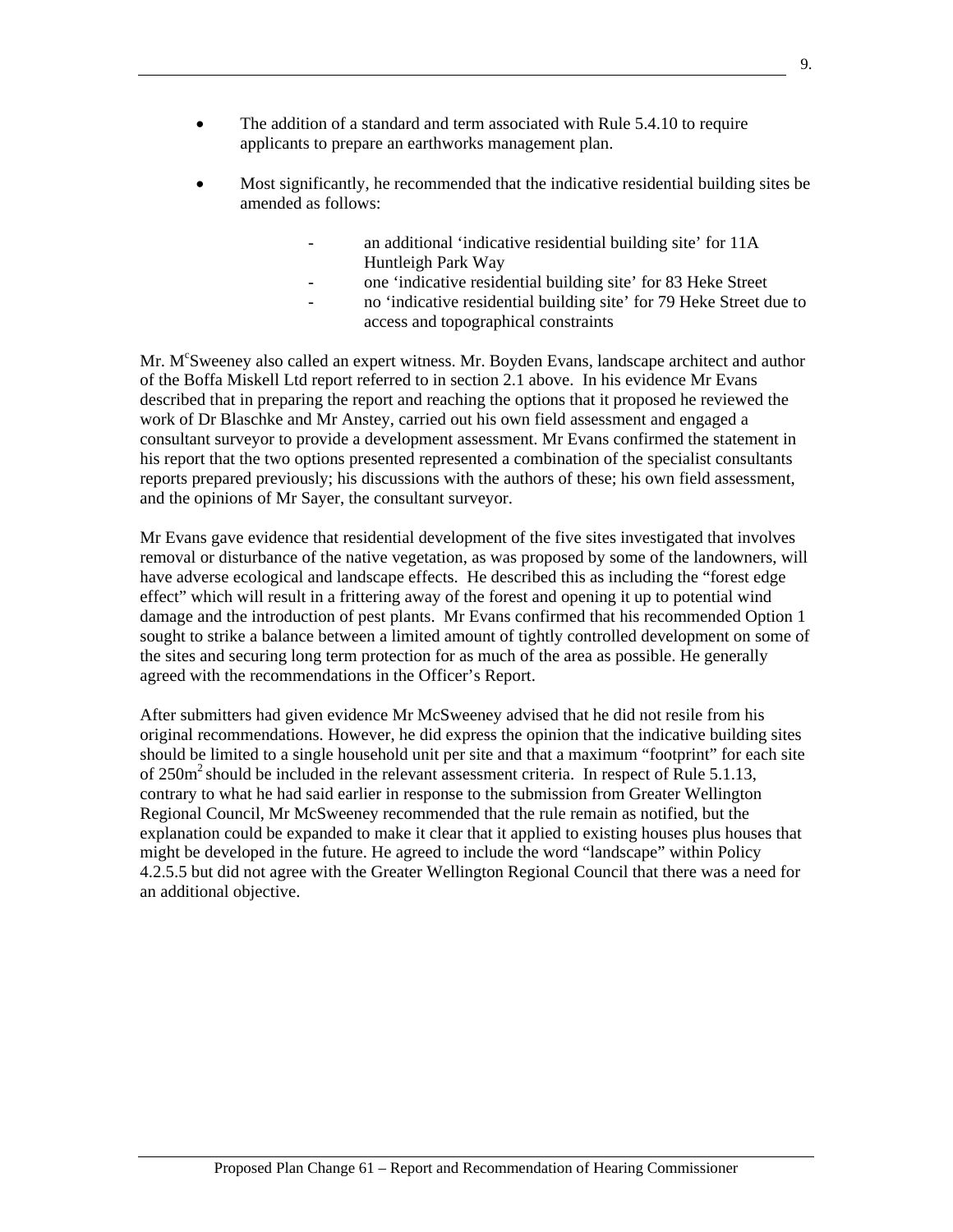# 3.4 SUBMITTERS' EVIDENCE

A summary of the evidence and/or submissions presented by submitters that appeared at the hearing is as follows:

*Submitter 107 Jane Harding* now lives in Wilton Road but grew up in the Huntleigh Park area. She spoke to her submission and said that to allow further subdivision and development of the land is contrary to City Council plans (including the Biodiversity Action Plan) and the draft Regional Policy Statement. She said that the Council needs to be seen to be abiding by its own plans. In her opinion, Plan Change 61 (as proposed) does not provide an adequate level of protection to the bush. She thought that given the topography, necessary earthworks and other development works, 3 of the 4 proposed indicative building sites would have a severe impact on the "highly significant" parts of the vegetation. In her opinion there should be no further development of the land and the Council should take steps to protect the land, if necessary by purchasing it and zoning it as *Conservation Site.*

*Submitters 74 (Diane Stanley) and 85 (Gordon Purdie) of 19 Thatcher Crescent* made a joint presentation at the hearing. They highlighted a number of points from their original submissions, and commented on the Officer's Report. Their opinion was that the current Rural zoning has not left the area in danger of being cleared - and that since the Rural zone has been in place the only losses to the forest have occurred in relation to residential activity. They submitted that forest clearance for rural activity seems very unlikely and would not be economic. Further, they submitted that a plan change allowing five new dwellings in the area is the main threat to the forest and *"could result in up to half a hectare of significant forest in Wellington being destroyed."* They believe that additional building sites on 21 Thatcher Crescent, 79 or 83 Heke Street would represent an infringement of their rights, and adversely affect their privacy and property value, as well as their social, economic, and cultural wellbeing. They submitted that there should be no further residential development on the subject land or any other portion of the Huntleigh Park forest.

They also submitted that the Plan Change is not consistent with Council's Biodiversity Action Plan, and approval of the Plan Change would be a failure to implement necessary protection for an ecologically significant forest through District Plan provisions. They suggested that the proposal should consider the Regional Policy Statement, particularly in respect to forest fragmentation.

Mr. Purdie and Ms. Stanley submitted jointly that *"the plan change does not meet the Resource Management Act requirement to maintain and enhance amenity values and the quality of the environment…"* – nor does the Plan Change *"…protect areas of significant indigenous vegetation and significant habitats of indigenous fauna."* 

Likewise, they consider the Plan Change did not comply with Section 32 of the RMA in that it did not reasonably identify benefits and costs, and that analysis is subjective in some instances. They cited that one such example of cost/benefit analysis that was omitted was the impact of property values. They believed that, if approved, the proposal would allow increased property gains for the three landowners who are granted further development potential, while decreasing those values for many more neighbours.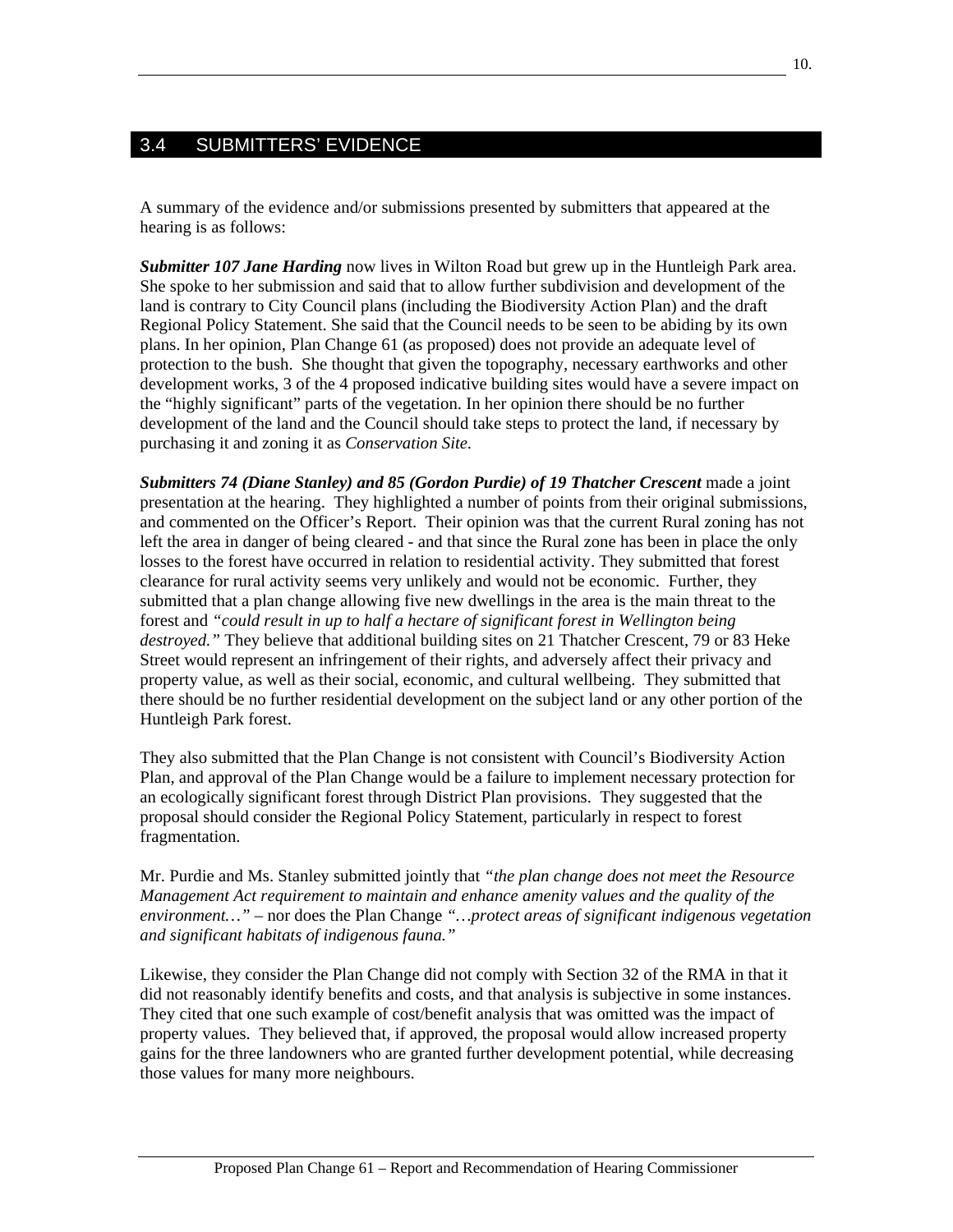They noted that the Plan Change specifies no size limit for the indicative residential building sites, and commented that this does not give a clear indication of the amount of vegetation that will be cleared on each site. Further, Mr Purdie stated that the Officer's Report misrepresented his original submission. He clarified that he wished to see no further residential development on any of the sites in the Plan Change area – the Officer's report simply indicated that Mr. Purdie did not wish to see an IRBS on his own site. Mr. Purdie and Ms. Stanley stated in their joint submission that Council could achieve an outcome that the community is seeking by purchasing the land subject to the Plan Change (especially at 11A Huntleigh Park Way).

**Submitter 35 New Zealand Business Roundtable was represented by Mr R Kerr** who said that he was mainly concerned with the effect of the Plan Change on individual private property rights. Mr. Kerr stated that he did not know the owners or the details of the sites in question, but had a wider interest in the precedent being set. He stated that the benefits of this Plan Change fall with the neighbours and general public and that these groups should pay for any gain.

Mr. Kerr suggested that purchase or covenanting could be explored between the Council and landowners. Since Council has indicated it can't purchase the land under present conditions, the costs of the proposal are needlessly falling on the landowners. In his opinion the necessary funds could be raised/allocated through the annual plan process, rates increases, borrowing, selling other assets, etc. and that the process should be better managed and prioritised. He also noted that the Public Works Act provided for voluntary negotiation of land purchase by local authorities and the setting of a fair market price.

**Submitter 102 Mr Christopher McCallum of 14 Huntleigh Park Way opposed the Plan Change** and supported a conservation status for the land in line with the Council's Biodiversity Plan. He believed that 11A Huntleigh Park Way was sold to the present owners as a rural site. He submitted that the Council should resist development pressures and support the views of the experts that it had engaged to investigate the ecological values of that land. He preferred the notified "Appendix 25" to that recommended in the Officer's Report. In his opinion some of the existing houses that had been built on the land had resulted in clearance of the vegetation in order to let sunlight in and further development would lead to the same adverse effect on the vegetation. He supported the Council purchasing the land.

*Submitter 119 Wellington Botanical Society* was represented by *Mr Chris Horne.* Mr Horne described the Huntleigh Park Forest area as one of considerable recreational and educational value in addition to its high ecological significance and referred to the listing in the publication *"Biological Resources of the Wellington Region"*. Mr. Horne cited the existence of Pre-European relics in the forest and commented on the dramatic understory growth that had occurred in recent years due to pest control and maintenance.

The Society submitted that they opposed the rezoning from Rural to Residential as allowing further development in the area could create significant long term risks to the local ecosystem. Mr Horne discussed the possibility of edge effect whereby a newly created forest edge (arising from vegetation clearance) could have adverse effects some 50 metres further into the forest itself.

Mr. Horne acknowledged the reasonableness of allowing one residence per site on privately owned land but said that his preference was to see no further building in the area. He reiterated the Society's wish for Council to abandon the rezoning, purchase the land subject to the Plan Change, and place protective covenants on the bush.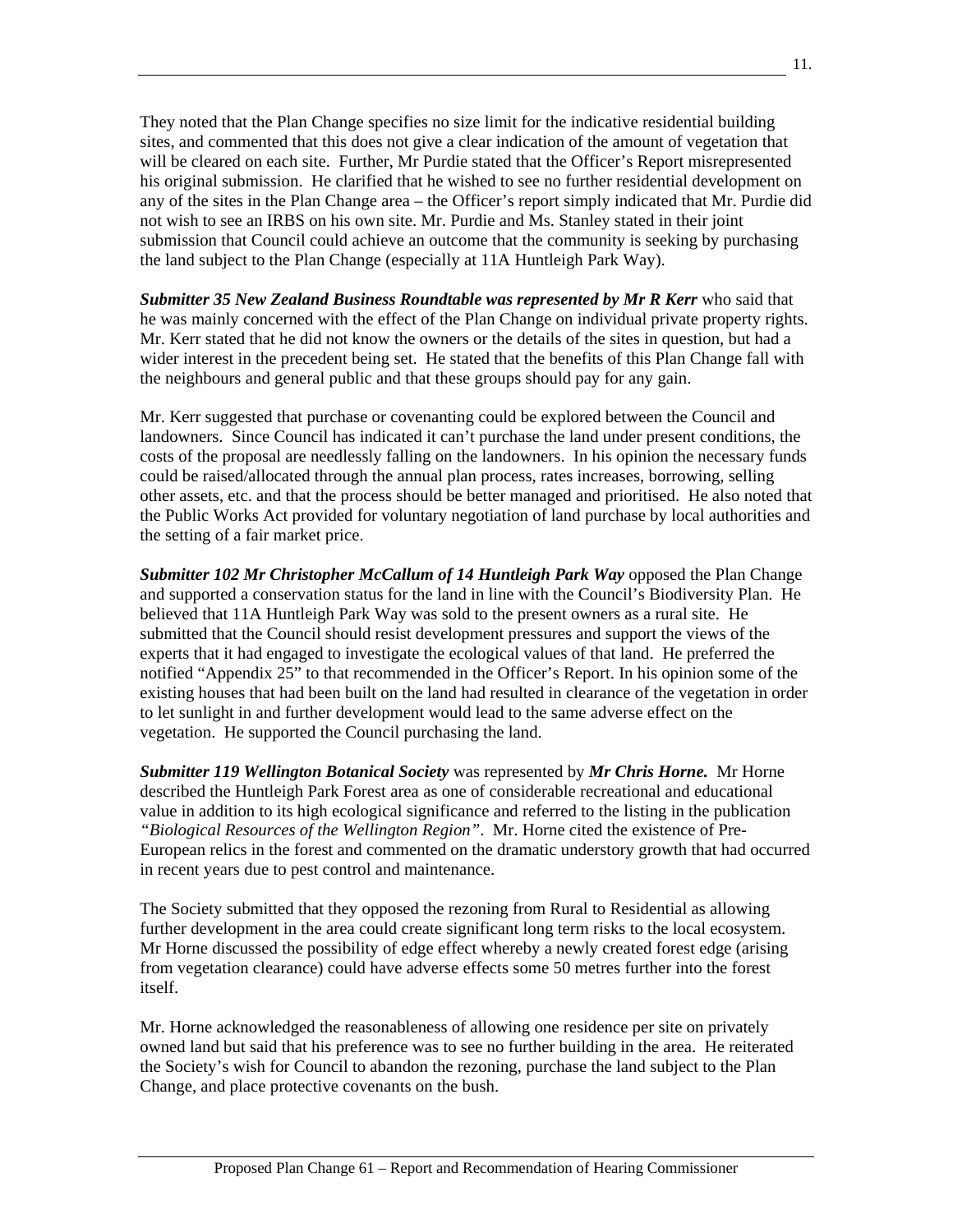*Submitter 75 Dr David Hingston of 85 Heke Street* presented submissions on behalf of himself, Lydia Hingston and Wendy Stockwell. He said that they agreed with the Council's goals of preserving the bush and supported it in this endeavour. They are seeking conservation of the bush and the wildlife particularly adjacent to their property. He was concerned with some matters of process and said that if all information is not available there is not a fair opportunity to fully comment on issues. He was also concerned that the previous access to Huntleigh Park through 11A Huntleigh Park Way was now blocked and submitted that his understanding was that this public right of way created legal road status on that part of the land which could not be removed.

Dr Hingston submitted that by allowing two units per indicative building site the Plan Change was allowing four units on a site which was contrary to the existing Outer Residential rules and also to the recommendations of Council's consultant. Dr Hingston also pointed out that allowing two dwellings on the eastern part of 11A Huntleigh Park Way would mean that bush on the ridgeline between their property and 11A would be removed, in contravention of the Council's policy on ridgeline protection. He was concerned that any new dwellings on 11A should not be visible from 85 Heke Street.

Dr Hingston supported the inclusion of Rule 5.1.13.4. However, he noted that there is an ambiguity with respect to the  $100m^2$  clearance – specifically, there is no defined 'enduring plan' with respect to subsequent bush clearance once the initial  $100m^2$  are exhausted. Dr. Hingston submitted that such a definition is necessary to achieve Council's goals of bush protection. He thought that Policy 4.2.5.5 was inadequate because it did not define limits to bush clearance.

Dr Hingston was firmly of the view that the Council should purchase the land affected by the Plan Change. He noted that there was a surprisingly high degree of public support expressed for complete preservation of the bush. He acknowledged that the Officer's Report suggested Council might not be able to afford to buy the land at market rate for Residentially-zoned land. He submitted that this would be grounds for the Plan Change to be abandoned, thereby reverting to the more affordable operative zoning.

Council purchase of the land was his preferred relief sought through the Plan Change process. Failing that he wanted new buildings to be at least 3 metres from boundaries, the right to comment on plans submitted for resource consent, the statement of enduring bush preservation limits, and provision for one or two additional dwellings in return for preservation of the balance of the bush.

*Submitters 73 and Further Submitters 1, Graeme Clarke and Kirsten Jensen, of 73 Heke Street*  supported protection of significant vegetation and fairness to all affected landowners who have purchased their properties under the current zoning. They submitted that the residential development allowable under the Plan Change would have significant negative impacts including loss of vegetation, adverse visual impacts on the wider neighbourhood, and loss of privacy and sunlight for their property.

They sought to protect the ecologically significant vegetation in the area and their preference was for any future development there to be prohibited, with Council purchasing the land for Conservation purposes. In the event that this action is not taken by Council, the submitters suggested a series of alternatives including rezoning to Outer Residential with use of Rule 5.1.13 for minor activities but no further residential development. If that was not acceptable, one building site could be allowed for the undeveloped land at 11A Huntleigh Park Way.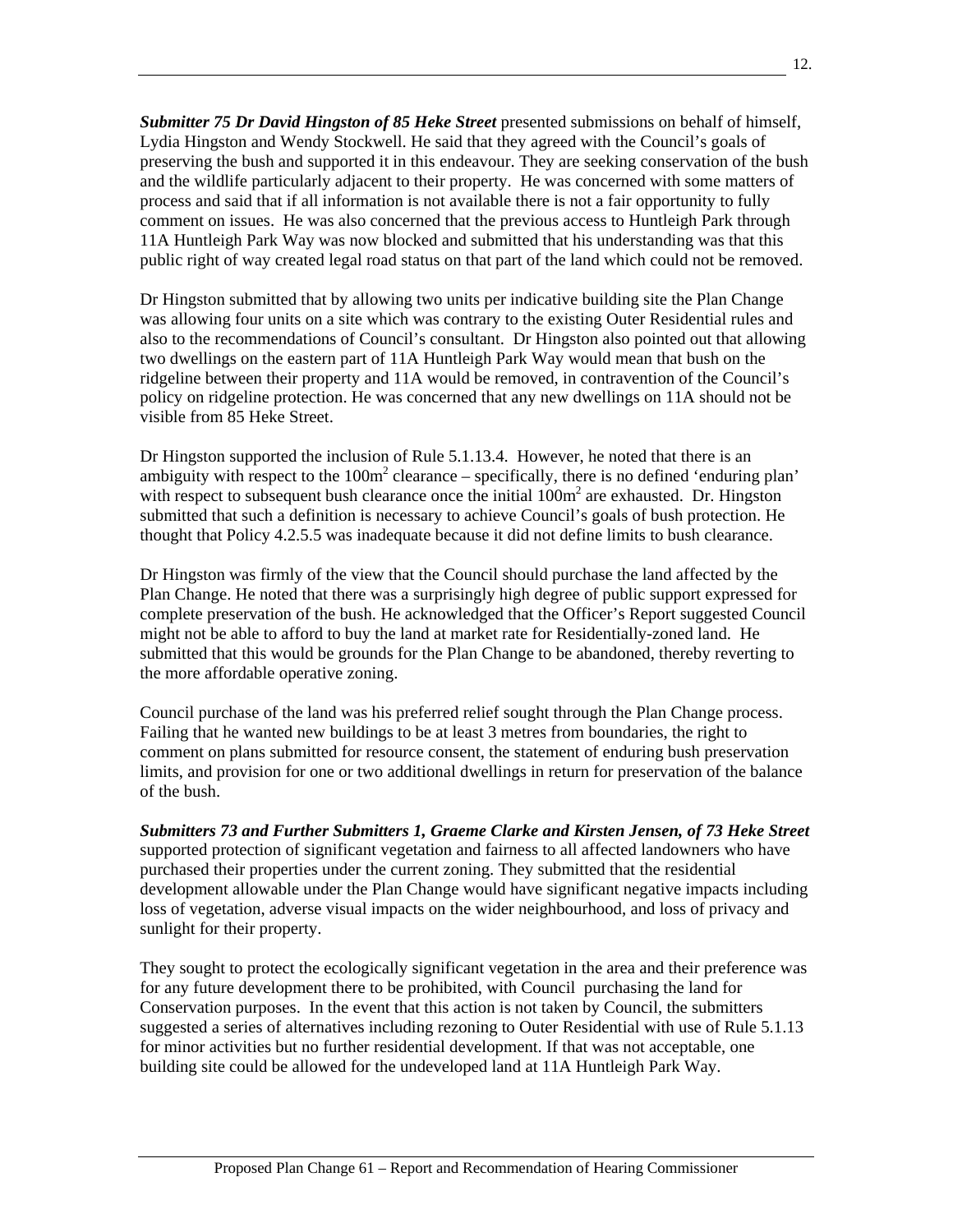If the above scenario is not adopted by Council and the Plan Change progresses in accordance with the notified version (or similar) the submitter asked that the revised IRBS arrangement proposed in the Officer's Report be utilised and that a maximum building size of  $200-250m^2$  plus accessways be a threshold added to Rule 5.4.10 – further, that clearance of bush on a similar scale to that at 83 Heke Street and 21 Thatcher Crescent would be inappropriate for the remaining undeveloped area and a 'scar on the landscape.'

*Submitter 70, Friends of Tawa Bush,* was represented by *Mr Fraser Jackson* who indicated that he was not directly affected by the Plan Change, but had a strong interest in wider policy implications contained in the proposal. He suggested that Council investigate a longer-term management of areas such as Huntleigh Park rather than dealing with them in localised, one-off plan changes.

He noted that sections  $6 \& 7$  of the RMA require Council to give attention to the protection of areas of significant indigenous vegetation and significant habitats of indigenous fauna, and to maintenance and enhancement of the quality of that environment. Mr. Jackson said that he believed the Plan Change achieved this "in a particular way." Mr Jackson supported the Policy 4.2.5.5 as proposed by the Greater Wellington Regional Council and recommended approval of the Plan Change. He further urged the Council to progress plan changes that address the sentiments conveyed by numerous submitters which seek further protection of significant indigenous forest throughout Wellington.

*Ling Phang* appeared on behalf of the *Greater Wellington Regional Council (GWRC) – submission 117*. Ms. Phang first spoke to the matter of GWRC's request to include new Objective and Policies within the Plan Change. She noted that the Officer's Report recognised GWRC's original submission by recommending a new Policy 4.2.5.5. Ms. Phang indicated support for this policy but said that it would not fully address the "ecological issues of needing to maintain and enhance natural features in the Outer Residential Area that contribute to Wellington's natural environment." She submitted that a new Objective is needed to *"ensure that adequate recognition is given to the relationship between the subject site and the adjoining Conservation 5D site."* 

She also recommended the wording *"native vegetation"* be replaced with *"indigenous vegetation"* to be consistent with the wording in the corresponding rules (5.1.13 & 5.4.10) and that a new standard and term be included under Rule 5.4.10 requiring the preparation of an earthworks management plan in respect of subdivision and/or development due to the risk of silt and sediment runoff into nearby streams.

Ms Phang confirmed that the stream was located to the west of the plan change area, in the Huntleigh Park Conservation Site and indicated that the permitted activity rule 5.1.13 is adequate in addressing GWRC concerns about any future construction adjacent to the stream as it requires compliance with earthworks rule 5.1.9. She also confirmed that GWRC is comfortable with effects of future subdivision, use or development being addressed at the resource consent stage – and therefore believes it unnecessary to include the urban stream network as part of the Plan Change.

*Further Submitter FS8, Mr Andrew Foster,* supported the Plan Change as notified and stated that the proposal allowed a fair balance of development and bush protection with the notified version not preventing any existing development right.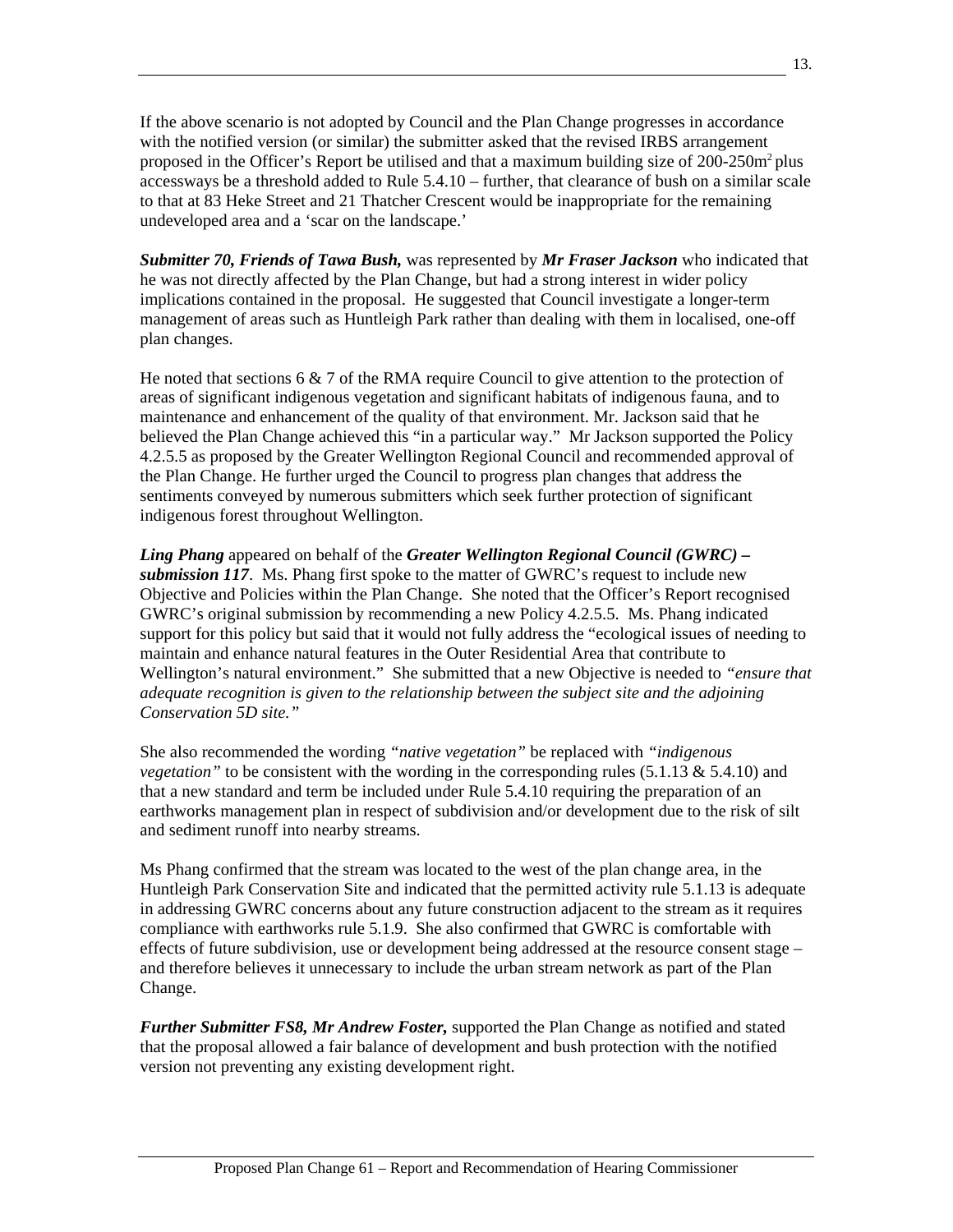By way of history, Mr. Foster stated that Otari-Wilton's Bush is considered Wellington's most significant native bush and that Huntleigh Park is generally thought to be second best. He also linked the proposal with the requirements under Section 6 of the RMA to protect areas of significant indigenous vegetation. It was these reasons, he believed, that led Council to produce the Appendix 25 map included with the notified Plan Change.

With respect to proposals for the property at 11A Huntleigh Park Way, Mr. Foster noted that these were no more restrictive than the existing Rural Area provisions that the land was subject to, aside from the stipulation under the plan change as to where the one permitted building could be located. The specified location was at the eastern extent of the property, away from the largest concentration of significant bush, and closest to the existing Residential Area. Mr. Foster believed that the notified Plan Change was the best methodology to balance protection and development in the area - and that the amended plan from the Officer's Report would cater more to the pro-development viewpoint than to one which favours protection of the bush.

*Submitters 54, J Jewell & C Wood of 21 Thatcher Crescent* were generally supportive of the Plan Change, but indicated a preference for the development scenario proposed as Option 2a in the Boffa Miskell report appended to the Section 32 report. The submitters appeared at the hearing to affirm their position.

Mr. Jewell & Ms. Wood indicated that they purchased their land at 23 Thatcher Crescent in 1981 with the notion that only one house was permitted to be built there. They stated they were very impressed with the amount of work the Council exhibited with the project and were reasonably happy, as affected landowners, with the resulting notified Plan Change. They did voice some concern over the potential for an over-clearance of significant bush in the neighbourhood due to development, particularly on 11A Huntleigh Park Way, but were happy for the Plan Change to be approved in accordance with the recommendations of their original submission.

*Submitters 97 and Further Submitters 2*, *Gary & Peggy Taylor, of Heke Street, and David Chester & Suzanne Kubala, Submitters 96 and Further Submitters 3 owners of 11A Huntleigh Park Way,* were represented by legal counsel, Mr Andrew Hazleton. Mr Hazelton presented comprehensive legal submissions that challenged the Plan Change in terms of the Council's ability to restrict a private landowner's use of land. His submission in this respect relied on the decision of the Environment Court - **Capital Coast Health v Wellington City W004/00**, which he referred to as the leading authority.

Mr Hazelton also submitted that in terms of section 85 of the Act the Plan Change would create a "de facto" conservation zone over his clients' land which effectively rendered the land incapable of being used in an economically viable manner. He cited relevant case law in support of this argument. He also submitted that the Council's section 32 assessment of the Plan Change had failed to assess all reasonable options and therefore it was impossible to determine whether the plan change met the criteria of "an optimal planning solution" as set out in what he submitted was the relevant authority, **Eldamos Investments Limited v Gisborne District Council W047/2005.** 

Mr Hazelton submitted that the modified form of the Plan Change recommended in the Officer's Report adding a further indicative building site the Chester property and introducing one for the Taylor property did not go far enough. He submitted that the proposed subdivision prepared by Spencer Holmes on behalf of the landowners illustrates how the land may be developed to promote sustainable management and strike an appropriate balance between the natural values of the land and its potential for economic development.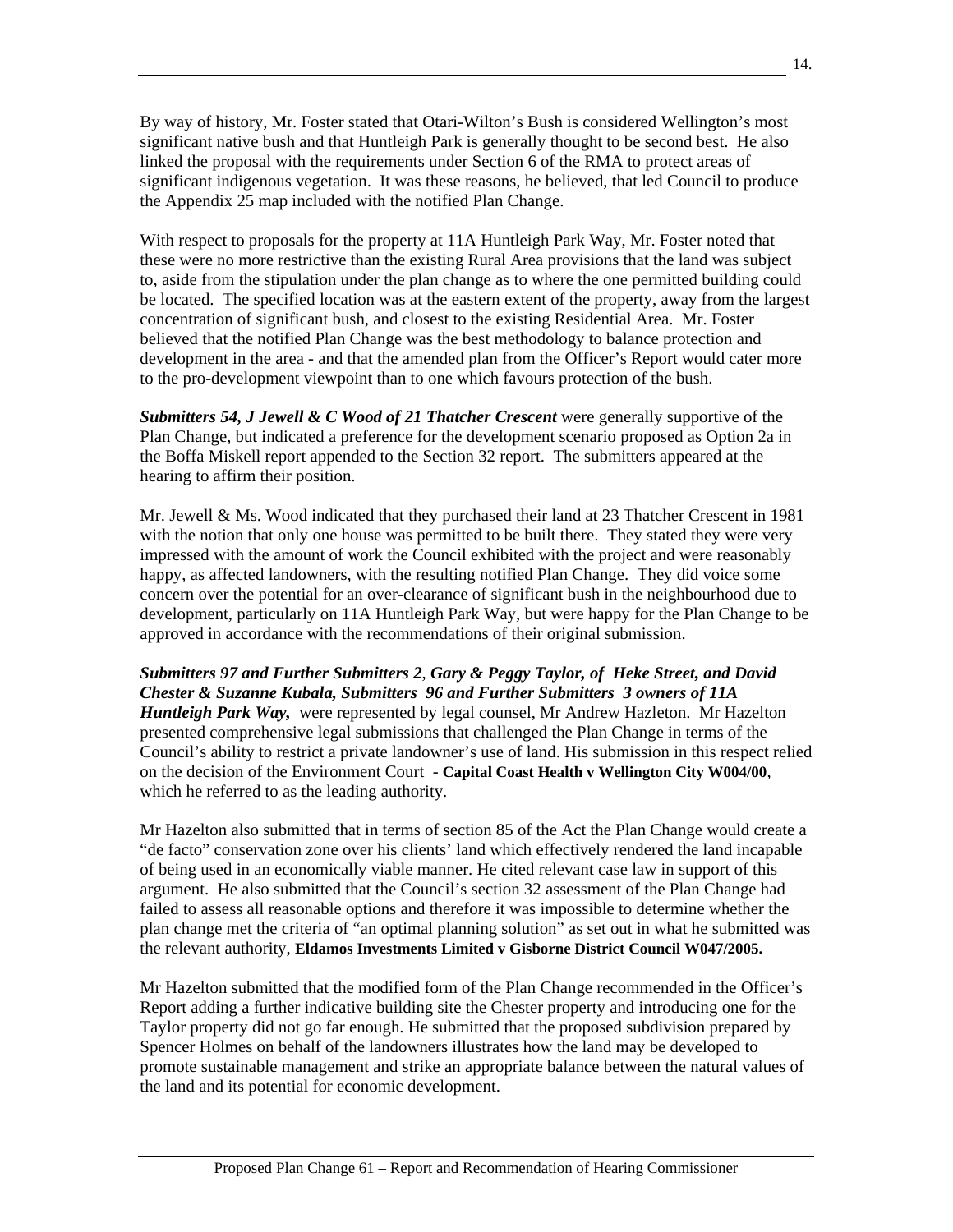In respect of Part 2 of the Act, Mr Hazelton submitted that the natural values of the land are not of such significance to justify limiting or precluding private use and development of the land; that the land is entirely capable of being developed in a manner that is "low impact" and involves minimal disruption of the areas of significant vegetation identified by the Council; that the adverse effects are minimal and can be offset by the landowner offer to covenant or gift the balance of the land after the subdivision is complete.

Mr Hazelton led evidence from Mr Chester, Mr Taylor, Mr Jorgensen, a Registered Professional Surveyor, and Mr Ian Leary a Surveyor and Planner.

Mr Chester's evidence is well summarised by his conclusions as follows:

*"As landowners of rurally zoned land, we have rights, or interest in our land, and the RMA ensures that Council cannot extinguish these, without our agreement.* 

*We were open to negotiation, and engaged in good faith with Council. This we thought was bringing us to a mutually agreeable conclusion, one in which as late as June last year Council Officers offered 3 building sites, each multi-dwelling.* 

*This negotiation did not complete, as with no explanation or notice Council notified this Plan Change. That negotiation was very likely to have reached a mutually agreed position, and if it had, we would be supporters of a quite different Plan Change 61 proposal.* 

*The Council proposal before you is quite different from that which was under negotiation, and is not a proposal we support.* 

*Our development proposal is not high intensity development, it is modest, and will achieve medium to low density housing. This will not blot the landscape, it will be well developed and well controlled. We have agreed with our neighbours, the Taylors, to allow access through our property to their development site to aid the sympathetic and reasonable development of the land.* 

*We believe the environmental assessments used to support this Plan Change are fatally flawed, in that these were given direction that ensured they delivered the result Council wanted. Council officers have ' interpreted' Council instructions, again to ensure they delivered the results they desired.* 

*The land ownership rights have been glossed over, as though provision of one building site provides equity, which it does not. Council seeks to obtain benefit from our land, by preventing our use and enjoyment of the land that we own. The proposal they put forward is not economically viable, and if that is the case and no development eventuates then, of course, the land simply becomes a conservation zone by default — at our expense.* 

*To reiterate, there are no 300 year old trees on our land, no 100 year old trees, no kiwis. wekas, endangered ferns or snails. Just 30 to 50 year old trees, growing on previous pasture land that happens to be next door to Huntleigh Park Forest. Wishing it was part of the forest does not make it so. Privately owned land is privately owned land, and Council cannot be allowed to trample over our interest in our land.* 

*Please acknowledge this and endorse our modest and well planned development. If that is*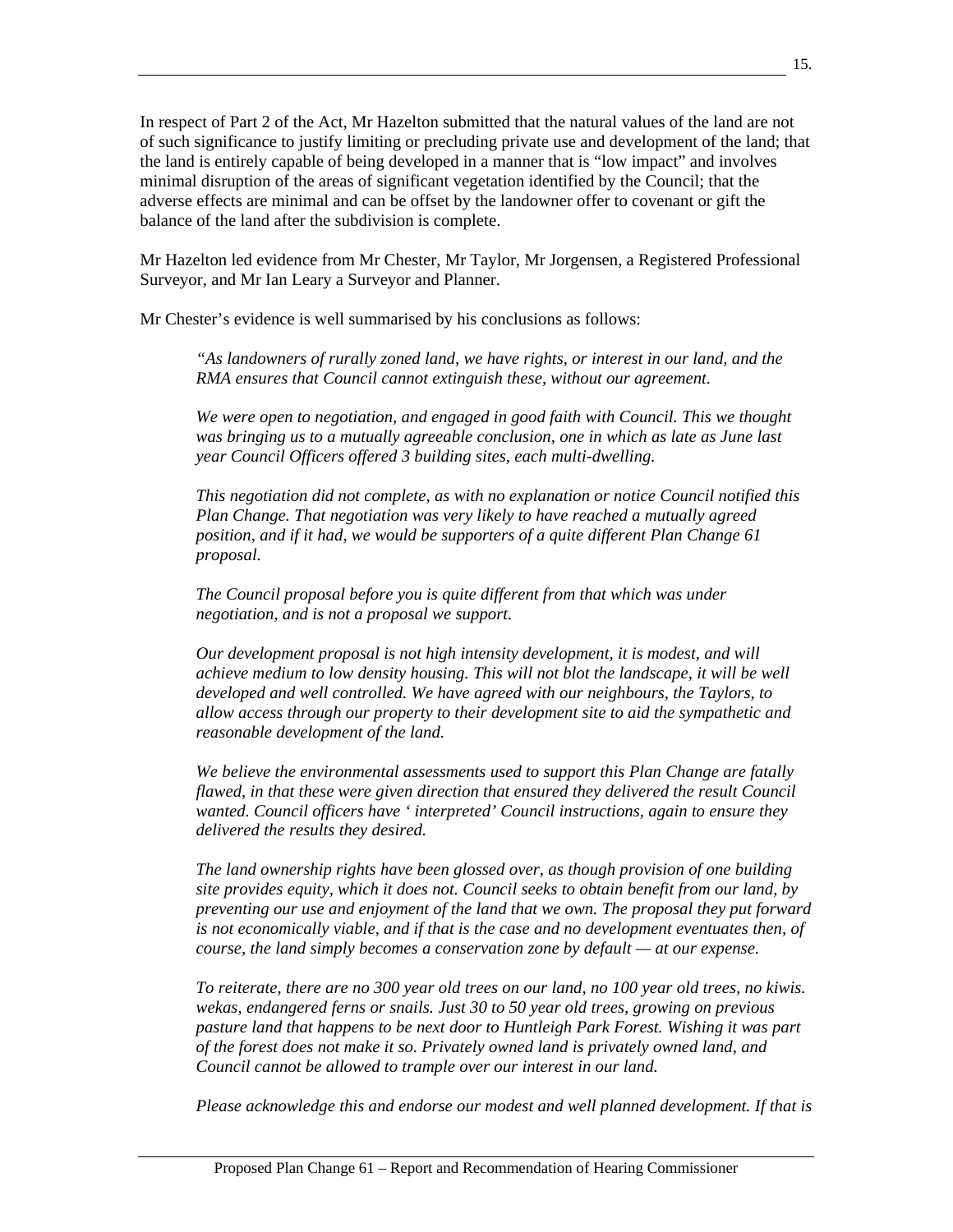#### *not possible please amend this plan change to exclude 11A Huntleigh Park Way, and enable us to re-engage with Council regarding or development."*

The Taylors have lived at 83 Heke Street for nine years and state that in this time they have acted responsibly to maintain the surrounding bush even though under rural zone rules they could have cleared it. They advised that for the last three years they had engaged with Council officers over options for further development. They produced a letter from Council's Director of Urban Development and Transport that set out the proposals for consultation that indicated that their property would be restricted to one additional large dwelling or two smaller dwellings. They pointed out that on the contrary the Plan Change provides for no additional building sites on their property, but proposed a vehicle access to a proposed building site on the adjoining 79 Heke Street.

The Taylors believe that their rights have been seriously disregarded and that the resultant Plan Change is inequitable and unjust. Consequently they have engaged professional advisors to help protect their interests and established that their property can be developed with two development sites that would not significantly encroach on the forested area.

The Taylors pointed out that the proposed area for the property development is less than 25% of the existing section site, and does not border on any existing residential properties, would be well away from neighbouring properties and would result in minimal visual impact for neighbours located in Heke Street and Huntleigh Park Way when looked at in context of the suburb as a whole. In addition, they believed that the proposal makes good use of the existing access way and the access way provided through the development at 11A Huntleigh Park Way. The Taylors intend to covenant over half of their property to be part of the main forest area. This will provide a significant protection buffer from the residential development.

What the Taylors seek is:

 *"…..for the Council to recognise and provide for our rights as owners of 83 Heke through allowing the additional development opportunities as set out in our submission and to acknowledge the balanced steps that we have also taken in relation to our private property to protect the forest area."* 

Ian Leary produced an extensive statement of evidence. This included a description of the properties at 83 Heke Street and 11A Huntleigh Park Way and the effects of the Plan Change in respect of those properties, an assessment of effects on the environment, and comments on the Officer's Report.

Mr Leary produced photographs of the site and surrounding area taken in 1945 and 1962. He assumed that the site would have been primarily covered in gorse in 1945 with re-growth of native vegetation well under way. He asserted that the forest is not remnant but clearly re-growth.

In terms of objectives, policies and rules, Mr Leary's view was that if the Plan Change was adopted as notified the owners' ability to develop their land would be restricted, and the Plan Change offers no certainty or encouragement leading to a greater development right than currently available under the Rural zone.

In respect of adverse effects, Mr Leary acknowledges that there will be some adverse visual effect from the sort of development proposed by the landowners, but these would be greater as a result of what is proposed under the Plan Change. He believes that the overall effect on the forest from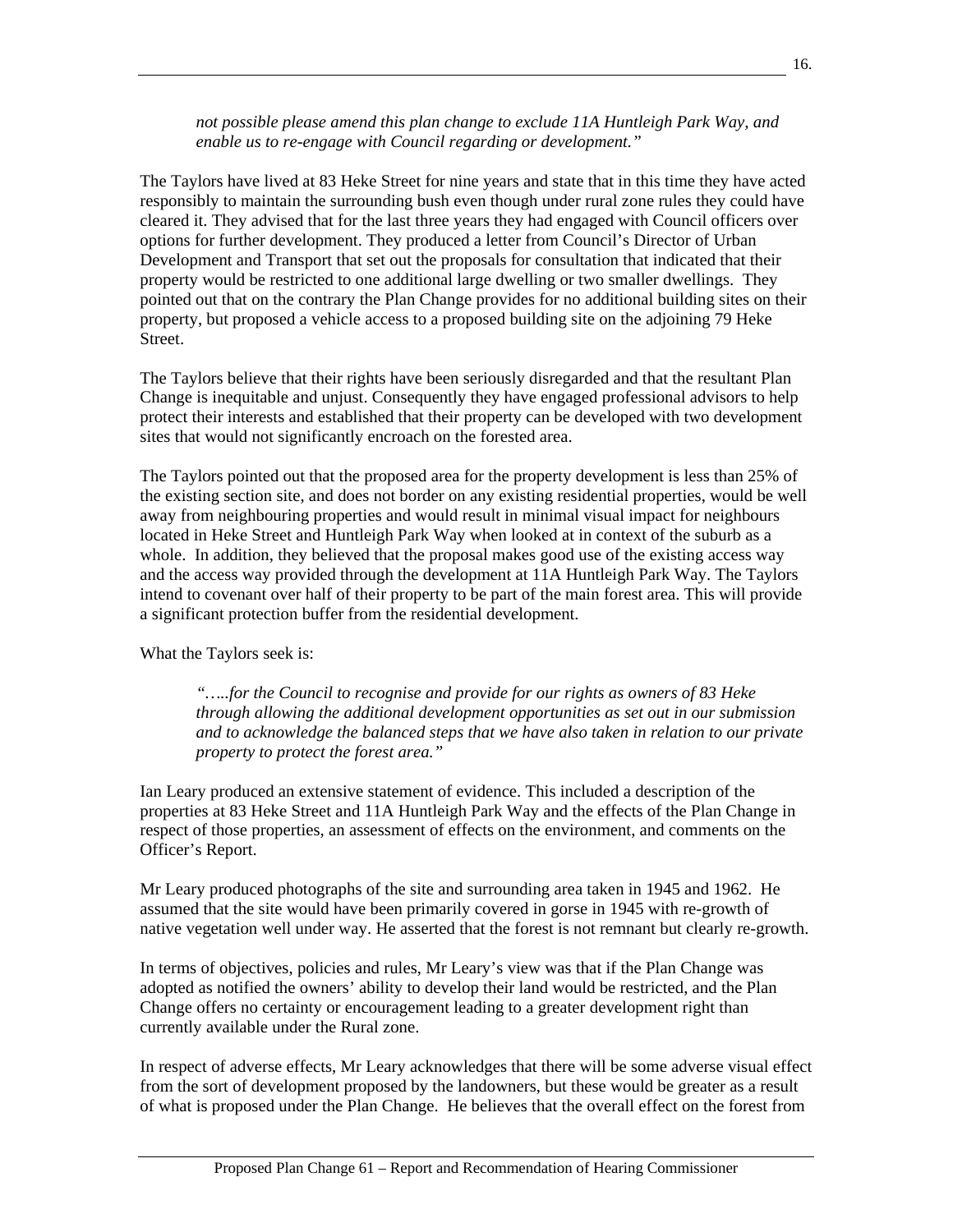the plan change altered as requested by the landowners would be positive, and that there are no other adverse effects such as effects of traffic, effects on rural or residential amenity.

Mr Leary believes that the net effect of the Plan Change is that it will obligate land owners if they wish to develop their land to do so through a process that will dictate house positions and access in impractical locations with a consequential increase in costs. He believes that the plan change is clearly contrary to the rights of private land owners to develop their properties to provide for their economic well being. In this respect he is critical of the Officers' Report in not commenting on the parts of the proposal put forward by the landowners that offer exchange of land in return for subdivision.

His conclusions were:

*"I am of the view that this plan change if approved by Council at the hearing, as notified. would be a significant reduction in the property rights of the landowner.* 

 *The modifications proposed by the submitters (owners of 83 Heke Street and 11A Huntleigh Park Road (sic) will have adverse effects which in my opinion are minor.* 

 *On the other hand, it will enable Council to gain control of significant portions of forest land currently in private hands. This will require the owners of this property to exercise their development rights as shown on the Spencer Holmes plans numbered S070520-11/A and S07-1185-10/A* 

 *The amendment of DPC 61 to reflect the submitters views will ultimately promote the sustainable use of resources, while allowing for the owners of the land to provide for their social, cultural and economic wellbeing.* 

 *I therefore encourage the commissioner to make the appropriate amendments to DPC 61 as outlined above."* 

Mr Jorgensen's evidence analysed the options set out in the Boffa Miskell Report and the Appendix 25 Plan (which was part of the Plan Change) that showed indicative building sites, and mainly focused on these options as they related to the properties at 83 Heke Street and 11A Huntleigh Park Way.

Mr Jorgensen was critical of the roading pattern shown in Boffa Miskell Option 1 and Appendix 25 in that for 11A Huntleigh Park Way the proposed access would result in steep grades, cuts of up to 3.5 metres, two sharp bends and potential blind spots unless the access drive is widened. He stated that the resulting house site(s) would be at the maximum elevation and therefore be obtrusively visible. For 83 Heke Street, the extension of the existing driveway as shown in Option 1 is not practical because the land drops away at a grade of approximately 1 in 2. As a result, in his opinion, the proposed house site would need to be higher up the slope for access from the existing drive.

In respect of Option 2, Mr Jorgensen's view was that the western most house site on 11A is unrealistic because of the split roading pattern and access to the two sites shown for 83 Heke Street requiring extensive earthworks to achieve the two culs-de-sac shown.

As an alternative to the Council developed options, Mr Jorgensen is suggesting that the two properties can be developed using "low impact" subdivision techniques where site access and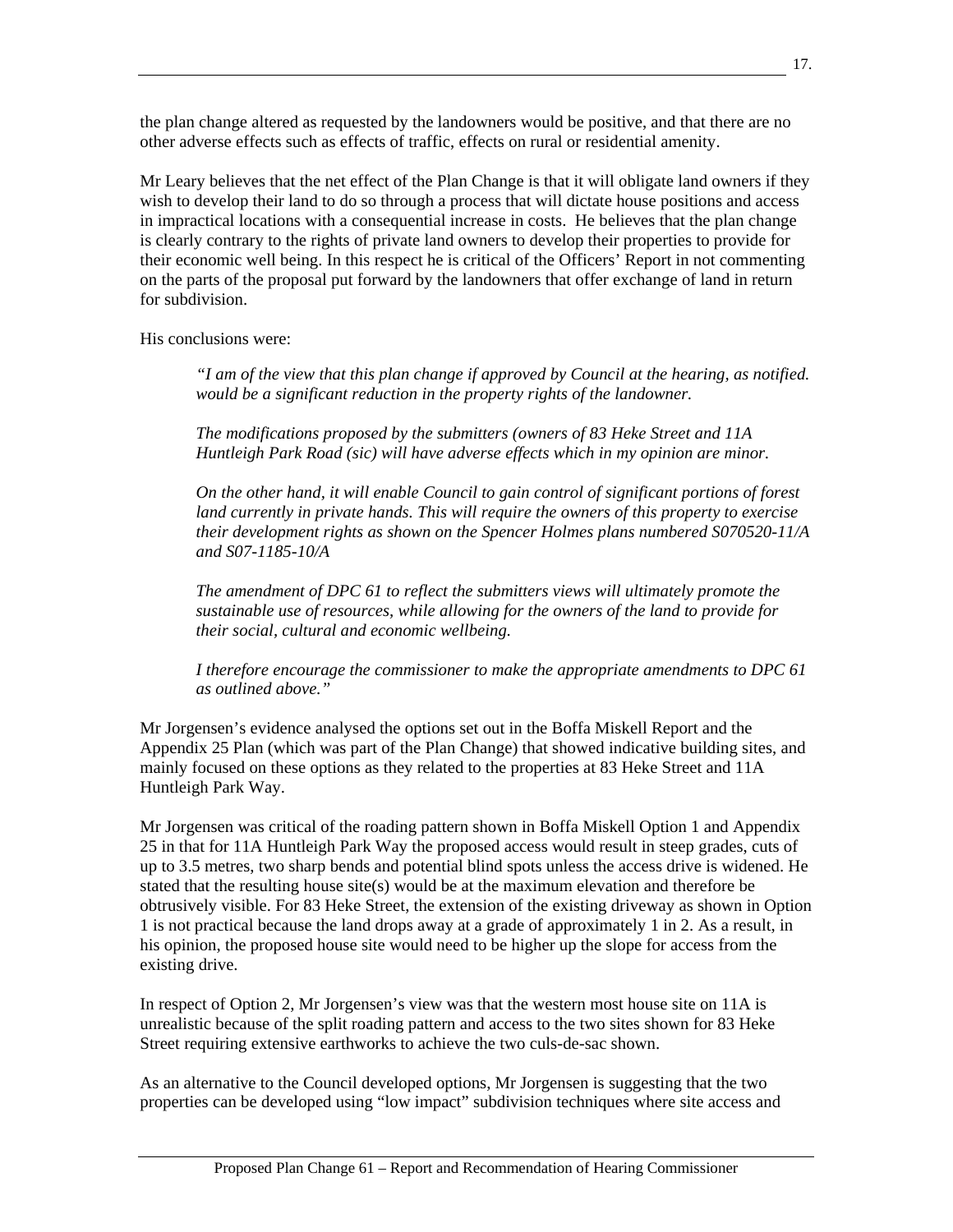house sites are designed and built to suit the natural landform and not to disturb it in any significant way. He produced reasonably detailed subdivision/development plans for each property showing 11A Huntleigh Park Way divided into 5 sites with a total of 6 units, and 83 Heke Street divided into 3 sites (one with access from 11A) with two units in addition to the existing house. These plans are in included as Attachment 4 to this report.

Mr Jorgensen's evidence was that the two sites together contained a total of  $10{,}520\text{m}^2$  of vegetation, of which 29% (3080m<sup>2</sup>) would be removed, and  $5530m<sup>2</sup>$  of the balance  $7440m<sup>2</sup>$  would be protected by private covenants  $(1030m^2 \text{ within } 11 \text{A and } 4500m^2 \text{ within } 83 \text{ Heke Street})$ . Mr Jorgensen also produced estimates of the likely development cost per dwelling of \$58,300 for his 6 unit proposal within 11A compared with his estimate of \$105,000 per dwelling for the two units within 11A as proposed by the Officers' Report.

Mr Jorgensen's conclusions were as follows:

 *"The only development option of those mooted in the Council Officer's report for the Chester and Taylor properties that is close to practicable is that shown in Figure 4.* [Boffa Miskell Report]

 *The proposed subdivision for the Chester Property as shown on my plan 807-05204 1/A will enable two further house sites, as shown on my plan 807-1185-10/A to be accessed within the Taylor property, but without any additional roading site works being required.* 

 *The development techniques proposed are low impact.* 

 *Roading access is limited to a farm track type cut that leaves the ground on each side of the road route in its natural undisturbed state.* 

 *House sites shown are all sited on existing natural landform leading to a need for architectural design and therefore style and interest.* 

 *Minimal bush clearance is involved and then only to the existing upper fringe of the total bushed area.* 

 *Because the area to be developed lies adjacent to existing built urban landform, the effect of the change to the developed/undeveloped boundary will be minimised.* 

*The area of bush for which on-going protection is offered is*  $5,530$  *m<sup>2</sup>.* 

 *The maximum area of bush that could be lost including house-sites is 2.3% of the total associated bushed area.* 

 *The proposed development does not provide access to the Stahlberg property leaving little likelihood of that property ever being further developed."* 

*Submitter 89 Keith Rogers of 15 Huntleigh Park Way* was present for much of the hearing but relied on his original submission rather than present additional material. Mr Rogers has lived at 15 Huntleigh Park Way for 5 years and bought his property because of the bush setting.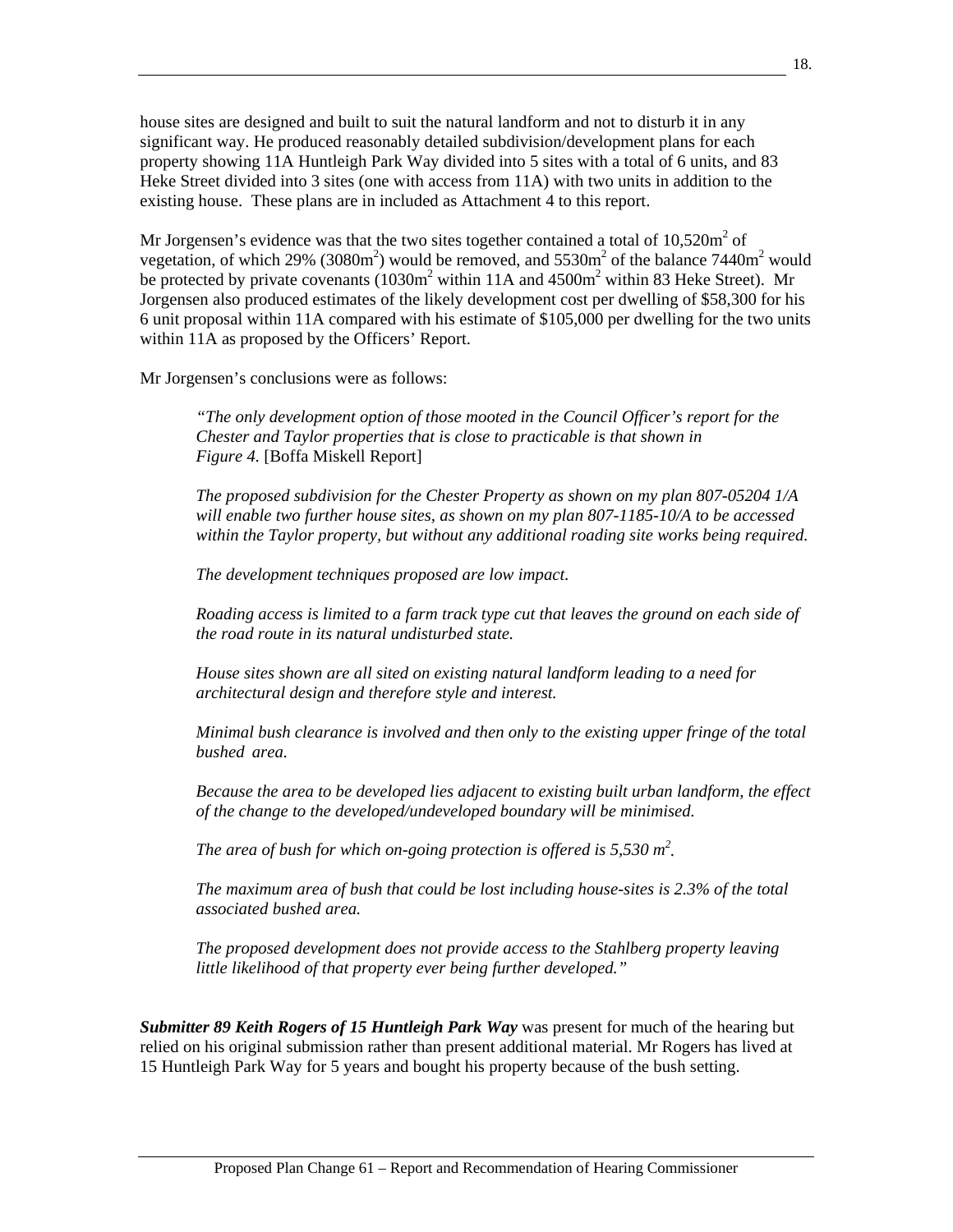*Submitter 21 Ngaio Progressive Association. David Hedgley* appeared on behalf of the Association He reiterated the Association's view of support for the main thrust of the Plan Change in that it is designed to provide protection to ecologically significant areas whilst allowing land owners some ability to develop their private property. He advised that the Association specifically supported the implementation of Rule 5.1.13.4 as a means of limiting the removal and destruction of significant bush in the area, but requested that the Council be "rigid" in its application of the Rule.

Mr. Hedgley indicated that the Association's preference was for the Council to buy the land, and protect it from any further development. He acknowledged the potential difficulty in Council being able to accomplish this, and reaffirmed his position of support for the Plan Change as a manner in which to achieve protection for the area.

Mr Hedgley also expressed concern for the proposed development plans contained within the Officer's Report in Appendices 5 & 6. He submitted that the Rural Zone currently in place permits far less than that proposed in the plans.

*Submitter 100, Mr Bruce Kelly of 13 Huntleigh Park Way, originally sought full protection of* the bush in the Plan Change area, and requested that the Plan Change be abandoned and/or that the Council purchase the land and add it to the Huntleigh Park Conservation Site. In his evidence, however, Mr Kelly acknowledged that abandoning of the Plan Change (and consequential reversion to the Rural Area Rules) would result in less protection for the bush. He clarified that it was not his intent to seek such a result, but rather that the protection of the bush was paramount to him.

Mr Kelly submitted that despite the fact that a variety of topics were discussed in submissions, the protection of the bush was *"the overriding advocacy expressed, which needs to be considered carefully, given the heightening community interest regarding protecting and enhancing natural heritage.*" He further submitted that permanent protection for these ecologically significant areas should be achieved, and all options to achieve such an outcome be explored.

Mr Kelly noted in his evidence that the land affected by the plan change previously was zoned 'Residential G' under the Wellington District Scheme and that under this zoning, one residence was permitted on each site. He submitted that at present, each site in the area exhibits this characteristic (aside from 11A which contains no residence currently). He noted that the present Rural zoning also permits only one residence, illustrating that the expectation for the past several decades for landowners and neighbours has been one-residence-per-site.

Mr. Kelly submitted that the proposed development in submissions 96 & 97 would be detrimental to the area and compromising to his amenity values as he is an adjoining neighbour. He expressed concerns about traffic effects both in the street and along the proposed access to the development within 11A and beyond, and access to daylight and effects on privacy and views should the submissions be accepted. He therefore sought that submissions  $96 \& 97$  be rejected.

*Submitter 101, Mrs Kathleen Kelly of 13 Huntleigh Park Way,* was unable to appear at the hearing, but prepared an audio tape that was played at the proceedings and provided a written transcript. The content of Mrs. Kelly's submission was focussed on the property at 11A Huntleigh Park Way. She outlined a number of hypothetical development scenarios for the site and commented as follows: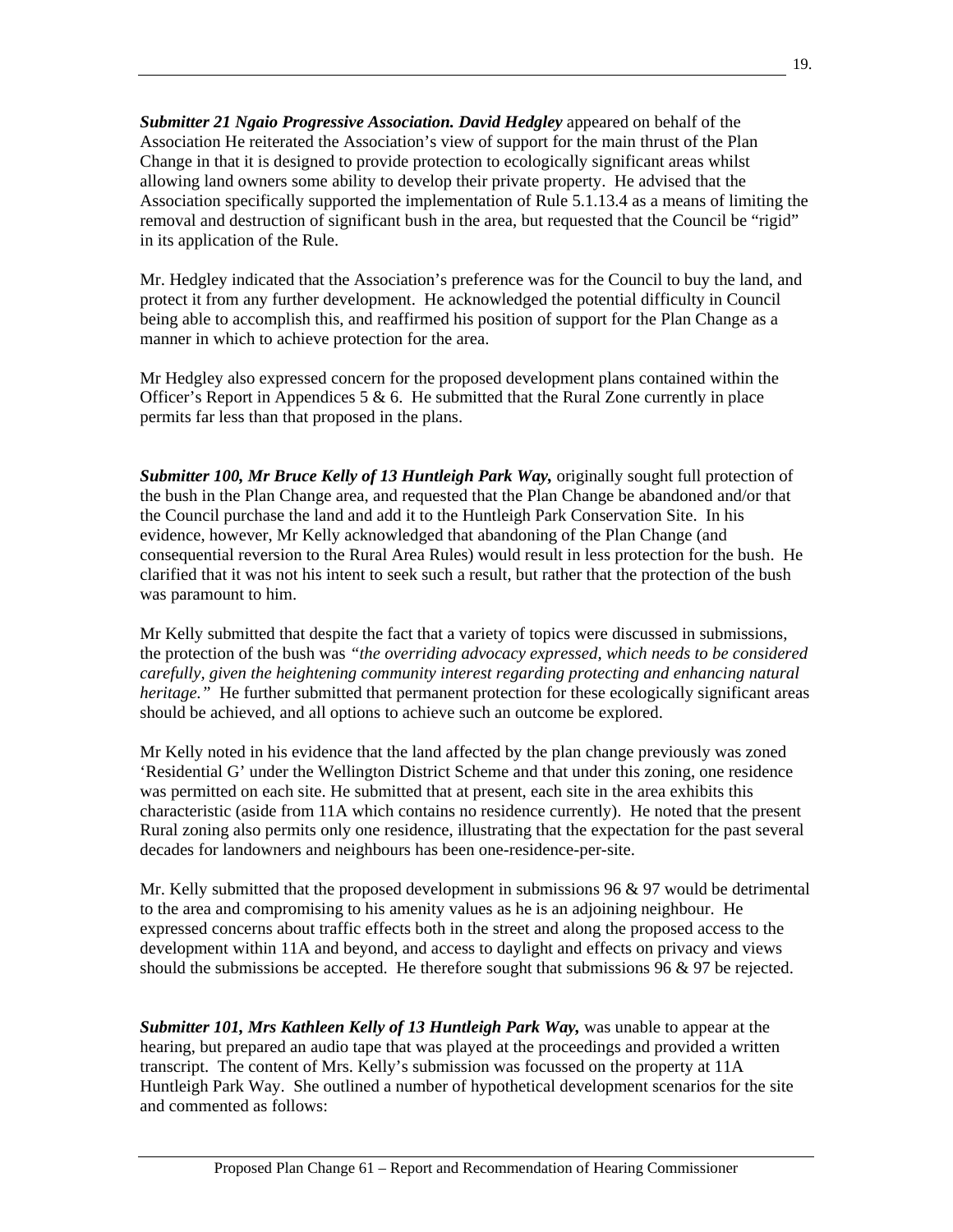- **Zero building sites** The ideal way to achieve protection for the highly ecologically significant site. Council purchase would be necessary, and while this may be difficult, room for negotiation may still exist and should be pursued.
- One building site Has been the long-term understanding of neighbourhood residents that one building was permitted on the rurally-zoned land. Council approved the Plan Change in September 2007 following a consultation period with landowners – this proposal permitted one building site on the subject property. Mrs. Kelly urged that this decision be upheld, asking that preservation of the environment and quality of life for the existing neighbourhood be valued over individual speculative gain.
- **Two building sites** if this scenario is utilised, the need for size restriction is paramount. Further, single residences per IRBS would best serve the neighbourhood environment for both neighbours and the bush. The potential for two units per IRBS would allow for an excessive level of development.
- **More than two sites** the development proposals from submissions  $96 \& 97$  are opposed - particularly the intolerable destruction of significant forest proposed at 11A Huntleigh Park Way.

Mrs. Kelly went on to discuss how future development at 11A would affect her and her property, citing the potential for 40-100 traffic movements a day 5 feet from her bedroom. Overflow traffic spilling onto Huntleigh Park Way would further cramp the already-crowded street. Construction vehicles would bring excessive dust and noise, with future users of the driveway perpetuating the noise nuisance. She also mentioned the inequitable potential loss of her own property value at the expense of her neighbour's benefit, and categorised this as Council sponsored speculative gain.

# **4 STATUTORY REQUIREMENTS**

In making a decision on the Plan Change, the requirements of section 74 of the Act apply, including the following matters of relevance:

- The extent to which the Plan Change achieves the purpose and principles of the Act, that is Part 2, and is within the functions of the Council as set out in Section 31;
- The extent to which each objective of the Plan Change is the most appropriate way to achieve the purpose of the Act and whether the policies, rules and other methods are the most appropriate for achieving the objective(s).
- The extent to which the Plan Change is consistent with the Regional Policy Statement and any Regional Plans;
- The extent to which the Plan Change is consistent with the District Plan;
- The submissions and further submissions received; and
- How the Plan Change deals with any adverse effects on the environment.

Section 31 sets out the functions of the Council under the Act. Those relevant being: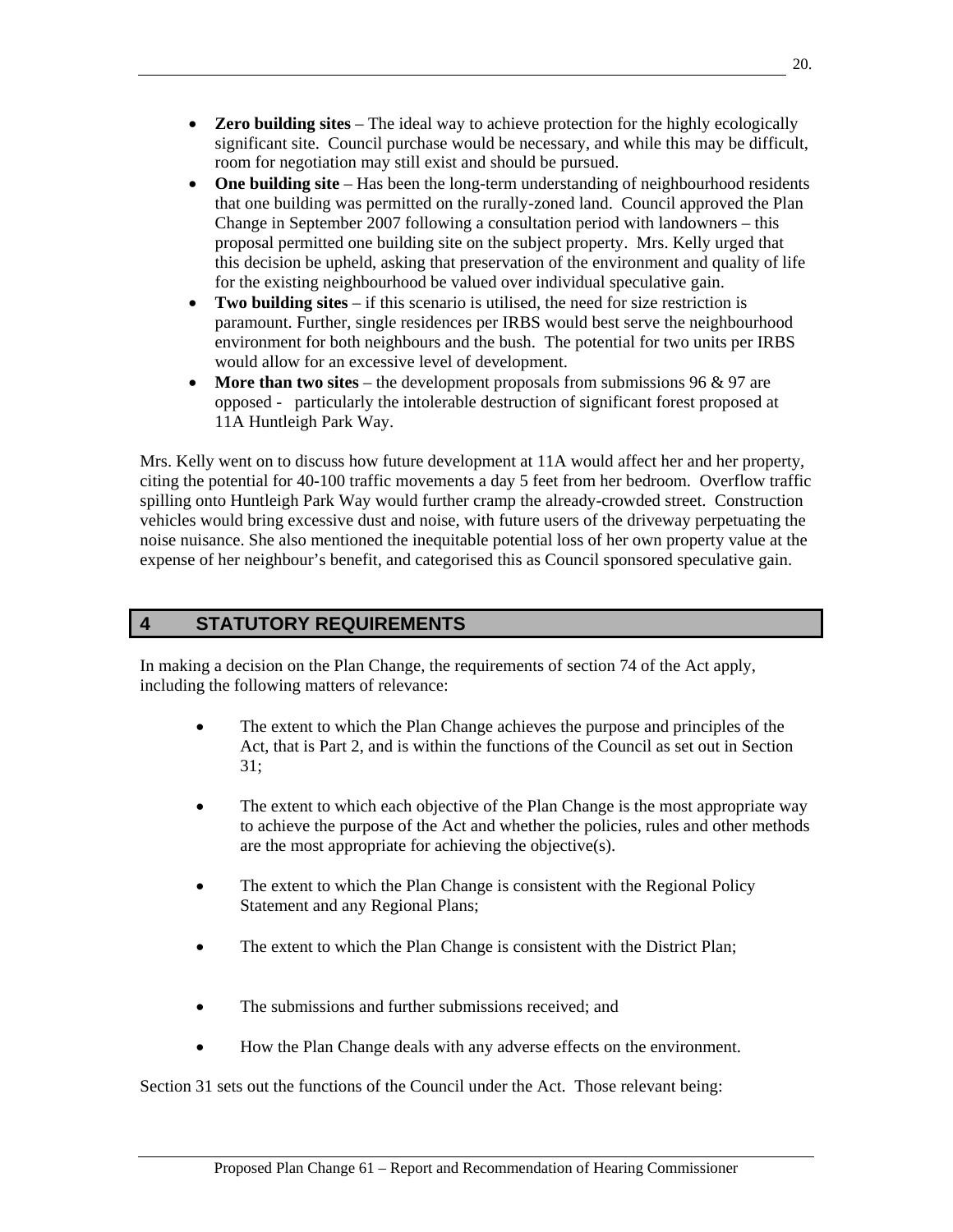- a) the establishment, implementation, and review of objectives, policies, and methods to achieve integrated management of the effects of the use, development, or protection of land and associated natural and physical resources of the district:
- (b) the control of any actual or potential effects of the use, development, or protection of land, including for the purpose of—
	- (i) the avoidance or mitigation of natural hazards; and
	- (ii) the prevention or mitigation of any adverse effects of the storage, use, disposal, or transportation of hazardous substances; and
	- (iii) the maintenance of indigenous biological diversity:

In addition, section 31(2) provides that the methods used to carry out any functions under subsection (1) may include the control of subdivision.

The Plan Change must also be in accordance with the purpose and principles of the Act under Part 2, including section 5, which is the promotion of the sustainable management of the natural and physical resources of the City. In addition, the Council must recognise and provide for any relevant matters of "National Importance" under section 6, have particular regard to the "Other Matters" in section 7, and take into account the principles of the Treaty of Waitangi (section 8).

In regard to section 32, the Council prepared a Section 32 report prior to the notification of the Plan Change in accordance with the requirements of this section. Under section 32(2) the Council is required to make a further evaluation before making a decision on the Plan Change. I have prepared a supplementary report of my evaluation of the relevant issues having heard the submissions for and against the plan change.

# **5 ISSUES AND DELIBERATIONS**

I have addressed the issues raised by submitters in the same groupings provided by the reporting Council Officer in his report. As far as possible the issues and submissions are listed in order to match the format of the plan change document (i.e. Objectives and Policies, Rules, Appendices etc.)

Where this report contains selected text from the Plan Change documents, either when changes have been requested by a submitter or where a change was recommended by Council Officers the following protocols have been followed:

- Text introduced by way of the plan change is shown as underlined: i.e. abcdefghijkl
- Text requested to be deleted by submission is underlined and struck-out: i.e. abcdefghijkl
- Text requested to be inserted by submitter is bold underlined: i.e. abcdefghijkl
- Text recommended by the Council officer is highlighted: i.e. abcdefghijkl

The full text of Plan Change as amended by the recommendations in this report is contained in Appendix X. Text to be deleted is underlined and struck-out: i.e. abedefghijkl. Text to be inserted is shown in bold underlined: i.e. **abcdefghijkl.**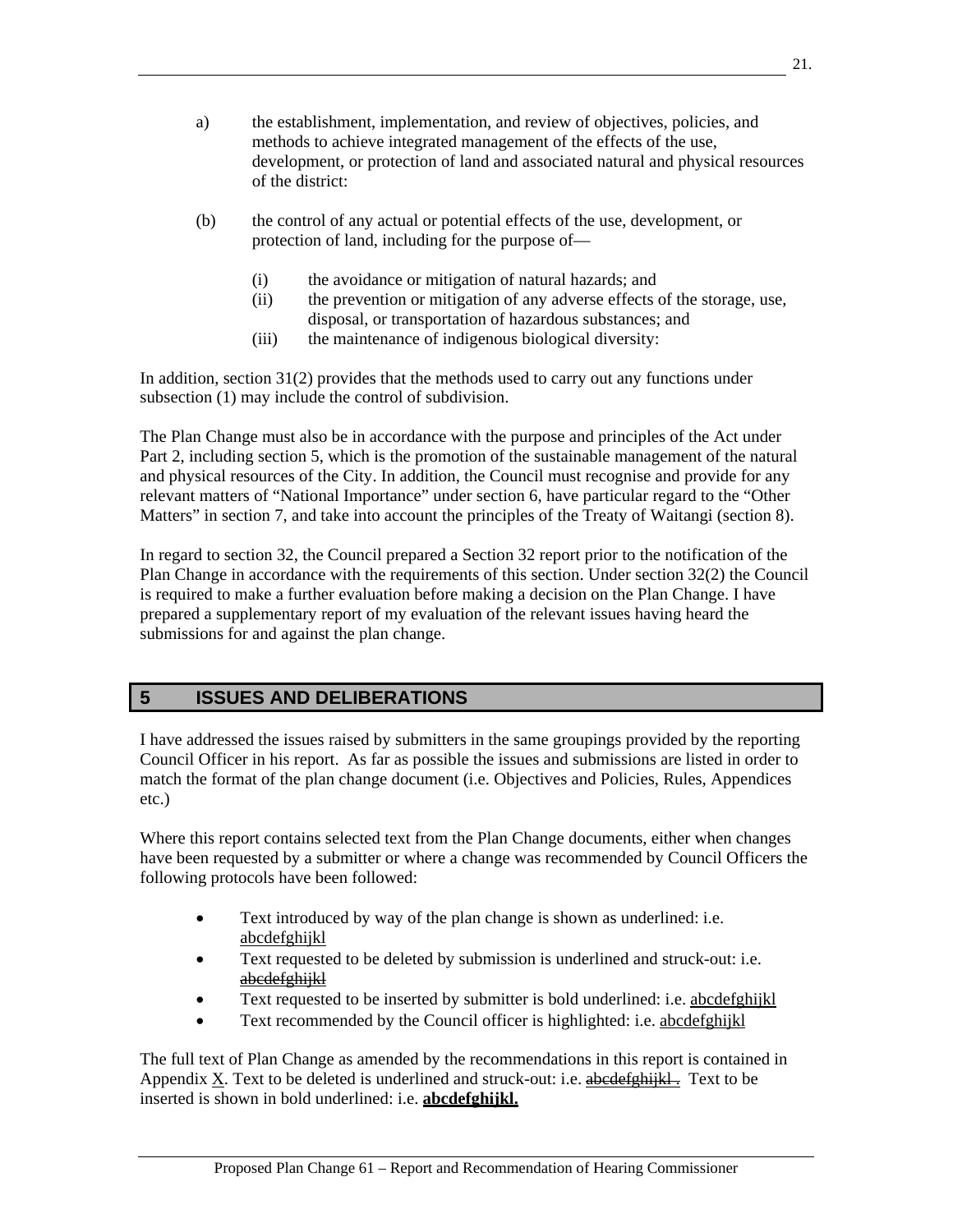# 5.1 PRINCIPAL ISSUES IN CONTENTION

Before dealing with the groups of submissions I have addressed below what I consider to be the principal issues in contention in the evaluation of the Pan Change and the submissions received.

# **5.1.1 Purpose of Plan Change 61**

The present zoning of the properties that are the subject of the Plan Change is an anomaly resulting from a decision not to include in the District Plan when it was prepared in the early 1990s a zone equivalent to the Residential G zone of the Transitional District Plan. As seen in the Background section above, Residential G was a 'rural residential' zone that provided for large residential lots and for one dwelling, and a small one bedroom residential unit not exceeding  $50m<sup>2</sup>$ , per lot. The objectives for the zone included the following:

*"The utilisation of this land is to be in a form that will preserve those natural features and landscape qualities which particularly contribute to the amenity and environmental value of the area, and which will ensure that the open space character of the land is retained."* [9M.1(4)]

Under the Residential G zone, all proposed activities were assessed against the specific natural features and landscape characteristics of the land in the zone and were required to demonstrate how these were to be preserved. The rules set low earthworks thresholds.

The present Rural Area zoning, which applies to the land subject to the Plan Change, generally provides for rural and residential activities as Permitted Activities, including one dwelling per lot. However, there are no indigenous vegetation clearance controls, and earthworks that change the ground up to 2.5 metres vertical are a Permitted Activity as long as they are not on slopes of more than 45 degrees or within 5 metres of a water body.

The section 32 assessment for the Plan Change includes the following:

*"This plan change process is an acknowledgement that the present Rural Area zoning is inappropriate given that the land in question is not used for rural purposes and is within the urban environs of the city."* 

The District Plan identifies a specific resource management issue as follows:

*"S7 Maintaining and Enhancing the Quality of the Natural Environment* 

 *The maintenance of the life-supporting capacity of the environment is essential and requires safeguards for land , air and water from pollution and contamination. Also important is the protection and conservation of remaining natural habitats and ecosystems as part of the city's natural heritage*.*"* 

[1.6 - Significant Resource Management Issues for Wellington]

Under section 72 of the Act the purpose of a district plan is to assist territorial authorities to carry out their functions, which are specified in section 31, in order to achieve the purpose of the Act.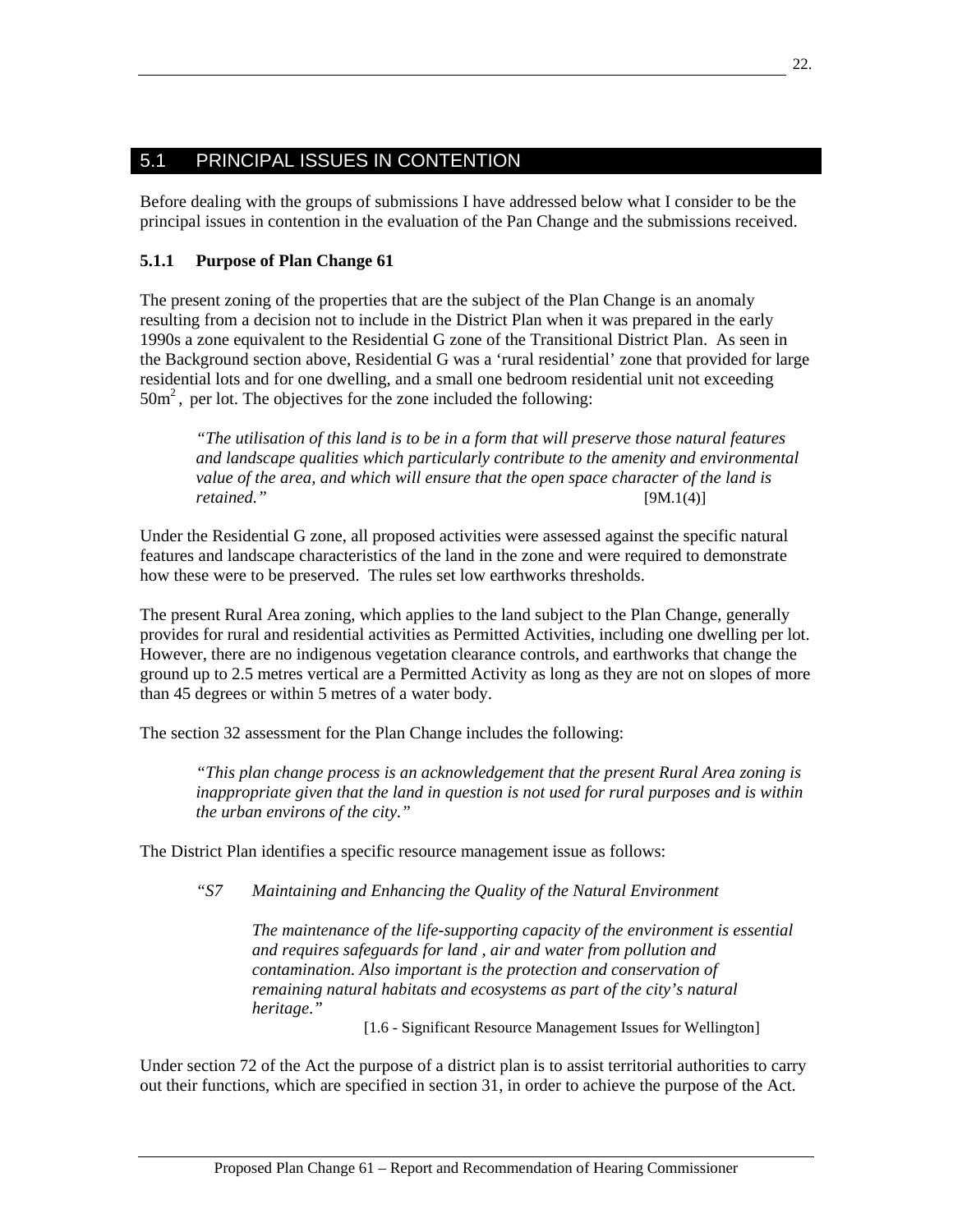An important function of the Council under section 31 is to achieve the integrated management of the effects of the use, development, or protection of land and associated natural and physical resources of the district. Others are the control of any actual or potential effects of the use, development, or protection of land and the maintenance of indigenous biological diversity. The control of subdivision is one method that can be used to carry out the Council's functions. Other methods include District Plan Rules.

Reports prepared by Dr Paul Blaschke (ecologist) and Clive Anstey (landscape architect) and more recently Boyden Evans (landscape architect), all acknowledge the ecological and aesthetic importance of the land which is the subject of the Plan Change and the importance of protecting the majority of it from inappropriate use and development.

In my view, having considered the submissions and evidence, the purpose of the Plan Change is entirely consistent with the functions of the Council as set out in section 31 of the Act, and will assist the Council to carry out those functions with greater effect than the present Rural zone provisions.

# **5.1.2 Significance of the Vegetation**

Central to the purpose of the plan change, and its provisions to control subdivision and development, is the indigenous vegetation and associated habitat that covers a large part of the plan change land.

The Council commissioned Dr Paul Blaschke to carry out a specific study of the Plan Change land. His report, *Ecological Assessment of Private Land adjoining Huntleigh Park – June 2006*, was part of the Plan Change documentation. Key findings of his report included that:

- Huntleigh Park Forest, is one of the largest and most significant forest remnants in Wellington City;
- the Huntleigh Park vegetation has been strongly influenced by a century of grazing and fire, as well as its environment and topography. Although it has been largely free from grazing and fire for the last few decades, most individual trees are not older than about 80 -100 years. However a number of individual trees are well over 100 years old. The mixed broadleaved, kohekohe-dominated and podocarpbroadleaved forest appear to be stable and evenly regenerating, and relatively free from significant weed or animal pest invasion. The other vegetation units and edges of the forest are subject to continued disturbance from the neighbouring residential activities.
- the vegetation in the Plan Change area, which is located on the eastern edge of Huntleigh Park Forest, is similar to the rest of the forested area in Huntleigh Park, and also to neighbouring forest remnants such as Khandallah Park and the reserves above and below Heke Street;
- the Plan Change vegetation can be divided into that which is *highly ecologically significant* (Mixed broadleaved forest, Podocarp-broadleaved forest, and Kohekohe-dominant broadleaved forest) and *less ecologically significant* (Treefern land and low forest Mahoe-dominant broadleaved forest).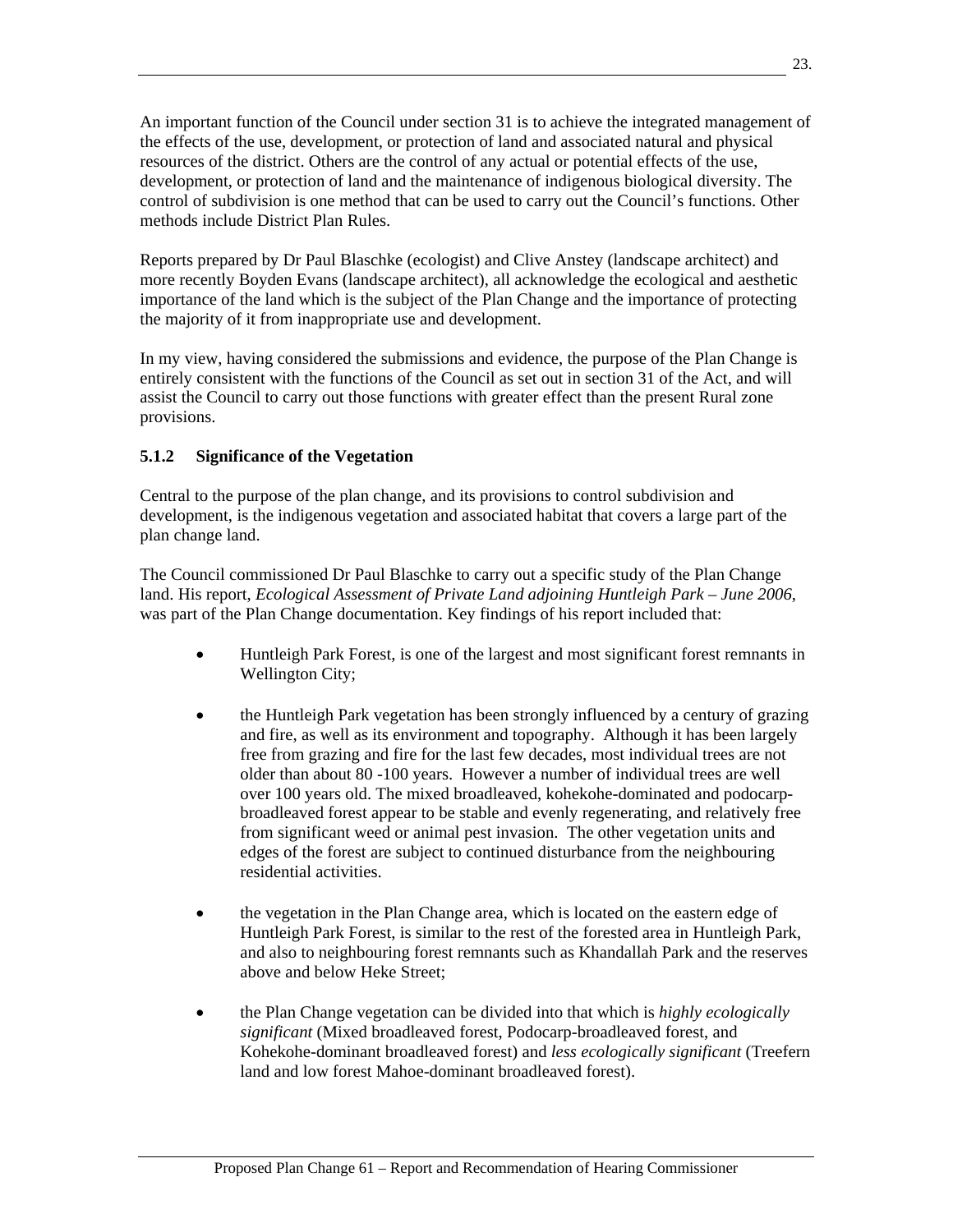In addition to making recommendations regarding edge and gap planting, pest and weed control and stream management, Dr Blaschke recommended that:

*"Because of the ecological significance of much of the native vegetation in the study area, it would be very desirable to manage this vegetation in order to maintain and enhance its ecological values, as well as its amenity value for its owners."* 

From further material in his report, it can be seen that Dr Blaschke recommends that ecological management of the area should be aimed at allowing the regeneration of the vegetation in the Plan Change area to continue unhindered where possible with a view to enhancing the high quality of the vegetation within the adjoining Conservation Site. He also recommends the provision of information, advocacy and suitable native plant material to private owners.

The Wellington Botanical Society drew my attention to the listing of the Plan Change area in the publication *"Biological Resources of the Wellington Region"* a joint report by the Wellington Regional Council, Queen Elizabeth II National Trust and NZ Biological Resources Centre, November 1984. A copy of this report was produced by Mr Chris Horne when presenting on behalf of the Society. The relevant land is listed in *"Schedule C - Sites Requiring Protection"*, and is identified as site 12f Crofton Downs Bush.

The report and evidence of Boyden Evans for the Council agrees with and adopts Dr Blaschke's assessment of the ecological significance of the plan change area, particularly in providing edge protection to the Huntleigh Park Forest.

Submissions from land owners both within and outside the Plan Change land also referred to the significant ecological and amenity values of the vegetation and habitat, and that it should be protected from development.

In the case **Mighty River Power Ltd v Waikato RC A146/01, 7 NZED 117**, the Environment Court referred to an earlier case **Minister of Conservation v Western Bay of Plenty DC A071/01, 6 NZED 732**, and said at paragraph 80 and 81:

 *[80] "In that case the Court held (paragraph 18) that the indigenous vegetation or habitat of indigenous fauna did not have to be nationally important to be significant for the purpose of section 6(c). Neither did it have to be regional in character. Rather, it was held:* 

> *"It is a question of identifying and assessing (with the aid of qualified advice and assistance) those areas or habitats that are significant within the district as to require protection."*

 *[81] "In paragraph 19 of its decision the Court said:* 

 *"Significant" in its context necessarily imports the notion of informed judgment as to those natural resources of the district that need to be protected. In the case of Western Bays, a factor in coming to that judgment is the extent to which the bio-diversity resource of the district has already been diminished".* 

From the evidence and submissions heard, I believe the areas of indigenous vegetation within the plan change area to be significant in the Wellington context and its significance is enhanced when its positive effect on the wider forest area that exists at Huntleigh Park is considered.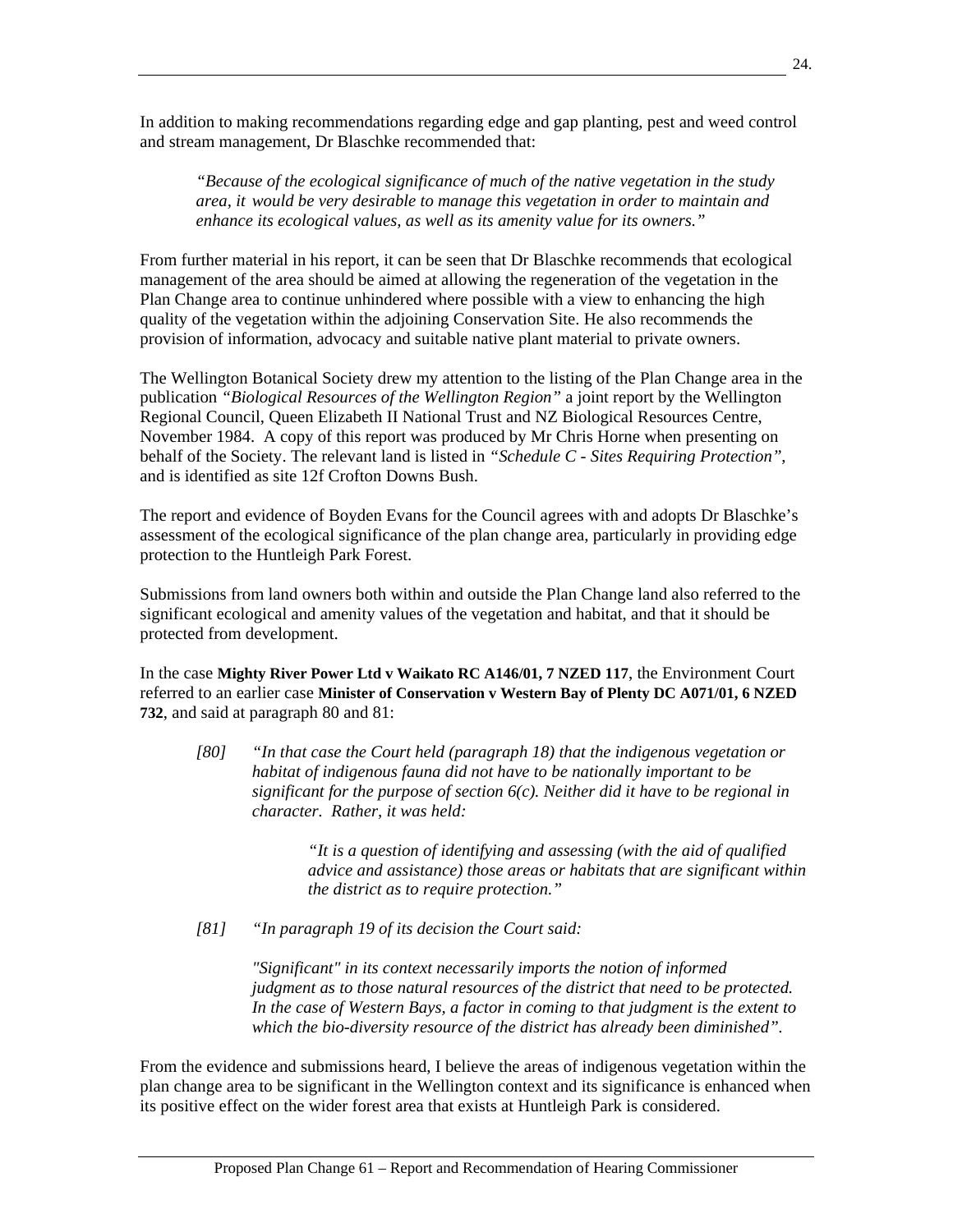# **5.1.3 Council Purchase of the Land**

Many submitters have requested that the Council purchase the land that contains the significant indigenous vegetation as a means of ensuring permanent protection of its ecological and amenity values.

Allied to the submissions requesting that the Council purchase the land were submissions that suggested that without purchase the protection of the ecological biodiversity of the land would not be aligned with the Biodiversity Action Plan, September 2007. However, the recorded comments in Mr McSweeney's report from Amber Bill (Council's Parks Planning Unit) make it clear that it is not the intention of that plan that land has to be purchased to protect its ecological values. In answer to my questions about the status of the Biodiversity Action Plan, Ms Bill drew my attention to the fact that Objective 2.3 provides for protection through District and Regional Plans in respect of privately owned land, and Objective 2.4 provides for encouragement of landowners to protect biodiversity on their own land.

The section 32 report that accompanied the plan change recorded that the Council considered the possibility of purchasing the land and managing it as part of the adjoining Huntleigh Park Conservation Site. This option was however considered impractical as the land is difficult to access as it is largely landlocked, which in turn presents practical difficulties in managing the land as part of Council's open space network.

It is my view that a recommendation to Council that all or part of the plan change land should be purchased is outside the scope of the statutory plan change process and my jurisdiction in this matter. Given the Council's general powers beyond the Act, purchase of land for such protection is an option that is open for consideration at any time, but not as part of a District Plan Change, unless the land has been or is about to be designated, which is not the case in this instance.

# **5.1.4 Private Property Rights**

Submissions by Mr Chester and Ms Kubala, owners of 11A Huntleigh Park Way and Mr and Mrs Taylor owners of 83 Heke Street challenge the Plan Change on the basis that it proposes a restrictive zoning and establishes a "de facto" conservation zone on private land and in doing so ignores the owners' rights, renders the land incapable of reasonable use, and places an unfair burden on the submitters.

The New Zealand Business Roundtable made a similar submission in more general terms unrelated to specific properties.

The legal submissions of Mr Hazelton, Counsel for the owners of 11A Huntleigh Park Way and 83 Heke Street, developed the opposition to the Plan Change in terms of the relevant provisions of the Act, including sections 32 and 85, and Part 2, and by reference to case law including **Capital Coast Health v Wellington City Council (W004/00), Hastings v Auckland City Council (A068/01), Eldamos Investments Limited v Gisborne District Council (W047/2005) and Steven v Christchurch City Council (C038/98).**

As to restrictive zonings, Mr Hazelton relied on the finding in *Capital Coast Health* that:

*"As a general principle private land should not be zoned for reserve purposes (however described and either expressly or effectively) unless:*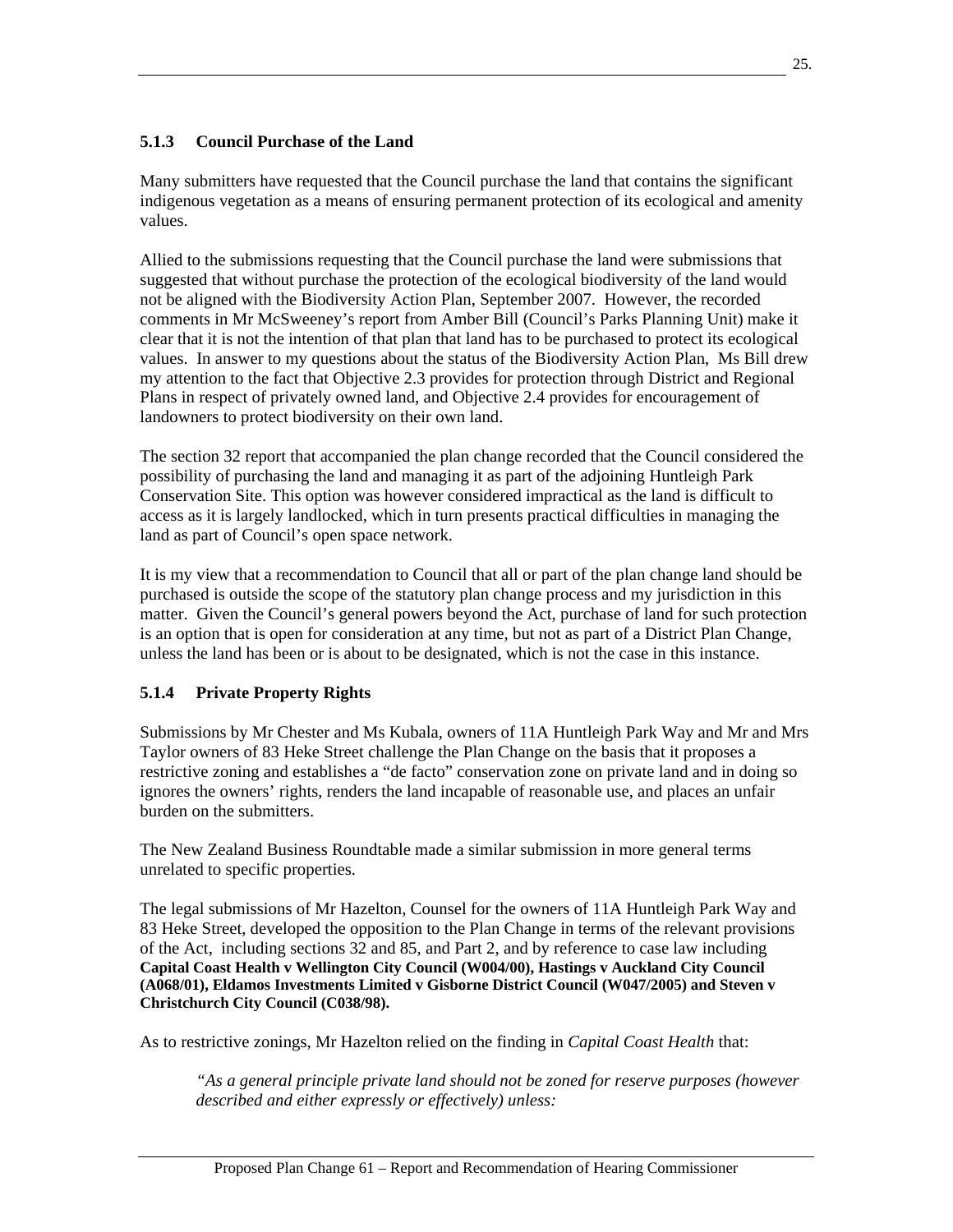- *It is already reserved for such purposes; or*
- *The landowner agrees; or*
- *It is incapable of being used for other purposes*

 *If the Council wishes to protect land for reserve purposes, then that purpose should be achieved by designation or acquisition.* 

 *However, this general principle is always subject to the provisions in Part II of the Act. Where particular land has such significance in terms of any of the factors listed in s 6 and s 7 of the Resource Management Act 1991 and its use or development ought to be substantially limited or precluded, then land use controls which may have that effect may be appropriate regardless of the ownership of that land (but subject to s. 32 and s 85)"*  **(at paragraph 7)**

I have given careful consideration to these matters and find that the Plan Change in the form now recommended does not rezone land as reserve or for purposes akin to a reserve as alleged. Rather the land is to be zoned Outer Residential, the same zone as the vast bulk of the city's suburbs. Private uses of the land are provided for, albeit in a more restricted manner than the majority of Outer Residential land.

Existing uses of the land and residential activities are maintained as Permitted Activities. The erection, use and maintenance of an additional dwelling on each of 83 Heke Street and 21 Thatcher Crescent, and two dwellings on 11A Huntleigh Park Way are provided for by way of a Discretionary Activity.

Under Part 2 of the Act, in making a decision on the Plan Change, the Council must "*recognise and provide for:* 

*"The protection of areas of significant indigenous vegetation and significant habitats of indigenous fauna*." [section 6(c)].

As seen above, I consider the indigenous vegetation of the Plan Change area to be significant in the Wellington context and therefore requires protection. The evidence has established that the most highly ecologically significant vegetation is in the western portion of the land, nearest to the existing Conservation Site and that while the erection of further dwellings would have an adverse effect on the vegetation if the dwellings were confined to the less ecologically significant area, these effects could be absorbed. Consequently, appropriate protection of the indigenous vegetation and associated habitat will be achieved notwithstanding that some additional residential development occurs.

Under Part 2 regard should also be had to the following sections when coming to a decision about the limitations to be placed on land development within the Plan Change land:

| Section $7(c)$ | The maintenance and enhancement of amenity values:             |
|----------------|----------------------------------------------------------------|
| Section $7(d)$ | Intrinsic values of ecosystems:                                |
| Section $7(f)$ | Maintenance and enhancement of the quality of the              |
|                | environment:                                                   |
| Section $7(g)$ | Any finite characteristics of natural and physical resources:. |
|                |                                                                |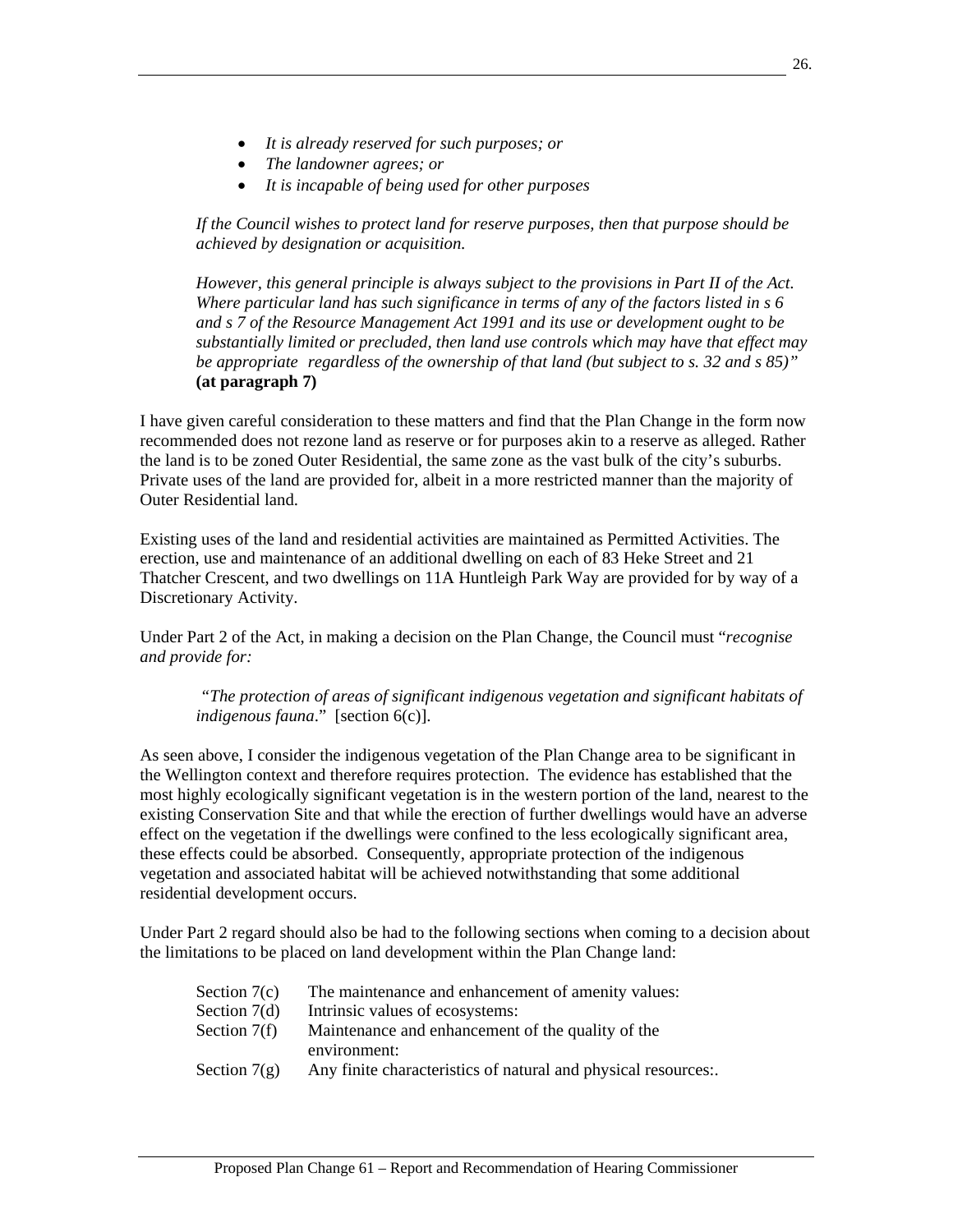Evidence heard confirmed that the protection of the indigenous vegetation would contribute to the amenity values and quality of the environment of the Plan Change land and environs and that the values and characteristics of the ecosystem and natural resources of the area all contribute to the overall diversity and enrichment of the area.

I note also that in *Hastings*, the Court, after referring to *Capital Coast Health*, went on to say:

*"We do not accept that it is necessarily unreasonable for a territorial authority to persist with such [restrictive] zoning of private land in the face of the owner's objection, particularly where the territorial authority asserts that other land use of the land would have significant effects on the environment."* **(at paragraph 96)** 

In my view, that sums up the situation that arises in this Plan Change. The "other land uses", being either the level of development sought for 11A Huntleigh Park Way and 83 Heke Street or a reversion to a Rural zoning by abandoning the Plan Change, would have significant adverse effects on the environment. It is therefore not unreasonable that the Plan Change in the form now recommended should proceed.

In summary on this issue, it is my opinion that the limitations proposed for the development of the land with further dwellings are necessary and appropriate to ensure that the adverse effects of the use, and development of the land and its associated ecological, landscape and amenity values are appropriately managed in accordance with the purposes of Part 2 of the Act.

Regarding section 85, I do not consider that the Plan Change in the form now recommended will render the land of the opposition submitters incapable of reasonable use, because of the provision that is made for further dwellings to be erected and used.

In regard to section 85, Mr Hazelton drew attention to the conclusion of the Court in *Hastings* that:

*"Sustainable management of natural and physical resources is a single concept. Where conflict arises between elements of the concept, it is often possible to moderate them so that the essence of each element is preserved. However in the end a decision has to be made about what provision best meets the purpose of the Act."* [last sentence added for completeness]

In **Fore World Developments v Napier City Council W029/06**, the appellant's residential subdivision intentions for the land were restricted by a proposed coastal hazard zone overlay. Dealing with section 85 issues the Court held that:

*"The choice of an appropriate zoning is driven by a matrix of factors in which such things as location, servicing ability and the nature of the surrounding area may be as influential as the quality of the land itself. ……. a landowner's wish to use the land in a way that maximises its value make that use alone reasonable, and others unreasonable."*  **(at paragraph 122)**

*"Reasonable use is not synonymous with optimum financial return…"* **(at paragraph 125)**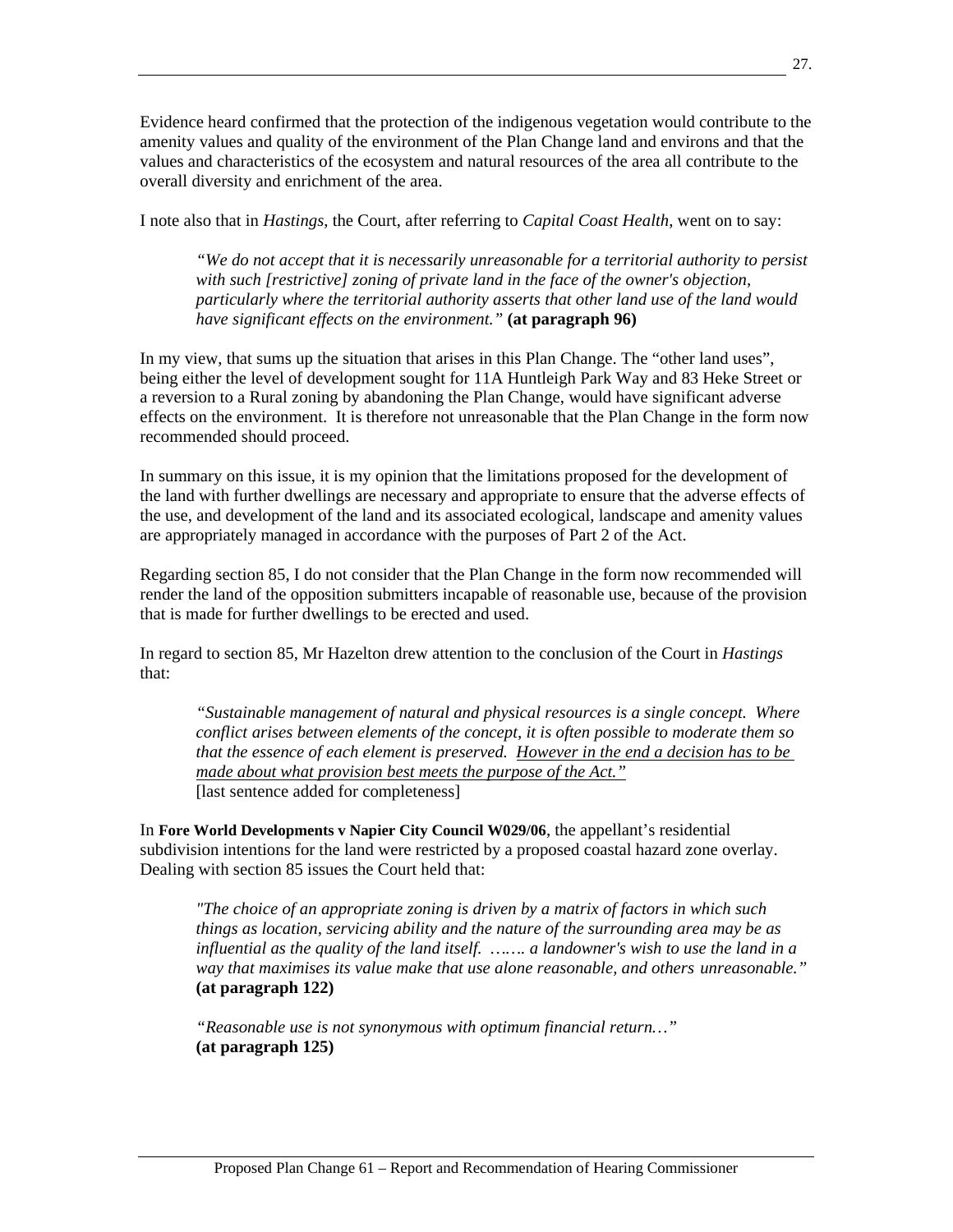In my opinion the Plan Change in the form now recommended does achieve a balance between the need to protect significant indigenous vegetation and enabling landowners to make reasonable provision for their social and economic wellbeing.

# **5.1.5 Section 32**

Regarding section 32, Mr Hazelton submits that the Council has not discharged its duties under section 32 because it has not considered all reasonable options making it impossible to assess whether the Plan Change meets the criteria set out in the *Eldamos* case and represents an optimal planning solution. Other submitters have also criticised the section 32 analysis for lack of objectivity and completeness.

Mr Hazelton's submissions (at paragraph 4.1) refer to the decision in *Capital Coast Health* where the Court held (at para 7):

*"The duties under s 32 relate generally to generic plan provisions – ie those mentioned in subsection(1). The obligation of the council is to carry out this duty in relation to the district as a whole, and in relation to the constituent or distinct parts of the district identified in the plan. It is not a duty which generally extends to every separate property in the district. Generally, the consideration and assessment required by s.32 need only be carried out in respect of an individual property where the appropriateness of controls relating to that particular property are raised on a submission under the First Schedule. There may however be instances where the controls are specific to particular land (eg 'spot zoning') or where they effectively involve the reservation of particular land for private purposes (eg open space, reserve, conservation or protection zoning). In some of these instances (eg where the control represents a significant change from the status quo), the council will be required, prior to adopting the method, to carry out a more site specific assessment of the costs and benefits etc of the proposed controls and to consider whether the method is necessary in achieving the purposes of the Act, and is the most appropriate means of exercising its functions."* (Emphasis added)

The Capital Coast Health case was decided prior to the 2003 Amendment Act which amended section 32 (3) and 32(4). The focus has shifted from being satisfied as to "necessity" to an examination of the most appropriate way in which each objective achieves the purpose of the Act and, having regard to their efficiency and effectiveness, whether policies and rules are the most appropriate for achieving the objectives.

Notwithstanding that, the *Eldamos* framework has made it clear that the rules and other methods (which include zoning) need to be evaluated as to whether they are the most appropriate way to achieve the objectives of the plan, assist the territorial authority to carry out its functions and are in accordance with Part 2.

Section 32 does not have an explicit requirement to consider alternatives. However, in practice, in order to evaluate what is 'the most appropriate', a comparative assessment needs to be undertaken which requires an evaluation of at least two options. This is what the Council's section 32 analysis has done, and on that basis I believe that it is not deficient or defective.

However, because the Plan Change in the form now recommended contains new and altered provisions it has been necessary to make a make a further evaluation under section 32. This takes into account the submissions made and broadens the options to include the form of development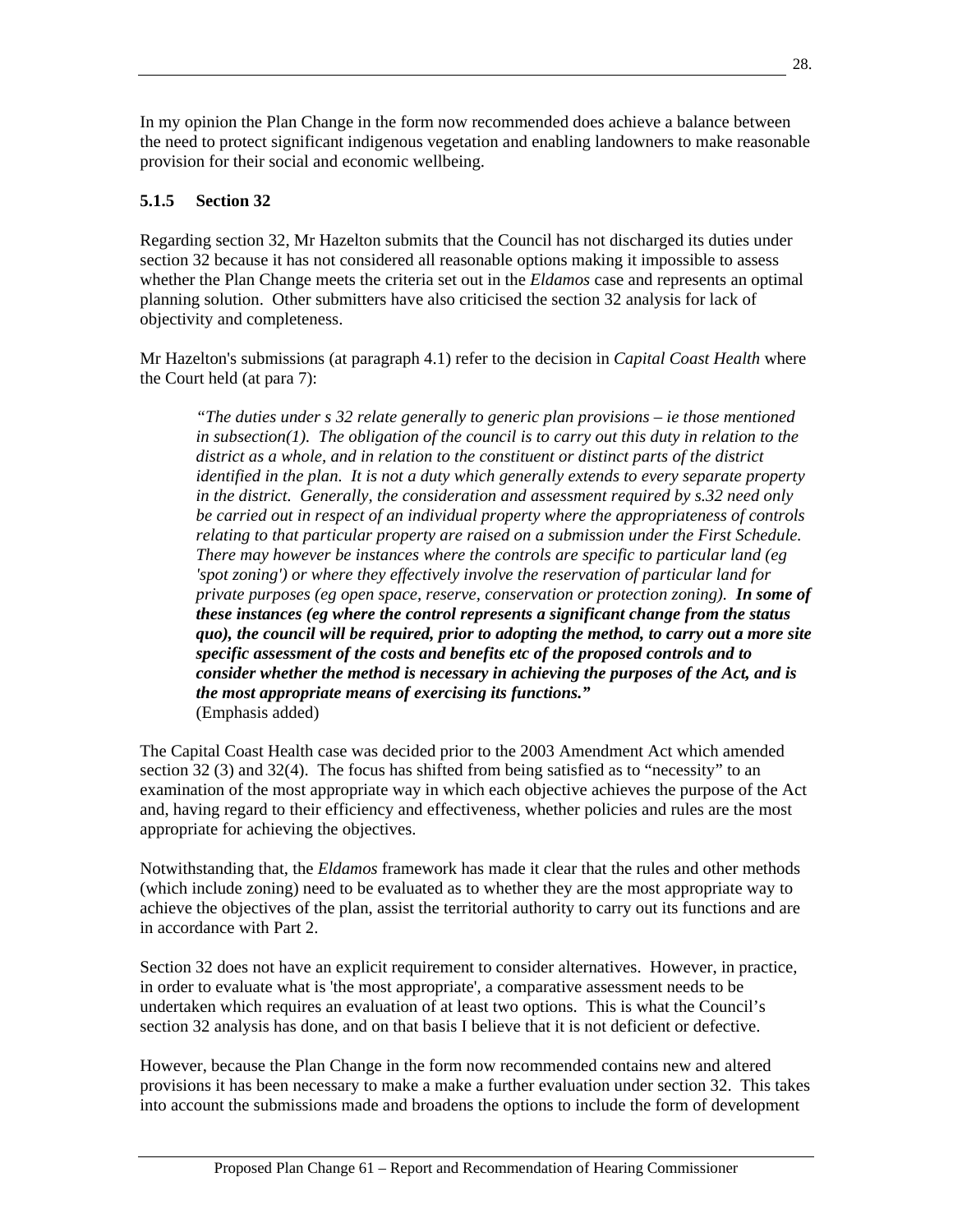for 11A Huntleigh Park Way and 83 Heke Street requested by the owners of those properties (Submitters 96 and 97).

This supplementary report is set out in Attachment 3 to this report.

# **5.1.6 Indicative Residential Building Sites**

The Plan Change proposes to replace the inappropriate Rural Area provisions for the identified land in Huntleigh Park Way, Heke Street and Thatcher Crescent with those of the Outer Residential Area. However the special characteristics of the land, namely the presence of a large amount of ecologically significant indigenous vegetation and ecological and landscape values, require intervention through District Plan Rules to ensure that the objectives of the District Plan in respect of natural values and resources are achieved.

Background investigations leading to the Plan Change have examined the type, quality and location of the vegetation, and assessed the residential capacity of the land commensurate with the protection of the natural values as required of the District Plan as an instrument by which the Council achieves the purpose of the Act. Details of the reports commissioned and received in these respects are given above. The landowners' views and those of the community were also sought by the Council prior to the Plan Change being finalised.

As a result, the Plan Change proposes that significant physical development of the land be limited by specifying the approximate locations of a number of indicative residential building sites and the access thereto. In this way the general density and location pattern of allowable additional residential activity is established as a framework within which resource users may make applications for a Discretionary Activity (Unrestricted) to achieve subdivisions and/or residential development.

The residential capacity assessment and identification of future dwelling sites and driveways provides a very clear indication of whether development is considered acceptable in principle. When the Plan Change is approved, this capacity is then established at a District Plan level. The resource consent process allows detailed consideration of each application, provides for third party rights and site specific information, assessments of adverse effects and mitigation measures to be taken into account through the resource consent process before making final decisions.

However, a number of questions have been raised by submissions and remain to be addressed:

- (1) How many indicative residential buildings should be included in the Plan Change?
- (2) Of those selected, where should they be?
- (3) Should each indicative site provide for one or two household units?
- (4) Is there a need for a size limitation for the indicative residential building sites and if there is what size is appropriate, and should it be expressed as a standard or an assessment criterion?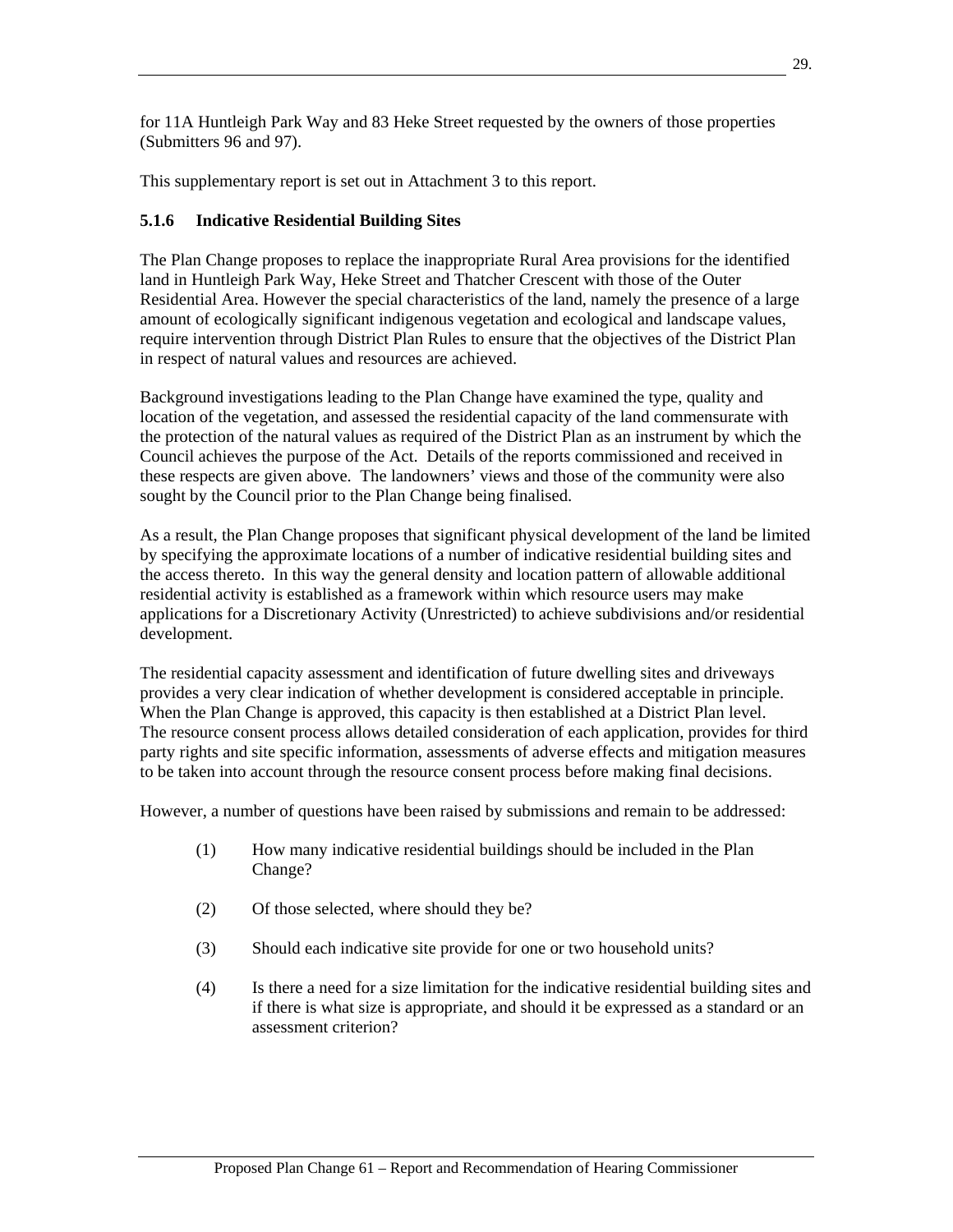#### *How Many Sites and Where?*

The Plan Change as notified provided for three sites in total, one each at 11A Huntleigh Park Way, 79 Heke Street and 21 Thatcher Crescent. Each site could have two household units. No "footprint" limit was set, and it is assumed that the use of the word "indicative" means that the circles that represent the nominated sites are not to be taken as indicating any particular size or shape.

The Officer Report put forward the following arrangement of four sites for consideration:

## *83 Heke Street*

Provide one 'indicative residential building site'. Access to the land would be from the existing driveway (The Plan Change as notified does not have an 'identified residential building site').

## *11A Huntleigh Park Way*

Provide two 'indicative residential building sites', instead of one as set out in the originally notified plan change.

*79 Heke Street*  No indicative building site and no indicative driveway from 83 Heke Street.

*21 Thatcher Crescent*  Provide one "indicative residential building site" as per notified Plan Change.

*19 Thatcher Crescent*  Provide no "indicative residential building site" as per the notified Plan Change.

The property at 79 Heke Street is landlocked with the position of the existing dwelling at or near the road frontage making it impossible to gain vehicle access to the rear of the property. The adjoining owners at 83 Heke Street are not agreeable to providing access over their land to the rear of 79 as shown on the notified Plan Change.

Mr Gordon Purdie at 19 Thatcher Crescent is opposed to any further residential development within the Plan Change land, including his own. His views have therefore been interpreted that there should not be an indicative site on his property whatever the arrangement is decided for the balance.

Through submissions and confirmation at the hearing, the owners of 21 Thatcher Crescent (Jeff Jewel and Cathy Wood) are satisfied with the position of the indicative residential building site and access on their property.

Mr Chester and Ms Kubala are not satisfied with one or two indicative residential building sites on 11A Huntleigh Park Way. The Taylors did not approve of zero indicative residential building site being shown in the notified Plan Change, and are not satisfied with having only one site as recommended by the Reporting Officer.

As detailed above Mr Chester and the Taylors have presented complementary submissions that seek a total of 7 indicative residential building sites over their combined properties, one of which would have two household units.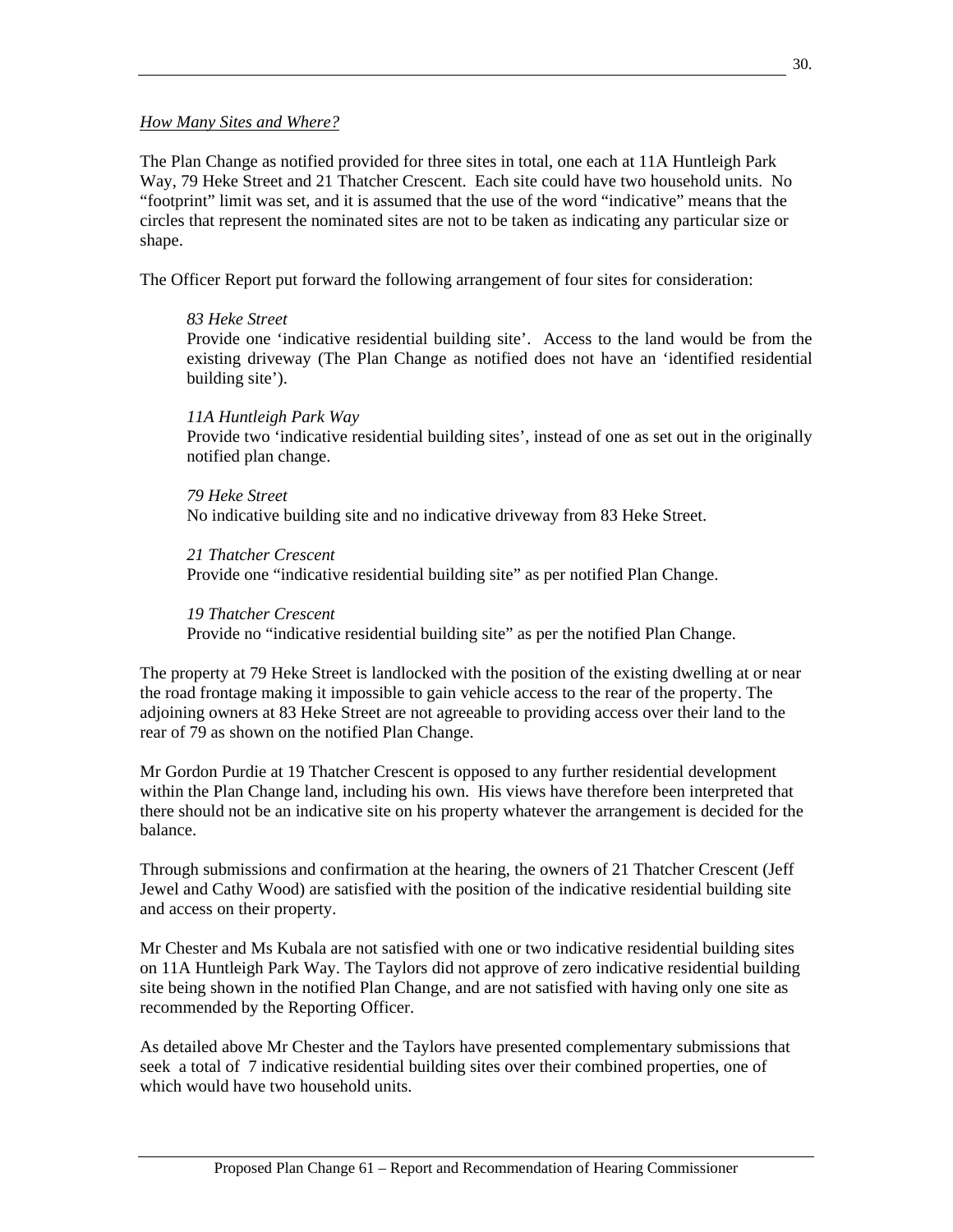Taking all the evidence and submissions into account, including the Officer's Report and Recommendation, I believe that the four site configuration described above more closely aligns with the recommendations in the report of Boyden Evans (Option 1) and shown in Appendix 1 to the Officer's Report prepared by Mr McSweeney. In respect of this level of residential development Mr Evans said in the summary and recommendations of his report:

*"5.1 - Removal and further encroachment into the forest with development of additional residential dwellings on each of the properties concerned will have adverse ecological effects. However, the level of damage would be relatively confined if additional residential development is restricted to the outer edge of the forest rather than intruding into it as some of the proposals suggested by the property owners would."* 

At the hearing Mr Evans confirmed that his recommended Option 1 sought to strike a balance between a limited amount of tightly controlled development on some of the sites and securing long term protection for as much of the area as possible. He generally agreed with the recommendations in the Officer's Report that showed the four site arrangement described above.

Again based on the evidence and submissions heard, I believe that any greater provision of indicative residential building sites, for example as requested by submitters 96 and 97 will jeopardize the long term protection of the vegetation and seriously affect the ecological and landscape values of the land. I do not support a greater provision of sites than recommended by Mr McSweeney. (see Appendix 26 map attached as part of the Recommended Plan Change in Attachment 2.)

The arrangement now recommended provides each owner (where sites are provided) with the potential to have two household units on their site, which is equivalent to the Permitted Activity status for the Outer Residential Area, the difference being in the case of the Plan Change land, that consent must be obtained by way of a Discretionary Activity (Unrestricted). I believe that the additional safeguards embodied in this process are fully justified in view of the natural features and resources that need to be sustainably managed. For the same reason I support the proposal that subdivision of the Plan Change land is also a Discretionary Activity (Unrestricted).

It should be noted that in the light of criticism of the practicality of the locations of the indicative residential buildings sites shown on the Plan Change Appendix map and that recommended by Mr McSweeney, the location of indicative residential building sites for 11A Huntleigh Park Way and 83 Heke Street now recommended as part of this report and recommendation coincide with sites shown on Mr Jorgensen's plan of proposed development.

#### *One or two Household Units?*

A number of submitters were concerned that allowing two household units per indicative residential building site would increase the density of development to an unsustainable level. In addition, Mr McSweeney confirmed at the end of the hearing after considering this point in response to an earlier question of mine, that his view was that each indicative residential building site should be limited to one household unit per site. I agree with the submissions and Mr McSweeney in this respect.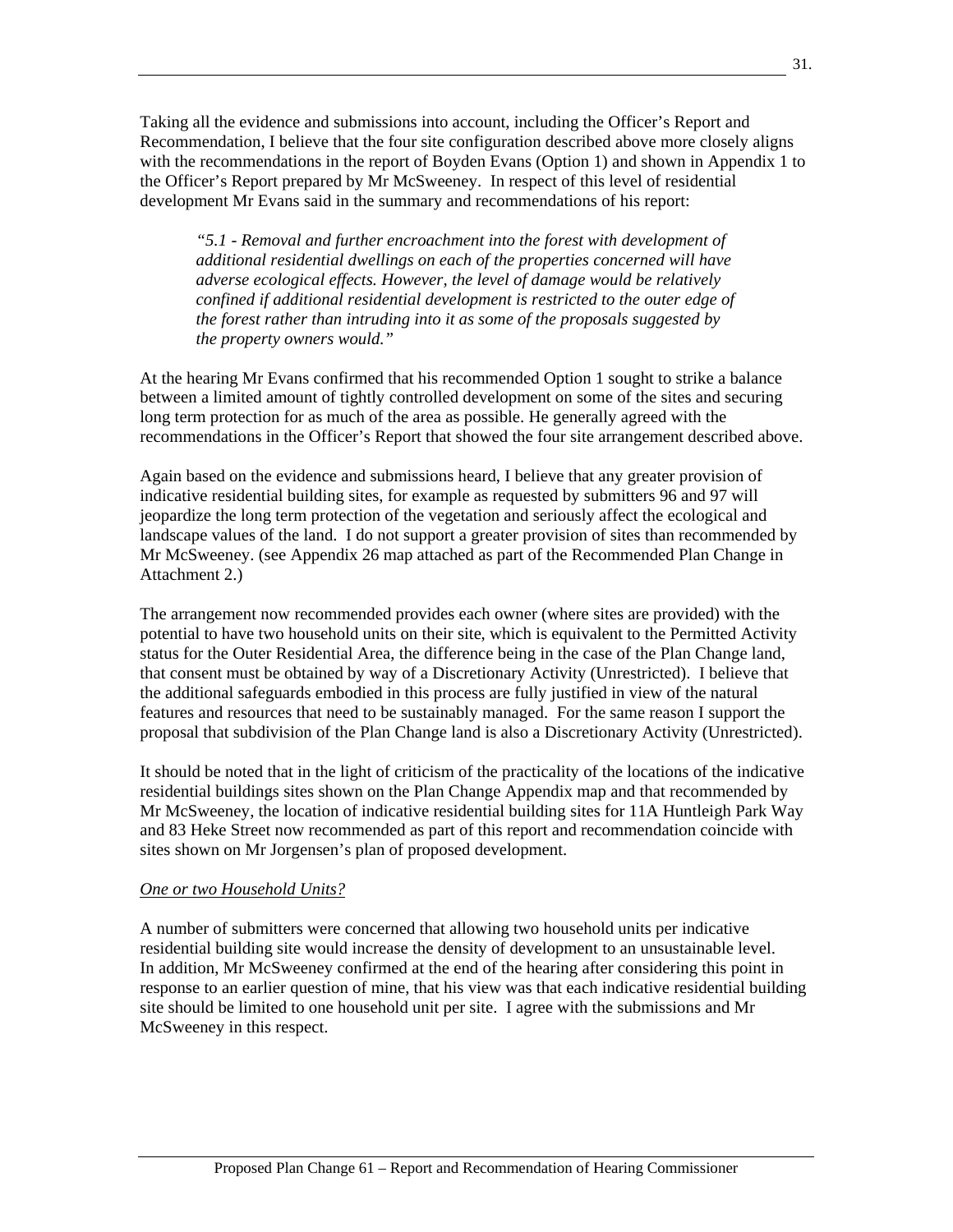#### *Size Limitation*

A number of submitters were concerned that without a maximum "footprint" included in the proposed rules there was a potential for the indicative sites to grow and result in more vegetation being cleared than is desirable or necessary. At the end of the hearing, after considering this point, Mr McSweeney recommended that a maximum of  $250m^2$  per site should be prescribed exclusive of access. I agree with this recommendation but believe that the figure should be expressed as an assessment criterion rather than a standard, and should relate to the maximum area of vegetation that is to be cleared to accommodate the proposed buildings.

My reasons for specifying a maximum area in this respect is to provide certainty to resource users in planning developments and to the community as to the amount of vegetation that can be removed in respect of any particular development. I believe that a standard would be too restrictive and may lead to applications defaulting to the non-complying category. Application of assessment criteria is a common consenting tool used extensively throughout the District Plan for Discretionary Activities.

# 5.2 GENERAL SUPPORT FOR THE PLAN CHANGE

## *Issues raised in submissions*

- the Plan Change helps give effect to a change in community attitudes to protecting native bush in the city
- development should be confined to the 'indicative residential building sites,' and the restrictions on bush clearance should be retained.
- any dwellings on 11A Huntleigh Park Way should not be visible from 9 Huntleigh Park Way
- the current Rural Area zoning of the land is inappropriate.

# *Discussion*

There was general support for the Plan Change from some 7 submitters and one further submitter. Of these only Mr Jackson from Friends of Tawa Bush Reserves, Mr Hedgley from Ngaio Progressive Association and Mr A Foster were in attendance. Mr Jackson's support was of a general nature and not as an affected party. Mr Hedgley was guarded in his support for the more expansive scope of the indicative residential building sites recommended by Mr McSweeney. Mr Foster supported the Plan Change as notified as striking the best balance between conservation and development.

Other submitters that supported the Plan Change as notified did not attend the hearing so I am not able to report of their acceptance or otherwise with Mr McSweeney's recommendations.

A number of other submitters (not in attendance) requested more detailed and/or additional development controls to protect the vegetation such as fencing, preventing pest/pet access, prevention of vandalism and the like. I do not believe that this level of detail is necessary for the Plan Change, which is more in the nature of a consenting "framework". I agree with Mr McSweeney's comments that the resource consent process is the appropriate mechanism to deal with these matters of detail.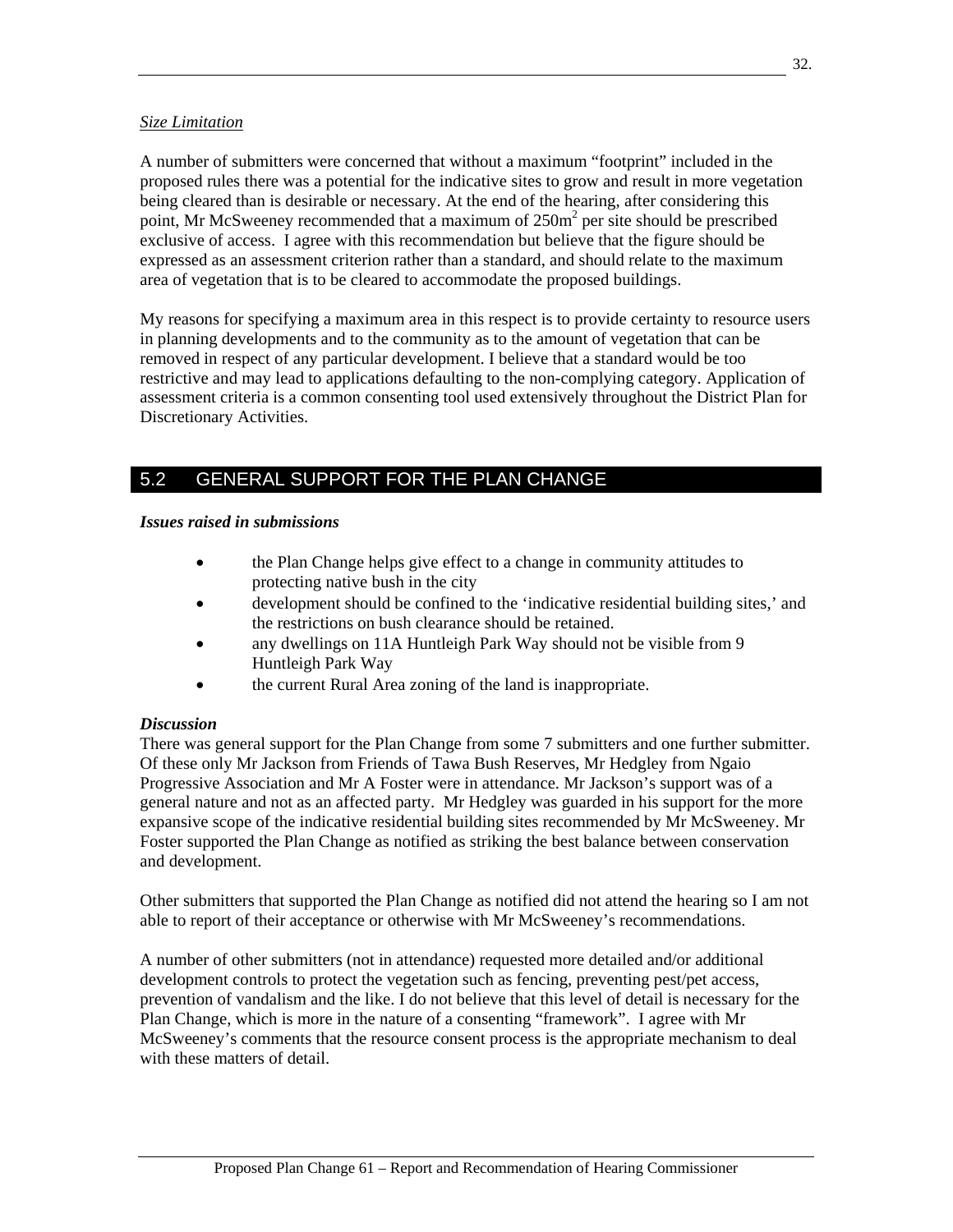#### *Recommendation*

**Accept** submissions 21, 41, 70, 80, 91, 104, and 105 and further submission 8 insofar as they support DPC 61, subject to those amendments made in response to other submissions.

# 5.3 OPPOSITION TO THE ENTIRE PLAN CHANGE

## *Issues raised in submissions*

- no further dwellings should be permitted on the land.
- retain the existing Rural Area zoning as this only allows one dwelling per site.
- the land should be zoned Conservation site as it is of high ecological value.
- the Plan Change does not provide the necessary safeguards to protect the native vegetation.
- any excavation of the land will require massive shelves and will result in erosion.

## *Discussion*

Some 38 Submitters and 13 Further submitters opposed the entire Plan Change. Of those that appeared at the hearing, Diane Stanley and Gordon Purdie (19 Thatcher Crescent) submitted that there should be no further residential development on the subject land or any other portion of the Huntleigh Park forest. They believe that additional building sites on 21 Thatcher Crescent, 79 or 83 Heke Street would represent an infringement of their rights, and adversely affect their privacy and property value, as well as their social, economic, and cultural wellbeing.

Jane Harding, a previous resident of the area also submitted that there should be no further residential development.

Mr Bruce Kelly 15 Huntleigh Park Way, originally opposed the entire Plan Change but at the hearing Mr Kelly acknowledged that an abandoning of the plan change (and consequential reversion to the Rural Area Rules) would result in less protection for the bush. He clarified that it was not his intent to seek such a result, and rather that the protection of the bush was paramount to him.

In my opinion the amendments that I have recommended after considering the advice of the Reporting Office and a the evidence and/or submissions from a number of submitters, including the Greater Wellington Regional Council, achieve an appropriate balance between allowing some targeted and tightly controlled residential development to occur and ensuring the ecological integrity of the land is maintained.

I say this because the Plan Change zoning and provisions have been based on landscape and ecological assessments of the land, and a detailed assessment of the residential development potential of the land by well qualified experts. The investigations undertaken by Mr Evans in the preparation of the Plan change demonstrate to my satisfaction that it is possible to accommodate further limited residential development on some of these properties.

I have carefully considered submissions that expressed concern that a valuable area of indigenous vegetation might be lost or destroyed through more intensive residential development on this land. However, I am satisfied that with the addition of the policy suggested by the Greater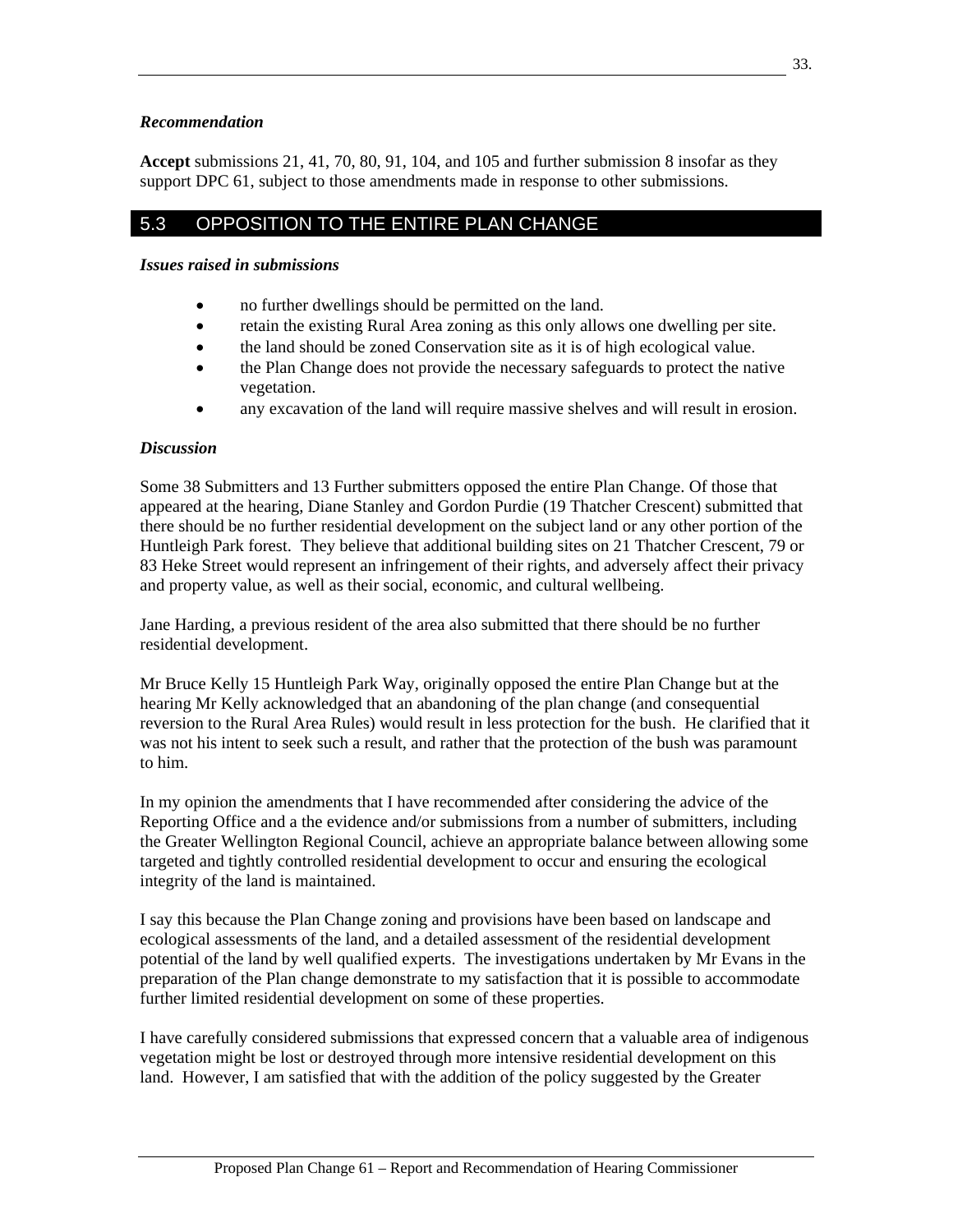Wellington Regional Council and the full discretionary control reserved to Council under the consenting process these concerns have been met.

In addition, I have recommended clear assessment criteria that need to be met regarding the maximum amount of vegetation that may be removed and I have recommended a reduction in intensity of allowable development by restricting each indicative residential building site to one household unit.

I am satisfied that the Plan Change now recommended is far superior to the provisions of the Rural Area to which the District Plan would revert if this Plan Change is not approved.

## *Recommendation*

**Reject** submissions 5, 6, 8, 11, 13, 14, 17, 18, 20, 22, 24, 25, 27, 29- 32, 34, 36, 39, 43, 58, 60, 62, 64, 85, 90, 92, 94,100, 101, 106, 109 - 114, and further submissions 1 - 7, 9, 10a and 10b, 11a, 11b, and 11c, 12a, 12b and 12c, 13a and13b, insofar as they are opposed to DPC 61, subject to any amendments resulting from submissions.

# 5.4 COUNCIL TO BUY AREA FOR PROTECTION / MAKE LAND RESERVE

## *Issues raised in submissions*

- Council should purchase the land so that the remnant bush can be made a reserve and protected in perpetuity.
- the land is not difficult to access and this access could be enhanced if it was in Council ownership.
- there should be no further residential development of the land as it will destroy the landscape and ecological values of the land.
- not allowing one residential dwelling on 11A Huntleigh Park Way would impose a high cost on the owners of that property. In this case Council should purchase this land.
- the Plan Change is an attempt to impose a conservation zone in everything but name upon 11A Huntleigh Park Way and 83 Heke Street. If the site is ecologically significant it should be purchased at market value by the Council.
- The Plan Change does not align with the WCC Biodiversity Plan and the Councils Outer Green Belt Management Plan.
- The Plan Change is contrary to the provisions in the Regional Policy Statement and the Draft Regional Policy Statement on indigenous ecosystems.

# *Discussion*

A large number of submitters (approximately 45) were of the view that the Council should purchase the land and create a reserve to be held and managed in conjunction with the Huntleigh Park Forest, or to the like effect. Their reasons for the submissions were that any other status for the land would compromise its natural values. Diane Stanley and Gordon Purdie (19 Thatcher Crescent) submitted that Council could achieve an outcome that the community is seeking by purchasing the land, particularly the vacant 11A Huntleigh Park Way. Others that appeared at the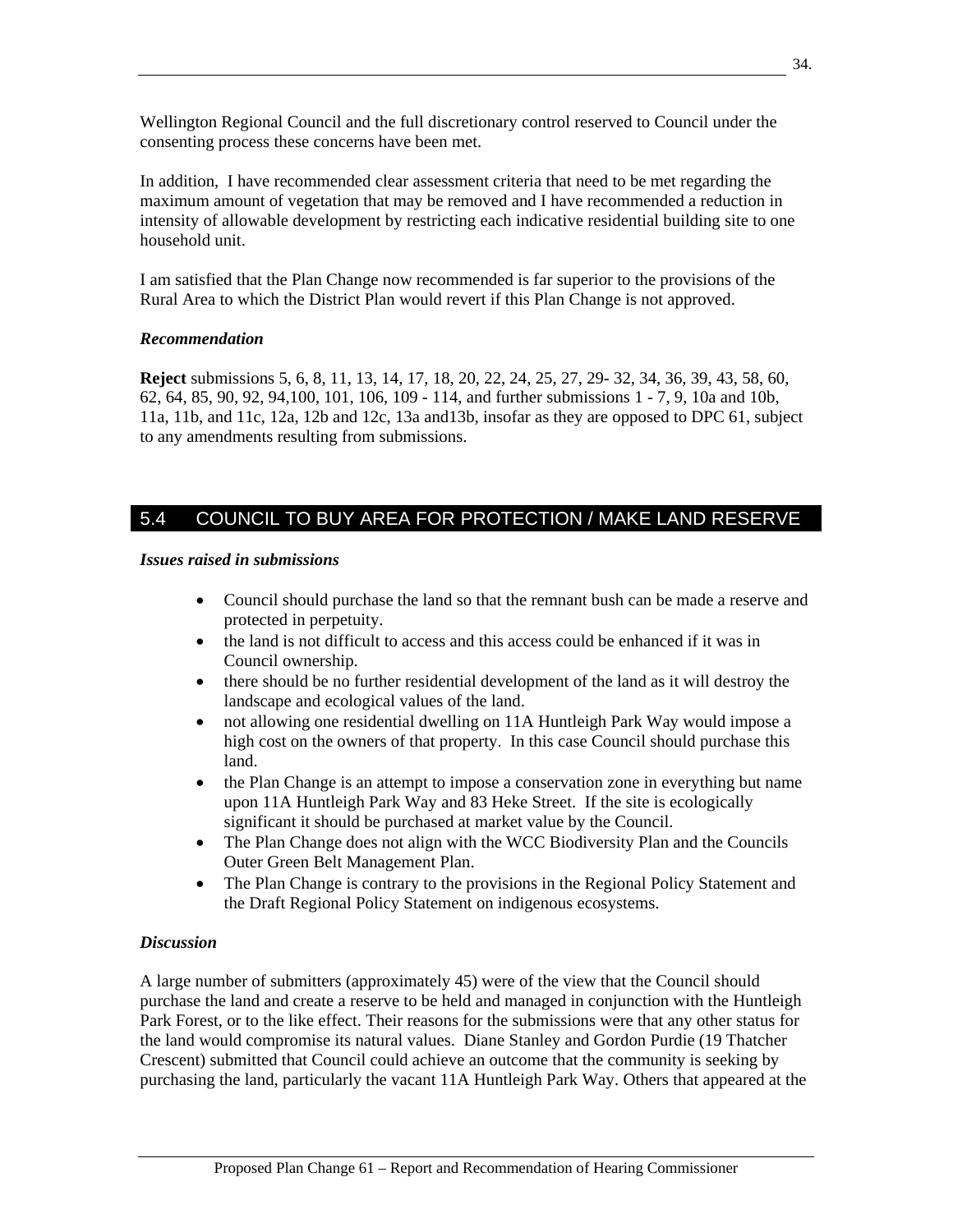hearing and advocated land purchase included Dr Hingston of 85 Heke Street, Jane Harding a former resident, and the Wellington Botanical Society.

The owners of 11A Huntleigh Park Way and 83 Heke Street also submitted that the Council should buy the land, but this was from their point of view that the Plan Change is an attempt to impose a conservation zone in everything but name upon the land and if it is ecologically significant it should be purchased at market value by the Council.

The Officer Report contained comments from Amber Bill, Parks Planning Unit of the Council, in response to submissions requesting the land be purchased by Council, including the protection options available to the Council for privately owned land with open space values. It was her opinion that:

*"…………. the landowners' expectations of what the land is worth and what the Council is able to pay means that purchasing the land is unlikely to be a feasible option. Parks Planning are therefore supportive of the approach adopted in DPC 61 as it will help protect the ecological values of the land. Parks Planning is also prepared to work in partnership with the landowners to use other non-regulatory measures to help protect the native vegetation."* 

The issues relating to the Council purchasing the Plan Change land are discussed in section 5.1 above, the conclusion being that it is beyond my brief to recommend such an action from consideration of this Plan Change.

## *Recommendation*

**Reject** submissions 1, 7, 9, 12, 13, 14, 16, 17, 20, 24, 34, 38, 40, 43, 55, 56, 59, 66, 73, 75 – 79, 81 - 89, 94 - 103, 106, 107, 109 - 112, 114- 116, 119 and further submissions 1 - 5, 7, 9, 10b, 11c, 12c insofar as they relate to Council purchasing the land, making the land a reserve, or zoning the land Conservation Site.

# 5.5 CONSULTATION

#### *Issues raised in submissions*

- insufficient consultation has taken place with the community
- the Plan Change does not adequately address the issues raised by submissions during the pre-notification stage.

#### *Discussion*

Section 5.5 of the Officer's Report set out the consultation process undertaken in preparing the Plan Change. The Reporting Officer went on to comment:

*"Residents in the vicinity of the land have had an opportunity to make submissions prior to the plan change being notified and the affected landowners have been consulted on a number of occasions through one on one meetings and site visits. Many of the residents have also taken the opportunity to formally lodge submissions when the plan change was notified in September 2007, resulting in 119 submissions and 13 further submissions. I consider that consultation has been adequate and meets the general obligation to consult provided for in the Resource Management Act 1991."*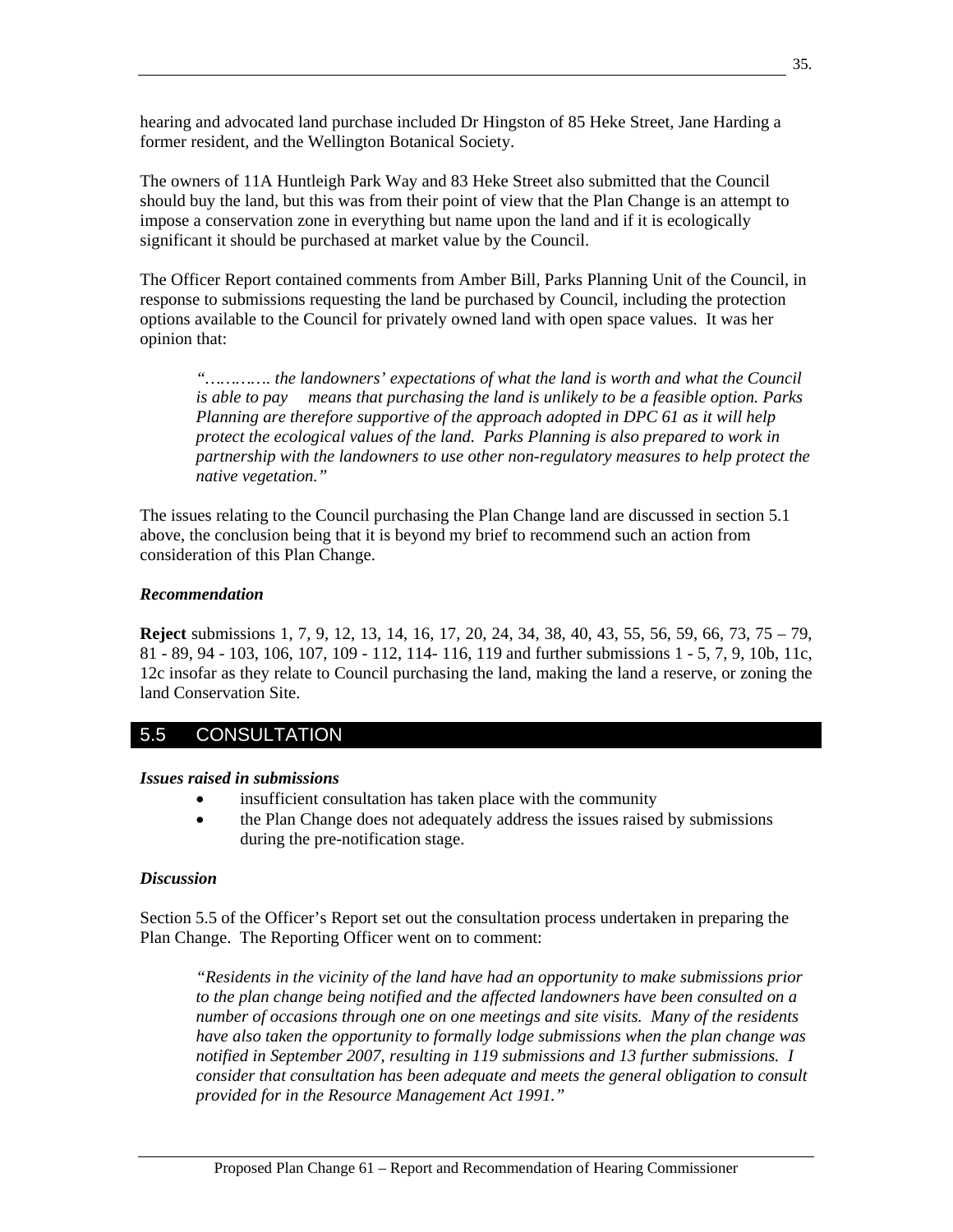A number of submitters that appeared at the hearing expressed some dissatisfaction with the consultation process, particularly that their concerns and/or opinions did not appear to be listened to or taken into account in the final form of the Plan Change. Having heard all the evidence and submissions in this regard, and considered the background and the information in the Officer's Report, I agree that the consultation carried out by the Council, while obviously not meeting everybody's expectations, did meet the general obligation to consult provided for in the Act.

Once the Plan Change was notified, a new and separate phase in the District Plan change process was commenced. Participation in this process reflects the genuine concerns of land owners, resource users and the wider community in seeking a sustainable solution to the issues that are raised by the Plan Change. In my opinion there is no cause to abandon or significantly alter the Plan Change because of a perception of inadequate consultation.

#### *Recommendation*

**Reject** submission 109 insofar as it relates to a concern about inadequate consultation as part of the plan change process.

## 5.6 PART II OF THE RMA AND SECTION 32 REPORT

#### *Issues raised in submissions*

- residential development would be contrary to Part II of the Resource Management Act 1991
- the Plan Change would not maintain and enhance amenity values and the quality of the environment, or adequately protect areas of significant indigenous vegetation
- the section 32 report does not adequately address the benefits and costs of the Plan Change

#### *Discussion*

Mr. Purdie (Submission 85) and Ms. Stanley (Submission 74) submitted jointly that "the plan change does not meet the Resource Management Act requirement to maintain and enhance amenity values and the quality of the environment…" – nor does the plan change "…protect areas of significant indigenous vegetation and significant habitats of indigenous fauna." A number of others submitters made similar points.

Mr Purdie and Ms Stanley consider that the Plan Change does not comply with section 32 of the Act. They submitted that the Plan Change does not reasonably identify benefits and costs, and that analysis is subjective in some instances. These submitters cited that one such example of cost/benefit analysis that was omitted was the impact of property values. They believed that, if approved, the proposal would allow increased property gains for the three landowners who are granted further development potential, while decreasing those values for many more neighbours.

Submitters Mr Chester and Ms Kubala (Submission 96) and Mr and Mrs Taylors (97) in respect of 11A Huntleigh Park Way and 83 Heke respectively also submit that the section 32 analysis in inadequate and that the Plan Change is inconsistent with Part 2 of the Act.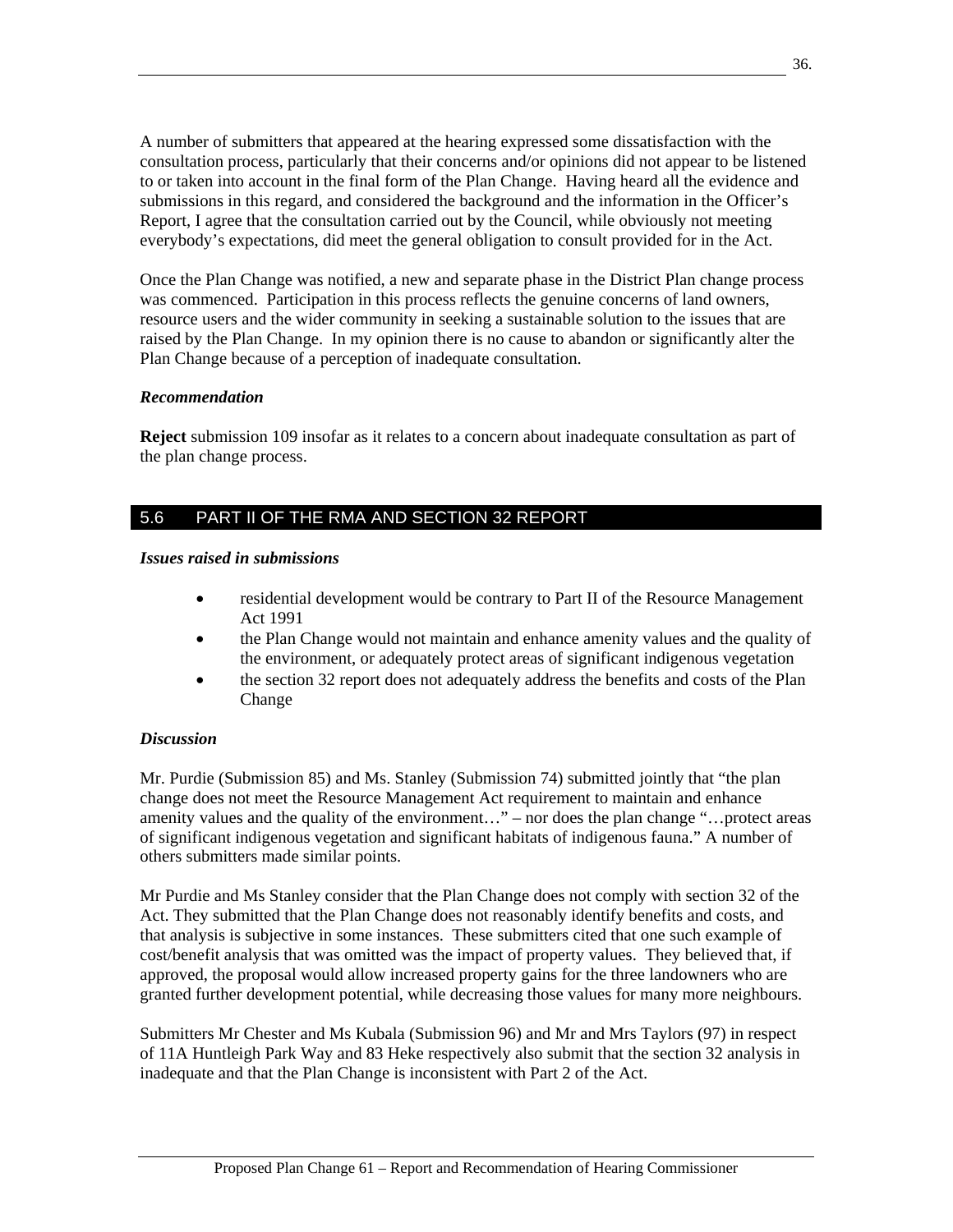## *Part 2*

To a large degree, I have dealt with these issues in sections 5.1.1, 5.1.2, 5.1.4, and 5.1.5 above.

In my opinion, the Plan Change as now recommended is in accordance with Part 2 of the Act. The Plan Change as a whole, and the recommended rules in particular, promote sustainable management of the natural resource of ecologically significant vegetation and the landscape in which it is set by managing the development of the land.

Additional residential development of the Plan Change land to the degree provided for by the rules meets the enabling provisions of section 5, while protecting the indigenous vegetation and habitat for future generations, safeguarding the life-supporting capacity of the ecosystem, and avoiding and/or mitigating potential adverse effects on the environment.

The protection of significant indigenous vegetation and habitat is recognized and provided for in accordance with section 6(c) and particular regard has been had to the matters set out in section  $7(b)$ , (c), (d), (f), and (g).

## *Section 32*

The Officer Report describes the site specific investigations and consultation undertaken during the preparation of the Plan Change and considers that all reasonable options for enabling some tightly controlled residential development whilst protecting as much of the indigenous vegetation on the land have been considered and set out in the section 32 report that was available at the time of notification. I have concluded that on that basis the Council's section 32 analysis is not deficient or defective.

However, in view of the matters raised by submitters at the hearing in regard to this section 32 report I have prepared a supplementary section 32 report that the Council may adopt in satisfaction of its duty under section 32(2)(a). This is Attachment 3 to this report and recommendation.

# *Recommendation*

**Reject** submissions 74, 96, 97, and 107, insofar as they consider the plan change is contrary to Part II of the Resource Management Act 1991.

**Reject** submissions 78, 85, 96, 97, and 102, insofar as they state that the section 32 report is not consistent with the Resource Management Act 1991 and does not involve a proper assessment of the benefits and costs of DPC61 and other possible development options for the land.

**Accept** further submission 8 insofar as it considers the section 32 analysis is adequate.

# 5.7 PRIVATE PROPERTY RIGHTS

*Issues raised in submissions* 

• the plan change is imposing a de facto conservation covenant on the land, consequently reducing the landowners property rights.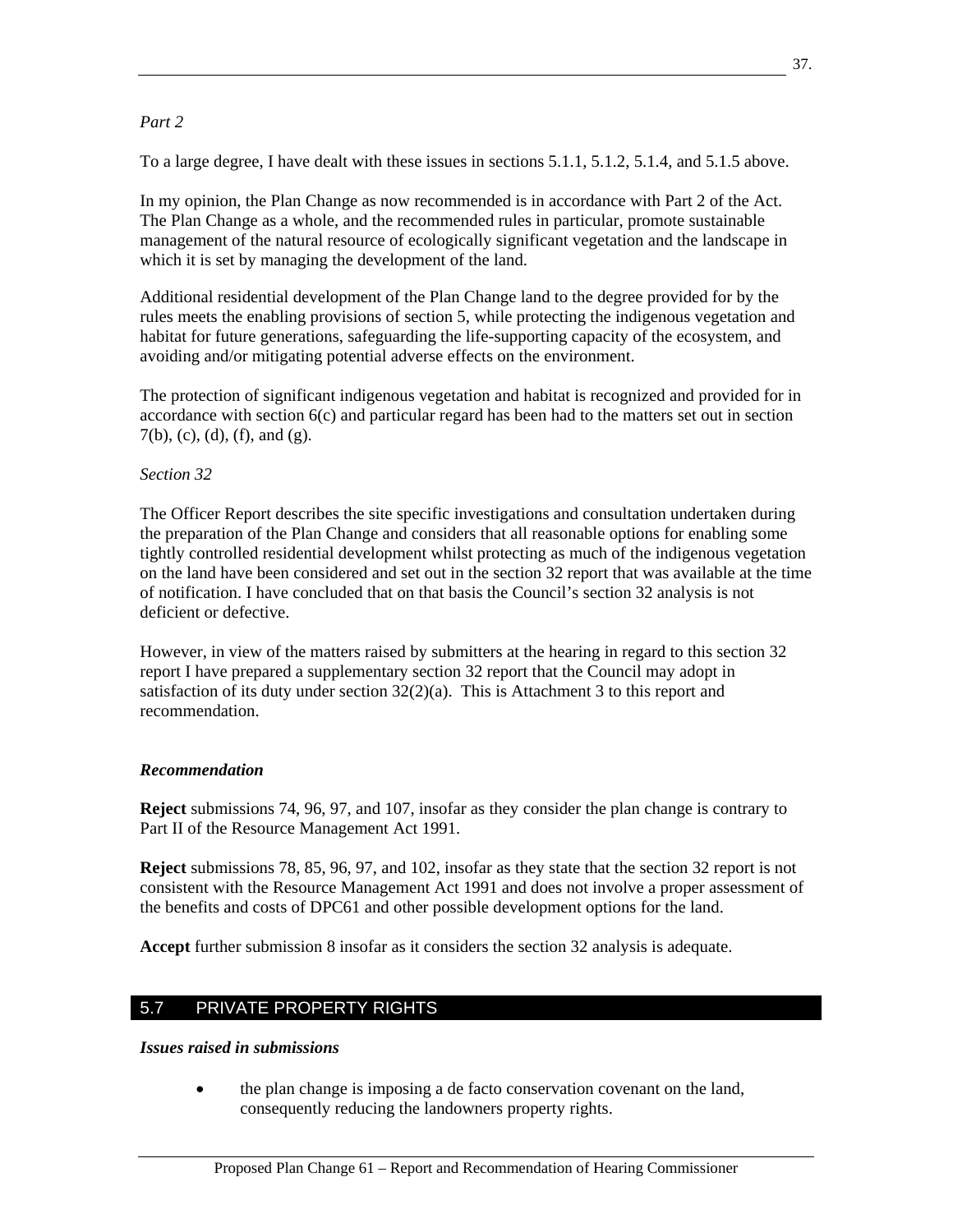- the Council should engage with the land owners and purchase the land if they consider there is a strong public interest or pay due compensation
- the Plan Change should enable more intensive development to occur at 11A Huntleigh Park Way and 83 Heke Street.

#### *Discussion*

These issues are fully discussed in section 5.1.4 above.

#### *Recommendation*

**Reject** submissions 96 and further submission 3 and submission 97 and further submission 2 relating to the residential development plan contained in Attachment 4 for 11A Huntleigh Park Way and 83 Heke Street, Ngaio.

**Accept** further submissions 1, 4, 5, 7, 9, 10a, 11b, 12a, 13b insofar as they oppose the residential development plan proposed in submissions 96 and 97.

# 5.8 OBJECTIVES AND POLICIES

#### *Issues raised in submissions*

- the Plan Change does not align with the District Plan objective "to protect and enhance natural green areas of the City", objective 18.2.1 and policies 14.2.1.1 and 14.2.5.4 of the Wellington City District Plan,
- a new district plan objective and policies are required to recognise the ecological significance of this land
- the Plan Change does not align with the Regional Policy Statement and is contrary to the objectives and polices in the Draft Regional Policy Statement

#### *Discussion*

#### *Contrary to District Plan objectives and policies*

A number of submissions consider that the Plan Change is contrary to the following objectives and policies contained in the District Plan:

- Objective 18.2.1 applies to maintaining and enhancing indigenous sites and ecosystems and applies to Conservation Sites and land uses adjacent to Conservation sites.
- Policy 14.2.1.1 relates to encouraging new urban development to locate within established urban areas, and
- Policy 14.2.5.4 encourages retention of existing vegetation, established trees and existing native vegetation.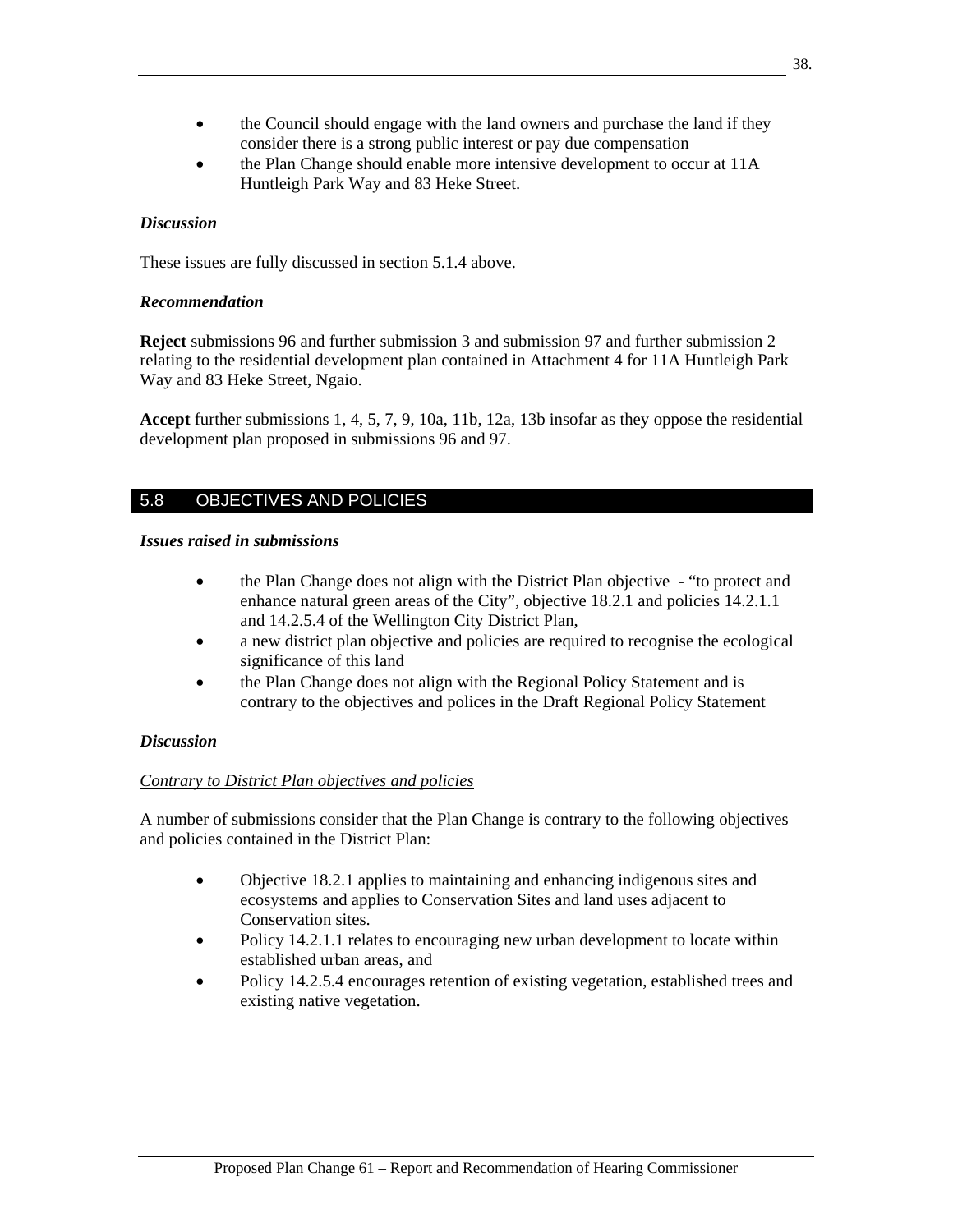The Officer Report deals with theses issues as follows:

*"Land contained within the plan change is adjacent to Conservation Site 5D Huntleigh Park. As previously stated in this report, the plan change provisions will enhance the long term sustainable management of the land by placing strict controls on future residential development and vegetation removal. This will help to protect and enhance the ecological and habitat values of the adjacent Conservation Site. Accordingly it is not necessary to have an additional policy inserted into this plan change (as requested by the Wellington Regional Council as set out below) to protect the Huntleigh Park Conservation Site.* 

*"Section 5.2 of this report sets out why is not appropriate that the existing Rural Area zoning be retained over the land. Policy 14.2.1.1 is therefore not considered relevant to assessing the merits of this plan change. The plan change will also help to retain existing vegetation on the site and is therefore considered consistent with policy 14.2.5.4."* 

I agree with the above statements and that the Plan Change as now recommended is not contrary to objectives and policies of the District Plan.

#### *New objective and policies*

GWRC and Gordon Purdie (further submitter 6) consider that the plan change needs to be brought further into line with the objectives and policies in Chapter 9 'Ecosystems' in the Regional Policy Statement. GWRC have requested that a new objective and three policies be included in the district plan as follows:

| <i>Objective</i>                                                                                       |
|--------------------------------------------------------------------------------------------------------|
| 4.2.5A                                                                                                 |
| To protect indigenous vegetation, habitat and ecosystems from modification and loss.                   |
| Note:                                                                                                  |
| This objective and the related policies and methods apply to the land shown in Appendix 25.            |
| <i>Policies:</i>                                                                                       |
| To achieve this objective, Council will:                                                               |
| 4.2.5A.1                                                                                               |
| Control the effects of uses and activities that could modify or disrupt the values of the ecosystem    |
| including the indigenous vegetation and the urban stream.                                              |
| 4.2.5A.2                                                                                               |
| Recognise the ecological values of the site and its link to the adjoining Conservation 5D site.        |
| 4.2.5A.3                                                                                               |
| <u>Ensure that new residential buildings are developed and designed in a way that will respect and</u> |
| integrate with the ecological values of the site.                                                      |
| Methods                                                                                                |
| $\bullet$ Rules                                                                                        |
| • Provision of information (Wellington City Council, Greater Wellington Regional                       |
| Council)                                                                                               |
| $\bullet$ Other mechanisms                                                                             |
| Greater Wellington Regional Council's Managing your bush block-A guide to                              |
| looking after indigenous forest remnant in the Wellington region.                                      |
| <u>Greater Wellington's Restoring our Natural Heritage – A guide to Greater</u><br>٠                   |
| Wellington's biodiversity assistance for private landowners.                                           |
|                                                                                                        |

*Mind the stream – A guide to looking after urban and rural streams in the Wellington Region.*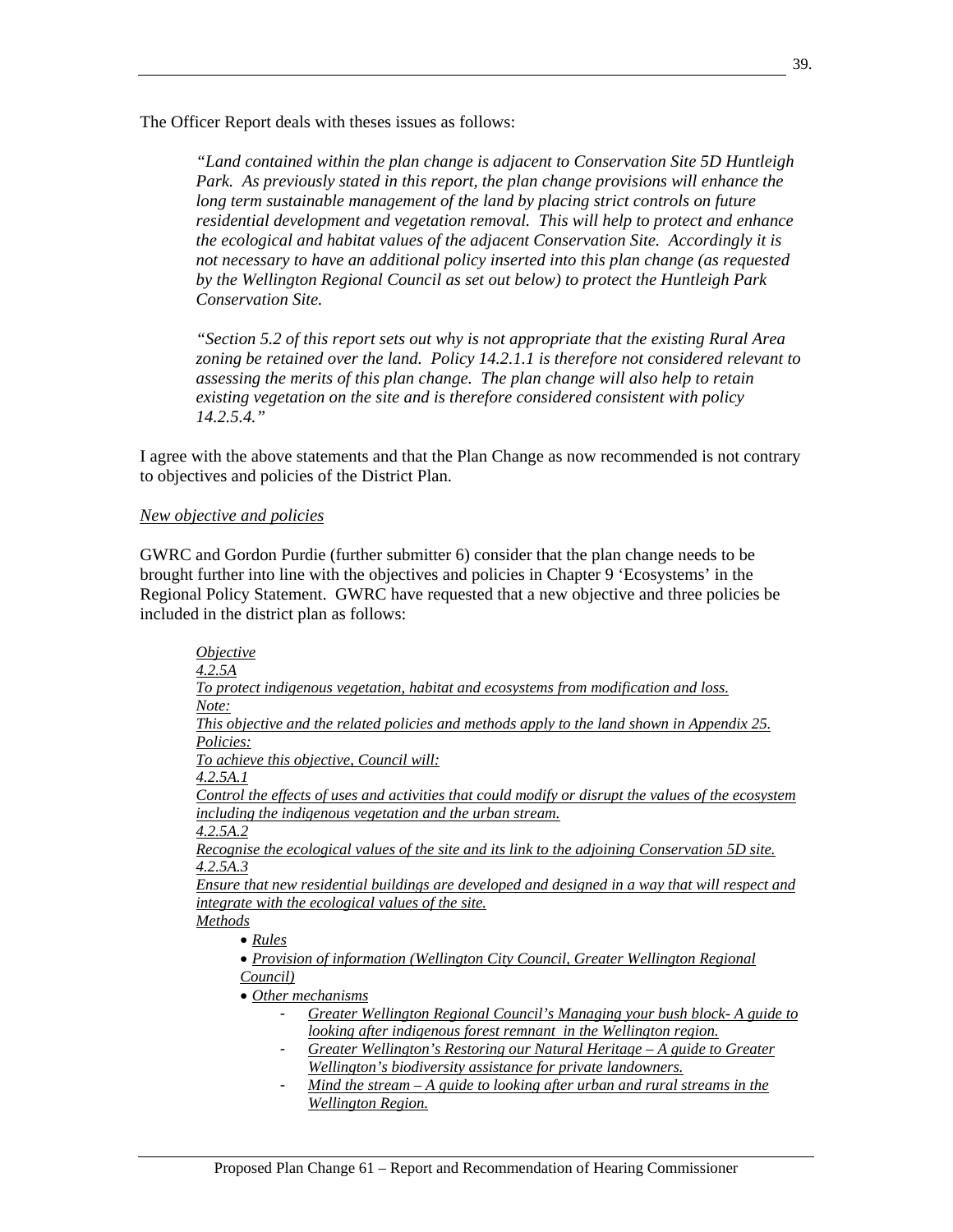The Plan Change as notified contains no objectives or policies to accompany the proposed rules. However, as noted earlier in this report and recommendation existing District Plan objectives and policies already address ecological issues raised in this plan change generally. For example:

"Objective 4.2.5 *To maintain and enhance natural features (including landscapes and ecosystems) that contribute to Wellington's natural environment.'* 

Policy 4.2.5.4 *'Encourage retention of existing vegetation, especially established trees and existing native vegetation."* 

Having considered the evidence and submissions made at the hearing and the Officer's Report, I believe there is merit in giving greater policy recognition to the importance of protecting the ecological values of the properties in the Plan Change land and managing the subsequent development of the land in the manner provided through the 'indicative residential building sites'. I therefore agree with Mr McSweeney's recommendation that a modified policy 4.2.5A.3 (above) be inserted after policy 4.2.5.4 in Section 4.2 Residential Objectives and Policies of the District Plan as follows:

#### *4.2.5.5*

*Ensure that any subdivision or development, including vegetation clearance, earthworks, and construction, alteration and addition to buildings and structures on*  land identified in Appendix 26 to Chapter 5, is developed and designed in a way that *will respect and integrate with the ecological values of the land.*

*Methods*

• *Rules*

- *Conservation Strategy*
- *Capital Spaces Open Space Strategy for Wellington City*
- *Biodiversity Action Plan*
- *Provision of information (Wellington City Council, Greater Wellington Regional Council)*

*Other mechanisms*

- *Greater Wellington Regional Council's 'Managing your bush block- A guide to looking after indigenous forest remnant in the Wellington region.'*
- *Greater Wellington's 'Restoring our Natural Heritage A guide to Greater Wellington's biodiversity assistance for private landowners.'*
- *'Mind the stream A guide to looking after urban and rural streams in the Wellington Region.' "*

*The majority of the land identified in Appendix 26 to Chapter 5 is of high landscape and ecological value. Some further limited residential development of the land is permitted provided it maintains the ecological significance and integrity of the land. This will be achieved through limiting residential development to the 'indicative residential development sites' identified in Appendix 26. Discretionary activity (unrestricted) Rule 5.4.10. requires that applicants undertake a comprehensive assessment of environmental effects.*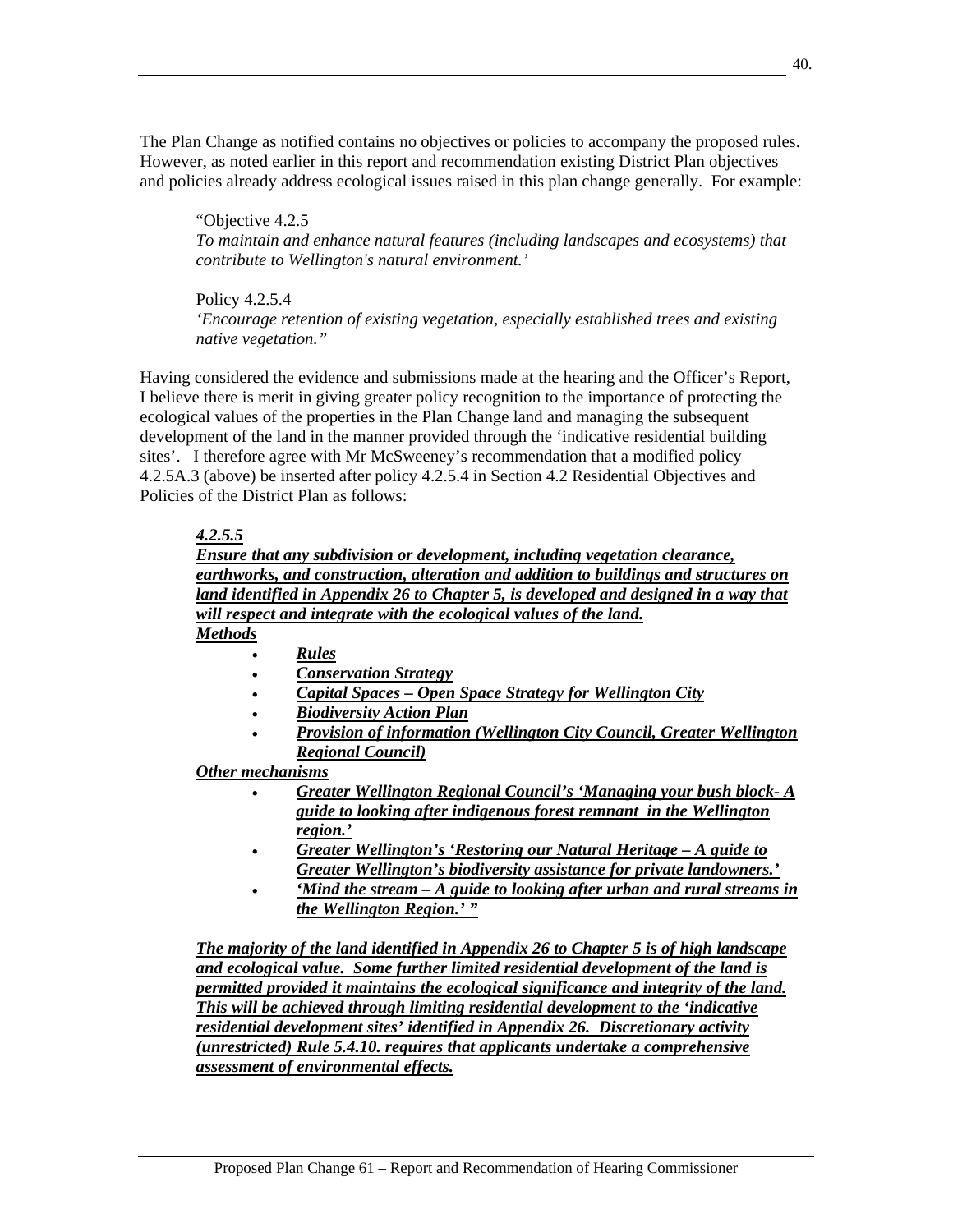*Vegetation clearance outside the 'indicative residential development sites' is not permitted. Some minor vegetation clearance and earthworks is permitted for maintenance purposes associated with existing houses or future houses associated with an 'indicative residential building site' (Rule 5.1.13).*

*The environmental result will be the greater protection of existing native vegetation on land identified in Appendix 26 with some tightly controlled residential development provided for on three of the five properties.*

## *Draft Regional Policy Statement*

The Draft Regional Policy Statement has no legal status until it is notified. Therefore I do not consider it necessary for the Plan Change to take it into account.

## *Recommendation*

**Accept in part** submission 117 and further submission 6 insofar as they relate to aligning more closely DPC61 with Chapter 9 'Ecosystems' of the Regional Policy Statement through the insertion of a new policy into the Residential Areas section of the District Plan in order to protect the ecological values of the five properties contained within Appendix 26 as proposed by DPC61.

**Reject** submissions 15, 33, 74, 96, 97, and 107, insofar as they consider the Plan Change is contrary to Part II of the Resource Management Act 1991, the objectives and policies in the District Plan, or the indigenous vegetation objective and policies in the Regional Policy Statement and the draft Regional Policy Statement.

# 5.9 RULES

#### *Issues raised in submissions*

- amend rule 5.1.13 to protect all of the land from bush clearance.
- Rule 5.1.13 is supported in principle.
- residential structure and residential building needs to be defined.
- there are no limits on how often vegetation can be removed.
- only  $50m^2$  of vegetation removal should be able to be removed as a controlled activity where it is not associated with developing the 'indicative residential building site and accessways. In excess of this limit, all vegetation removal should be a prohibited activity.
- the rules are draconian and infringe private property rights.

## *Discussion*

#### *Vegetation clearance*

Most submitters consider that there needs to be more control over vegetation clearance, some going as far as submitting that vegetation removal should be prohibited outside the indicative residential building sites and the identified accessways. As seen throughout this report and recommendation, the retention of as much indigenous vegetation as possible will best serve the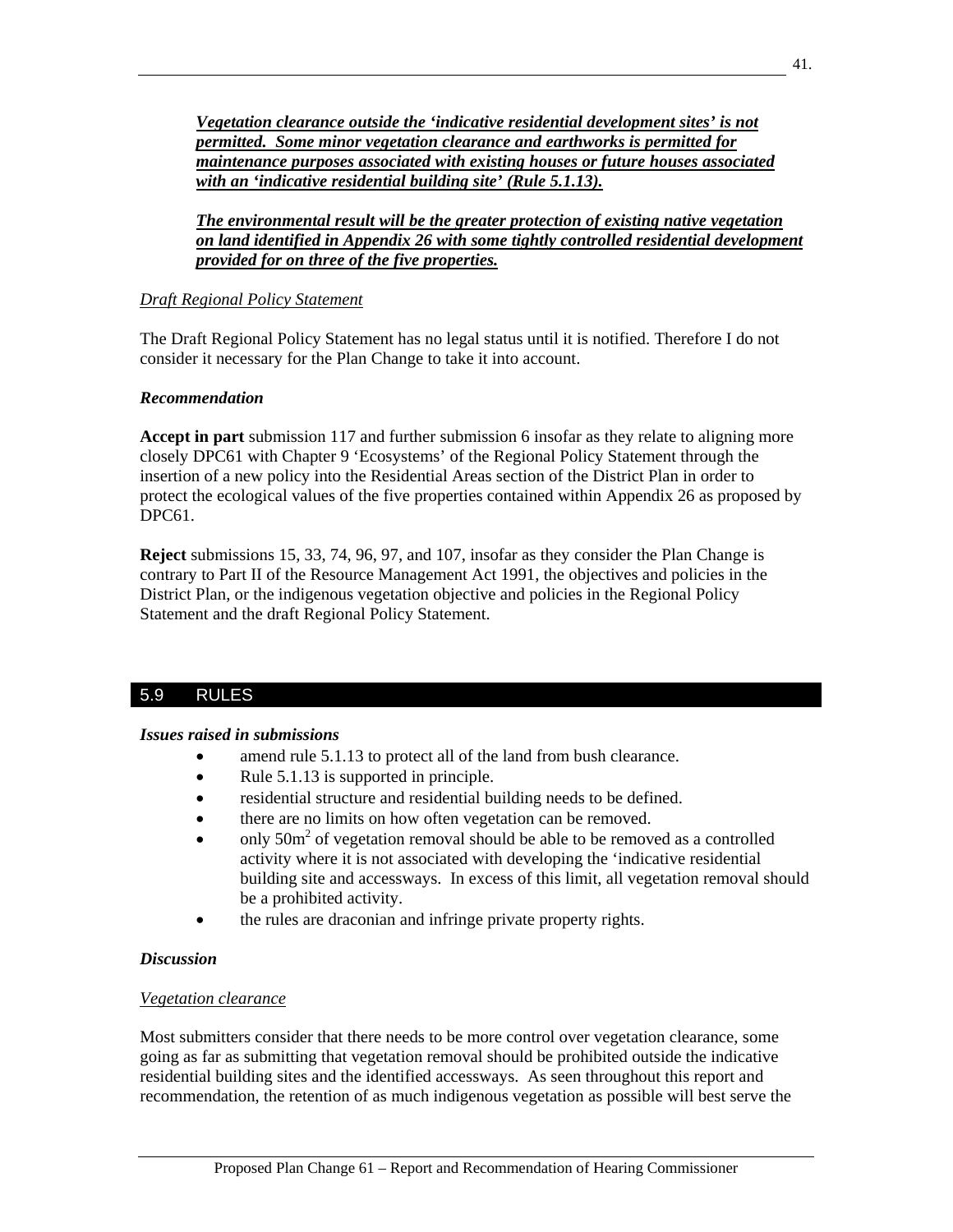sustainable management functions of the Council under the Act and achieve the objectives of the District Plan.

Vegetation clearance will occur within the Plan Change land in two ways. The Plan Change proposes that a small amount of vegetation clearance is allowed as a Permitted Activity in association with existing residential buildings in order to facilitate minor alterations and/or additions to buildings and/or curtilages. The amount of this clearance has been set at a maximum of  $100m^2$ . After originally submitting that the figure should be  $50m^2$ , GWRC agreed at the hearing that on the basis of consistency with other District Plan rules 100m<sup>2</sup> was acceptable. It should be noted that this Permitted Activity provision would apply in the future to lawfully established dwellings as well as those that exist today.

#### *Clarity of the Rules*

In the Officer Report Mr McSweeney dealt with a number of matters raised by submitters in respect of the clarity of the intent of the Plan Change rules. He advised that:

 (a) The operative District Plan contains definitions for residential building and residential structure and these would apply to the plan change provisions. These definitions are as follows:

 *RESIDENTIAL BUILDING: means a building, containing part of a household unit (for example, a sleep-out), one household unit or more than one household unit; used or intended to be used for a residential activity.* 

 *RESIDENTIAL STRUCTURE: means a structure used or intended to be used in association with a residential activity.* 

(b) For clarity, Rule 5.1.13.3 should read:

"*5.1.13.3 Compliance with Rule 5.1.9 (earthworks), except that:* 

 *- no earthworks shall extend beyond the area already developed and used for residential purposes as of 8 September 2007. This area shall include land occupied by the existing dwellings, driveways, paths, lawns and outdoor areas associated with the dwelling."* 

 *Note: Any minor building works such as the enclosing of an outdoor area associated with a dwelling is a permitted activity provided it complies with the bulk and location requirements under 5.1.3.*

- (c) Condition 5.1.13.4 is intended to limit the amount of vegetation clearance to a maximum of 100m<sup>2</sup> from the date the plan change was notified (8 September 2007), and in order to improve clarity the rule should read:
- *"5.1.13.4 The activity does not involve modification, damage, removal or destruction of indigenous vegetation totalling a maximum of more than 100m 2 as of from 8 September 2007. This shall not apply to:*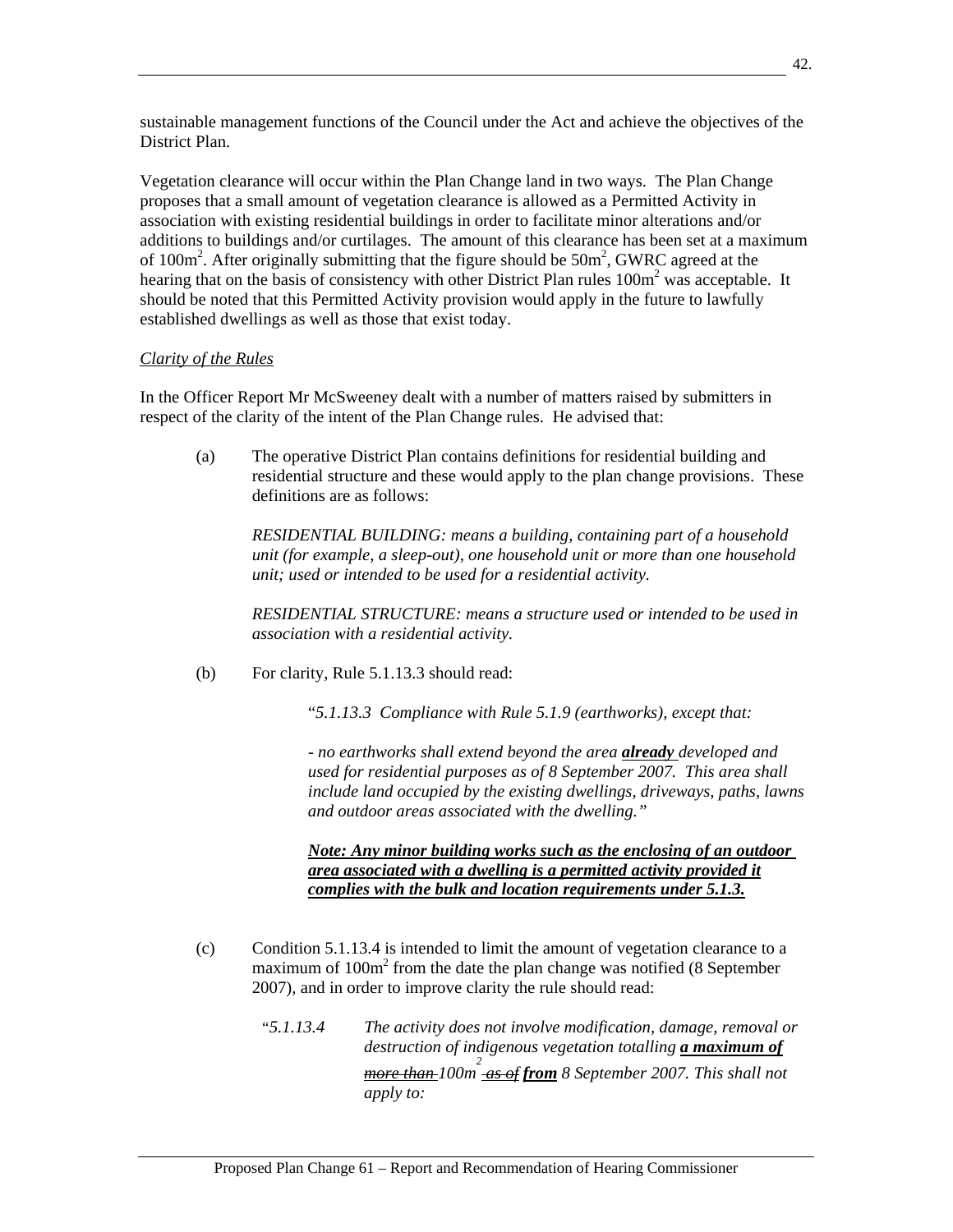*………….."* 

 (d) New rule 5.4.10 has been incorrectly described as 15.4.10 on page 1 (Guide to Rules table) and page  $2$  – the explanation for the permitted activity rule, and the reference should be corrected.

I recommend that all the above amendments be incorporated into the Plan Change Rules.

## *Recommendation*

**Accept** submissions 15, 19, 78, 85, 106, 118 insofar as they support the retention of Rule 5.1.13 and associated conditions

**Reject** submissions 4, 8, 23, 26, 58, 73, 74, 77, 93, 97, 102, 117, insofar as they do not support all or parts of Rule 5.1.13

**Reject** submissions 4, 8, 10, 19, 21, 23, 26, 28, 40, 58, 61, 67, 77, 78, 83, 89, 93, 96, 97, 102, 105, 106, 107, 118 insofar as they do not support all or parts of Rule 5.4.10 and associated standards and terms, and assessment criteria  $(5.4.10.1 - 5.4.10.9)$ .

**Accept** submission 10 insofar as it seeks further clarification on the intent and effect of condition 5.1.13.4.

**Accept** submission 117 insofar as it corrects minor errors, or provides further clarification on the intent and effect of 5.1.13, and 5.1.13.3, as set out above.

# 5.10 INDICATIVE RESIDENTIAL BUILDING SITES (IRBS)

#### *Issues raised in submissions*

- there should be more indicative residential building sites
- there should be no indicative residential building sites
- limits imposed on future residential development by the Plan Change are supported
- a size limit should be imposed on the 'indicative residential building sites'.
- only one dwelling should be permitted per indicative residential building site
- future houses should have a height limit of 8m

I have discussed the issues surrounding the position, number, size and effect of the indicative residential building sites that are the subject of proposed Rule 5.1.13 in section 5.1.6 of this report and recommendation.

My conclusions and recommendations regarding these matters have been incorporated into the Plan Change as shown in Attachment 2.

#### **Recommendation**

**Accept in part** submissions 2, 3, 54, 65, 104, insofar as they support the placement of the 'indicative residential building sites', subject to any amendments resulting from submissions. **Reject** submissions 3, 63, 73, 74, 75, 78, 85, 96, 97, 102, insofar as they do not support the number and positioning of the indicative residential dwellings sites and accessways.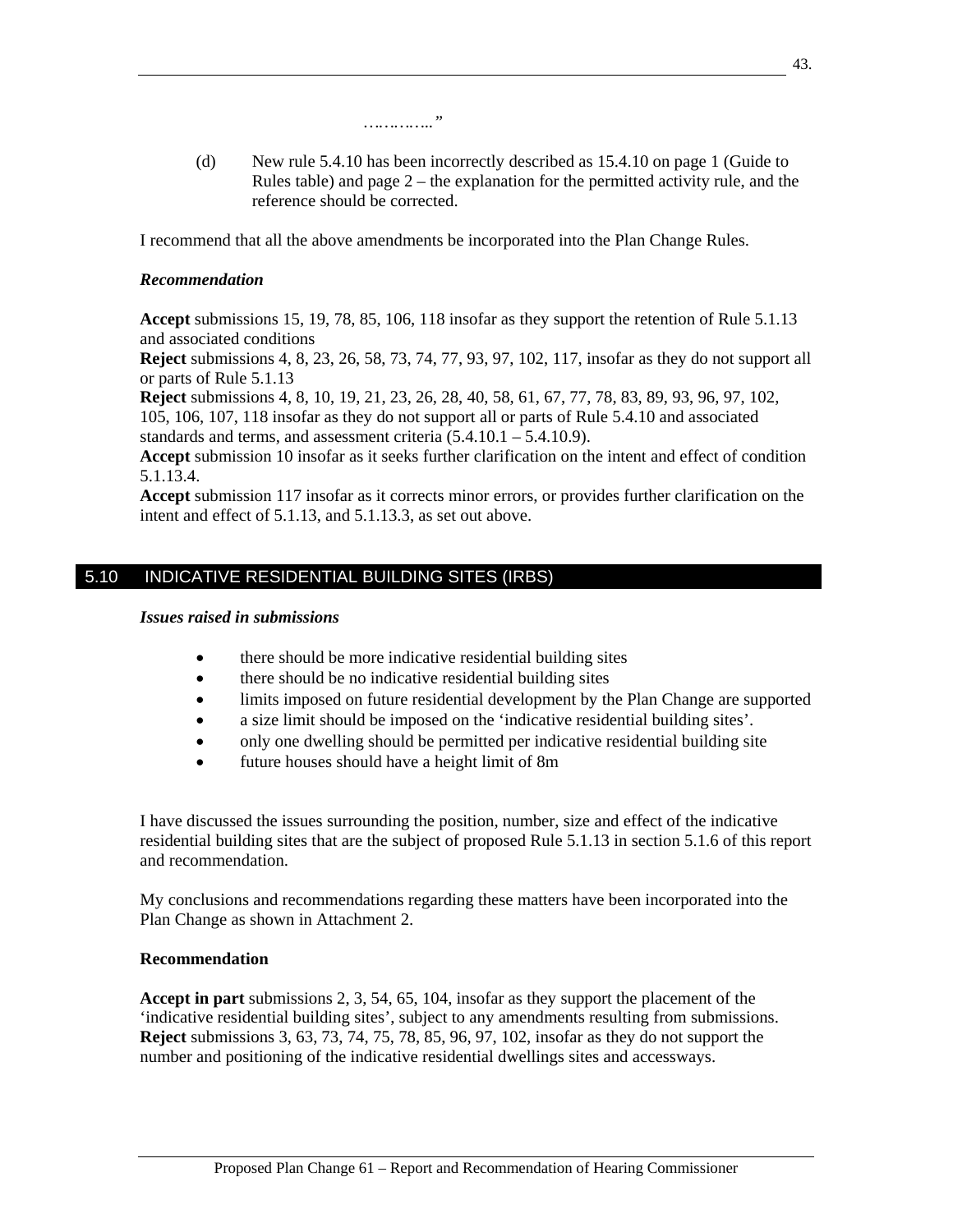# 5.11 EARTHWORKS AND EFFECTS ON URBAN STREAM

#### *Issues raised in submissions*

- protection of urban stream adjacent to DPC61 land
- requirement for an earthworks management plan

#### *Discussion*

Submission 117 (GWRC) originally requested the inclusion of a new standard  $\&$  term under Discretionary Rule 5.4.10 to require applicants to prepare an earthworks management plan. This is due to the risk of silt run-off into these nearby streams and the impact this could have on the local flora and fauna. The proposed clause is as follows:

*" 5.4.10.3 For areas denoted 'indicative residential building sites' in Appendix 25, an Earthworks Management Plan shall be provided in respect of any proposed subdivision, use or building development. The plan shall detail sediment control, erosion protection and construction management. The information must be consistent with the principles and guidelines in the Greater Wellington Regional Council's Small Earthworks, Erosion and Sediment Control for Small Sites (June 2006) and/or Greater Wellington's Erosion Control and Sediment Control guidelines (reprinted 2003)."*

In the Officer's Report, Mr McSweeney recommended that the new standard & term be added, and GWRC supported this recommendation at the hearing. I concur with this recommendation.

Further, GWRC indicated that the permitted activity rule 5.1.13 is adequate in addressing their concerns about any future construction adjacent to the stream as it requires compliance with earthworks rule 5.1.9. GWRC is comfortable with effects of future subdivision, use or development being addressed at the resource consent stage – and therefore believes it unnecessary to include the urban stream network as part of the Plan Change.

#### *Recommendation*

**Accept** submission 117 insofar as it relates to the insertion of a new standard and term (5.4.10.3) as set out above.

# 5.12 CONCLUSIONS

- 1. The Plan Change is a response to the fact that the present Rural Area zoning is inappropriate given that the land in question is not used for rural purposes, is within the urban environs of the city, and has ecological and landscape values that contribute to the amenities of the Huntleigh Park area.
- 2. The Plan Change is entirely consistent with the functions of the Council as set out in section 31 of the Act, and will assist the Council to carry out those functions with greater effect than the present Rural zone provisions.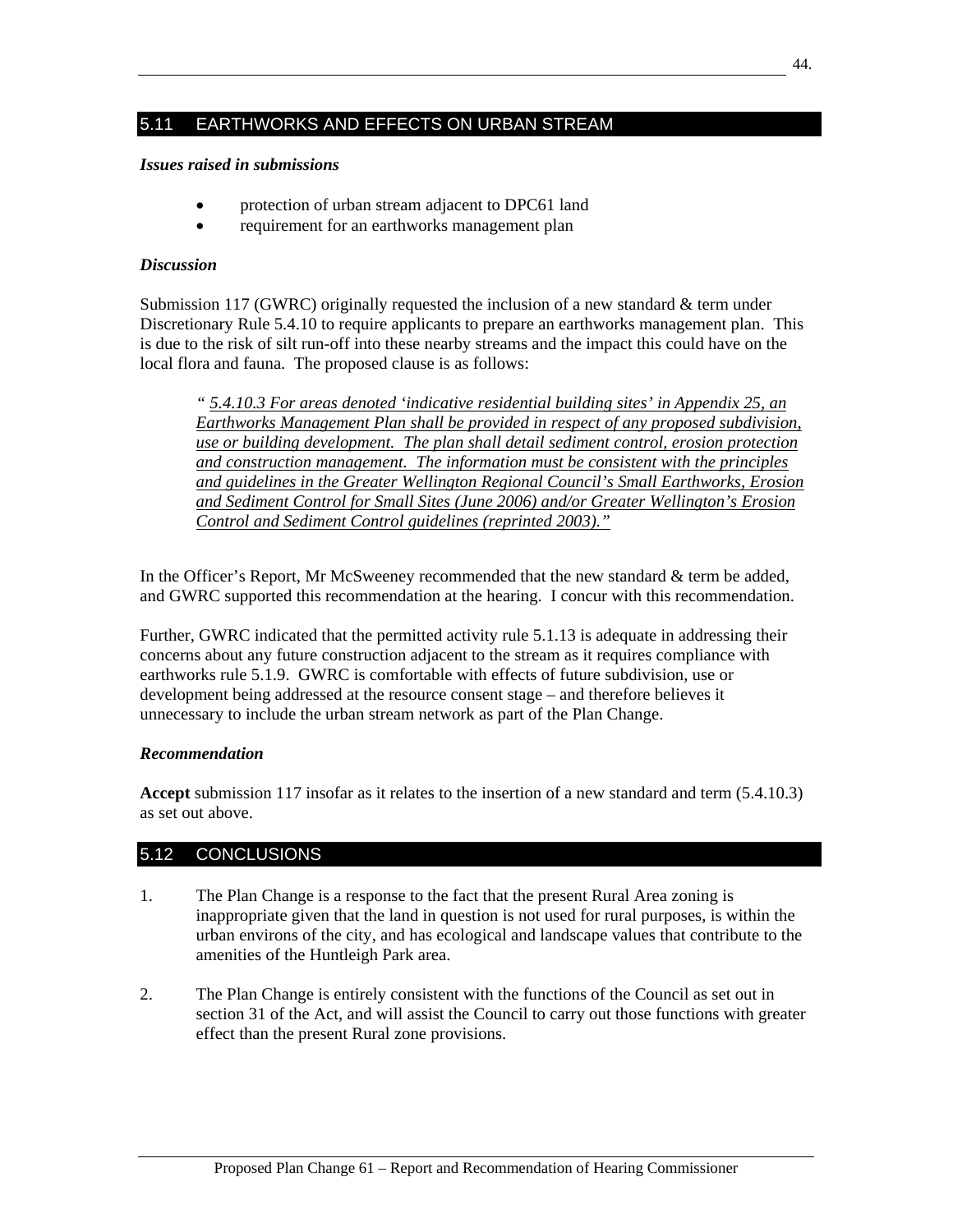- 3. The area of indigenous vegetation within the Plan Change area are significant in the Wellington context and its significance is enhanced when its positive effect on the wider forest area that exists at Huntleigh Park is considered.
- 4. The Plan Change in the form now recommended most appropriate way of meeting the objectives of the District Plan because it achieves a balance between the need to protect indigenous vegetation with high ecological and landscape values that the community while enabling landowners to make reasonable provision for their social and economic wellbeing.
- 5. The Plan Change in the form now recommended meets the statutory requirements of the Resource Management Act 1991, and in particular, the additional residential development of the Plan Change land to the degree provided for by the rules meets the enabling provisions of section 5 while protecting the indigenous vegetation and habitat for future generations, safeguarding the life-supporting capacity of the ecosystem and avoiding and/or mitigating potential adverse effects on the environment.
- 6. The Plan Change in the form now recommended should be approved and incorporated into the District Plan.

Ffinent.

Stuart Kinnear Resource Management Commissioner

17 October 2008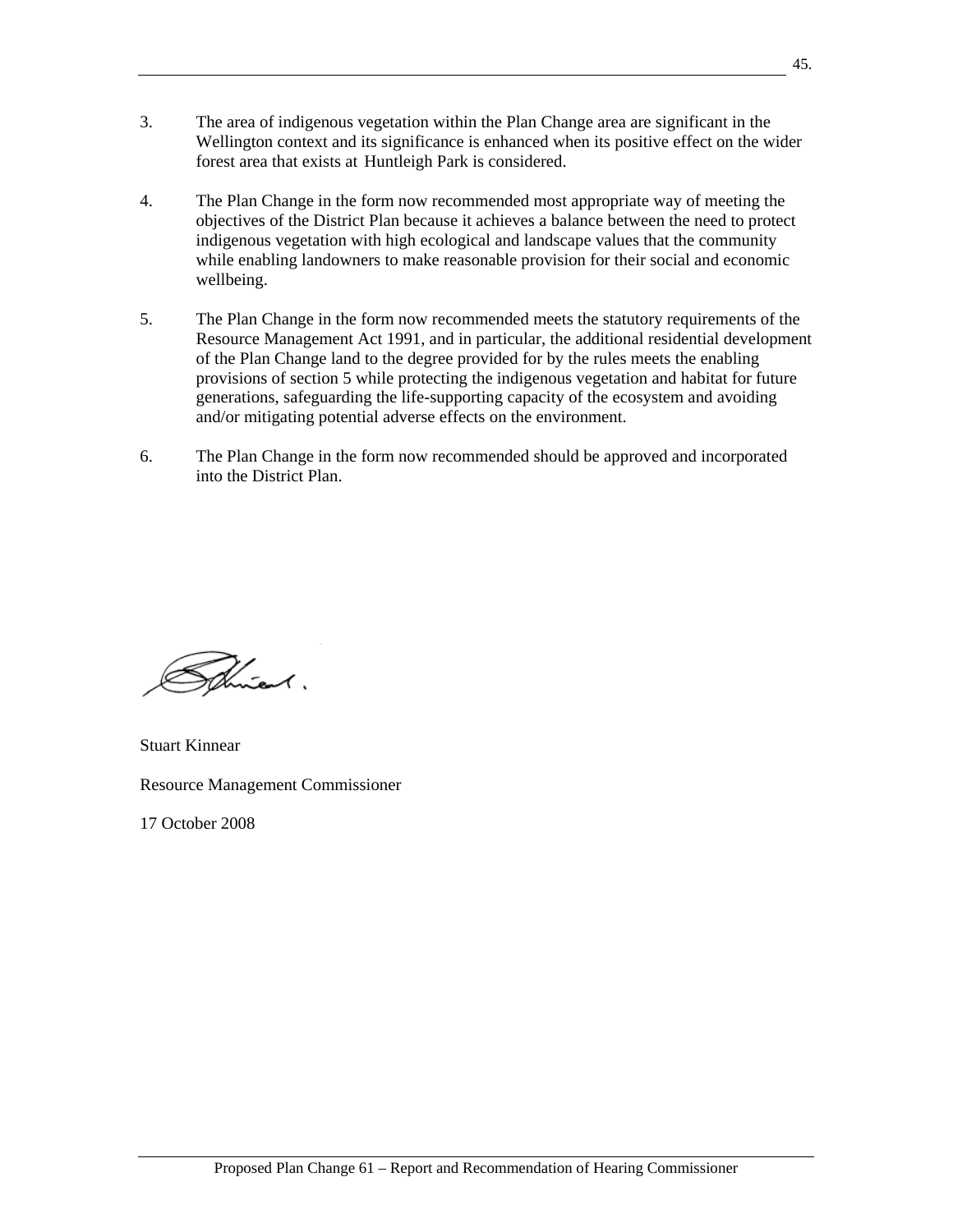| <b>Submission</b><br>No. | <b>Submitter</b>                     | Support/oppose  |
|--------------------------|--------------------------------------|-----------------|
| 1                        | Alexander Starr                      | oppose          |
| $\overline{2}$           | Jeanette Sertsou                     | support in part |
| 3                        | <b>Thomas Stahlberg</b>              | oppose          |
| 4                        | Paul Guiniven                        | oppose          |
| 5                        | Yao Liu                              | oppose          |
| 6                        | <b>Andrew Bray</b>                   | oppose          |
| $\overline{7}$           | Amanda Caradus                       | oppose          |
| 8                        | Diana Fulton                         | oppose          |
| 9                        | John Fulton                          | oppose          |
| 10                       | Yvonne Legarth                       | oppose          |
| 11                       | Paul Jackman                         | oppose          |
| 12                       | W. J. Orsman                         | oppose          |
| 13                       | Susannah Sturzaker                   | oppose          |
| 14                       | Mrs K. J. Bergner                    | oppose          |
| 15                       | <b>Stuart Cudby</b>                  | Support in part |
| 16                       | Rachel Palmer                        | oppose          |
| 17                       | Anthony & Mary Lines                 | oppose          |
| 18                       | <b>Graeme Doherty</b>                | oppose          |
| 19                       | Janice Ellen Lowe                    | oppose          |
| 20                       | Jonathan Cobb & Emma Samson          | oppose          |
| 21                       | <b>Ngaio Progressive Association</b> | support in part |
| 22                       | Alan & Sheila Wills                  | oppose          |
| 23                       | John Moore                           | oppose          |
| 24                       | Gillian Gray                         | oppose          |
| 25                       | George Spencer                       | oppose          |
| 26                       | <b>B</b> W Clark                     | oppose          |
| 27                       | Lorraine Phillips                    | oppose          |
| 28                       | Sumitra & Tapas Sarkar               | oppose          |
| 29                       | <b>Frederick Easther</b>             | oppose          |
| 30                       | Dorothy Easther                      | oppose          |
| 31                       | Mr Simon Del Favero                  | oppose          |
| 32                       | Ron V. & M. J. Chapman               | oppose          |
| 33                       | Colin Walker                         | oppose          |
| 34                       | <b>Hilary Harper</b>                 | oppose          |
| 35                       | New Zealand Business Roundtable      | oppose          |
| 36                       | Ken & Rose Rigarlsford               | oppose          |
| 37                       | <b>Mark Tammett</b>                  | oppose          |
| 38                       | Edith & Clive Robinson               | oppose          |
| 39                       | Murray Harrison                      | oppose          |
| 40                       | Gregory & Jocelyn Knight             | Support         |
| 41                       | Deborah Lynch                        | support         |
| 42                       | Paul Van Dinther                     | oppose          |
| 43                       | Daniel Aguilar                       |                 |
| 44                       | Elijah Lineberry                     | oppose          |
| 45                       | Mark A Walsh                         | oppose          |
| 46                       | <b>Fred Stevens</b>                  | oppose          |
| 47                       | Lance Davey                          | oppose          |
| 48                       | Peter Kermode                        | oppose          |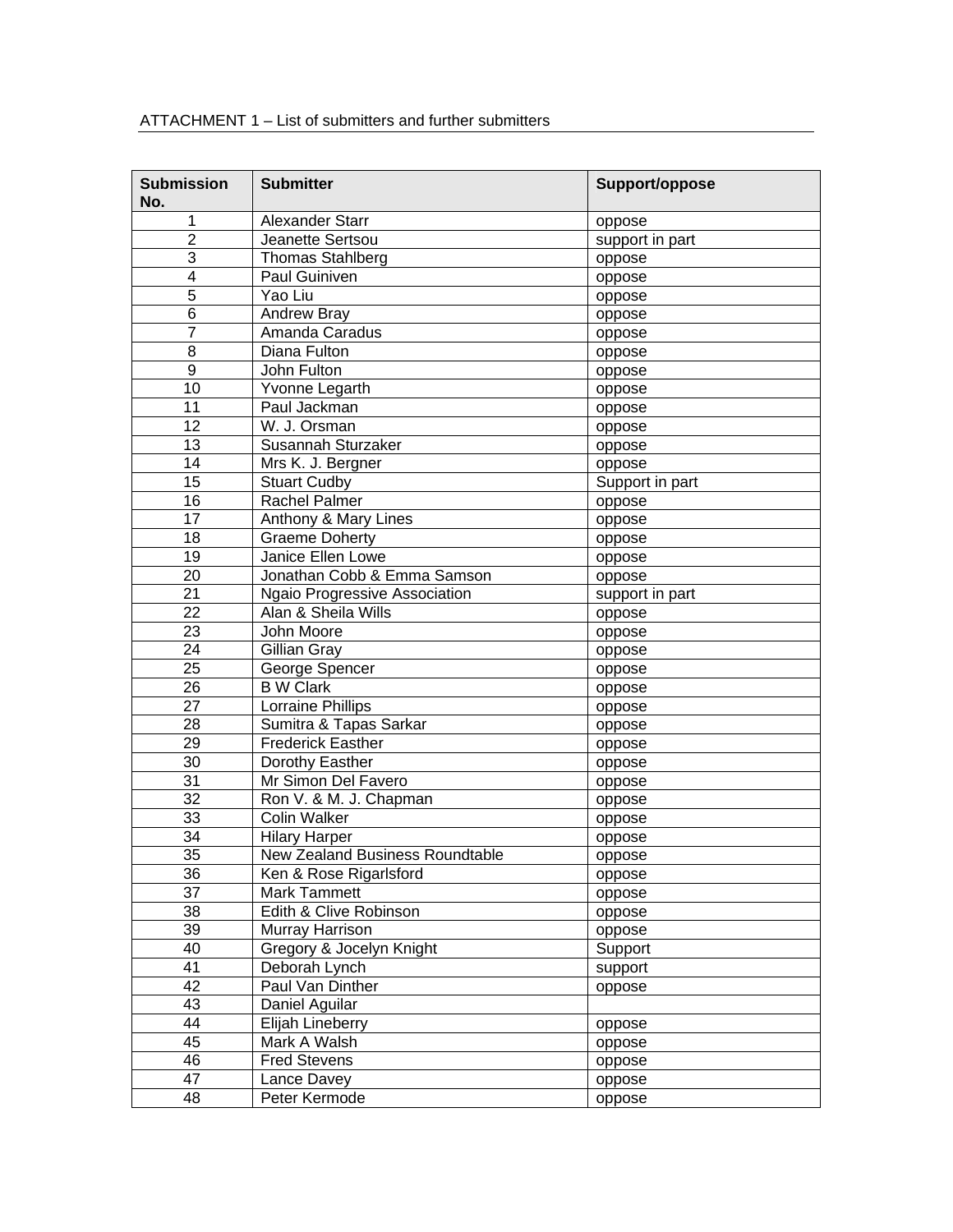| 49              | G. K. Clark                              | oppose          |
|-----------------|------------------------------------------|-----------------|
| 50              | Peter Smale                              | oppose          |
| $\overline{51}$ | Peter Osborne                            | oppose          |
| $\overline{52}$ | <b>Paul Marketing Sevices</b>            | oppose          |
| 53              | Lindsay Mitchell                         | oppose          |
| $\overline{54}$ | Cathy Wood & Jeff Jewell                 | support in part |
| $\overline{55}$ | Patrick Ward                             | oppose          |
| $\overline{56}$ | Mrs Mary Ward                            | oppose          |
| $\overline{57}$ | <b>Brian &amp; Linda Dawkins</b>         | Support in part |
| 58              | <b>Helen Fisher</b>                      | oppose          |
| 59              | John McGregor                            | oppose          |
| 60              | Dr John Mosley                           | oppose          |
| 61              | <b>Bruce Shelly</b>                      | oppose          |
| 62              | Annie Brown                              | oppose          |
| 63              | Jean Galloway                            | oppose          |
| 64              | Julia Dudfield                           | oppose          |
| 65              | Paula Carryer                            | support in part |
| 66              | Robert & Janet Thompson                  | oppose          |
| 67              | <b>Ricci Harris</b>                      | oppose          |
| 68              | <b>Bernard Darnton</b>                   | oppose          |
| 69              | Craig Milmine                            | oppose          |
| $\overline{70}$ | Friends of Tawa Bush Reserves            | support         |
| $\overline{71}$ | <b>Brian Scantlebury</b>                 | oppose          |
| 72              | <b>Peter Cresswell</b>                   | oppose          |
| 73              | Kirsten Jensen & Graeme Clark            | oppose          |
| 74              | <b>Dianne Stanley</b>                    | oppose          |
| $\overline{75}$ | D. & L. Hingston, W. Stockwell           | oppose          |
| 76              | Faye Rodgers                             | oppose          |
| $\overline{77}$ | Roberta Loretto                          | oppose          |
| 78              | Forest and Bird                          | oppose          |
| 79              | John & Pauline Swann                     | oppose          |
| 80              | Terrence & Aileen Martin                 | support         |
| 81              | Kathleen Mitchell & Beverley Evans       | oppose          |
| 82              | C.R. Wylie & S.J. Lungley                | oppose          |
| 83              | <b>Trelissick Park Group</b>             | oppose          |
| 84              | Roger & Julia Sparks                     | oppose          |
| 85              | Gordon Purdie                            | oppose          |
| 86              | Otari-Wilton's Bush Trust                | oppose          |
| 87              | Jane Hay                                 | oppose          |
| 88              | Anna Adams                               | oppose          |
| 89              | Keith Rodgers                            | oppose          |
| 90              | George & Jane Bellhouse                  | oppose          |
| 91              | N. Campbell & M. Creamer                 | support in part |
| 92              | Diana Dallas                             | oppose          |
| 93              | John While                               | oppose          |
| 94              | <b>Blair Morgan</b>                      | oppose          |
| 95              | Action for Environment Incorporated      | oppose          |
| 96              | D. Chester & S. Kubala                   | oppose          |
| 97              | Gary & Peggy Taylor                      | oppose          |
| 98              | Southern Environmental Association (Inc) | oppose          |
| 99              | <b>Kevin Kilkelly</b>                    | oppose          |
| 100             | <b>Bruce Kelly</b>                       | oppose          |
| 101             | Mrs Kathleen Kelly                       | oppose          |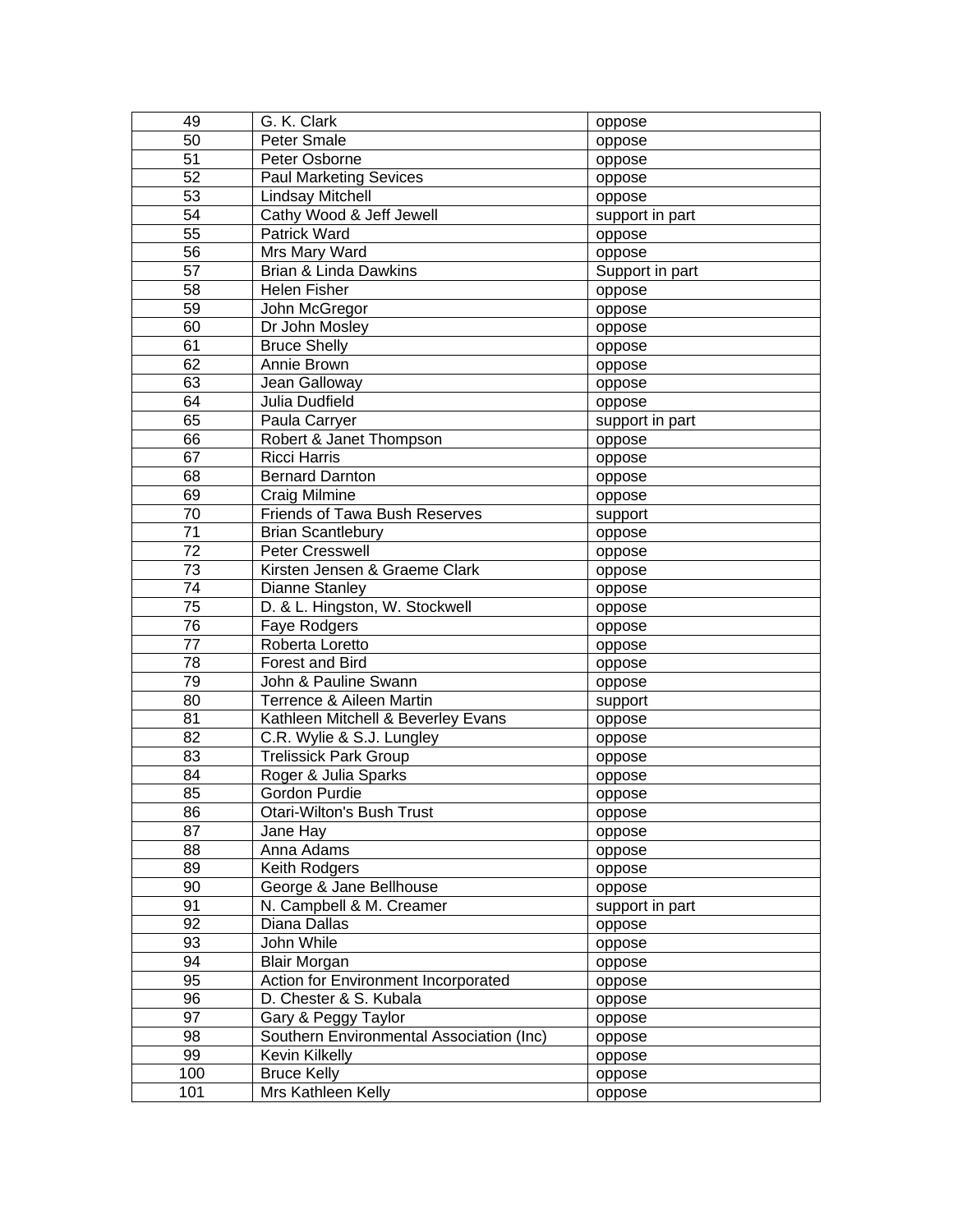| 102 | Christopher & Lorna McCallum               | oppose          |
|-----|--------------------------------------------|-----------------|
| 103 | V.R., J.A.& B.A. Lewis                     | oppose          |
| 104 | J. Douglas, J. Stanton & K. Curry          | support         |
| 105 | Donald Haw & Carolyn Hume                  | support in part |
| 106 | <b>Katherine Ward</b>                      | oppose          |
| 107 | Jane Harding                               | oppose          |
| 108 | Kim Oelofse & Jason Bull                   | oppose          |
| 109 | Jerry Ball                                 | oppose          |
| 110 | Ann Ball                                   | oppose          |
| 111 | Kay & Raymond Hukins                       | oppose          |
| 112 | David & Margaret Allison                   |                 |
| 113 | Denis Frizzell                             | oppose          |
| 114 | John & Robyne Sowerby                      | oppose          |
| 115 | Denise Brown                               | oppose          |
| 116 | Allan Levett                               | oppose          |
| 117 | <b>Greater Wellington Regional Council</b> | support in part |
| 118 | Rob Ogilvie & Michelle Lawrence            | oppose          |
| 119 | <b>Wellington Botanical Society</b>        | oppose          |

| <b>Further</b><br><b>Submission No.</b> | <b>Further Submitter</b>                                     | Support/oppose                                                                                                                                                                                                                                                            |
|-----------------------------------------|--------------------------------------------------------------|---------------------------------------------------------------------------------------------------------------------------------------------------------------------------------------------------------------------------------------------------------------------------|
| 1                                       | Kirsten Jensen and Graeme Clarke                             | Oppose submissions 3, 96 & 97                                                                                                                                                                                                                                             |
| $\overline{2}$                          | Gary and Peggy Taylor                                        | Support submission 96 in it's<br>entirety, and support in part<br>submissions 1, 24, 55, 56, 76, 77,<br>82, 84, 86, 95, 96, 99, 100, 103,<br>107, 111                                                                                                                     |
| 3                                       | David Chester and Suzanne Kabala                             | Support submission 97 in it's<br>entirety, and support in part<br>submissions 1, 24, 40, 55, 56, 75-<br>79, 82-86, 89, 95, 97, 99, 100,<br>101, 103, 107, 1098, 111.                                                                                                      |
| 4                                       | Keith Rodgers                                                | Oppose submissions 96 and 97<br>Support submissions 77, 85, 92,<br>105, 107, 117                                                                                                                                                                                          |
| 5                                       | <b>Robert Loretto</b>                                        | Support submission 74, 85, 89, 92,<br>105, 107, 117                                                                                                                                                                                                                       |
| 6                                       | Gordon Purdie                                                | Supported his own submission<br>(#85)                                                                                                                                                                                                                                     |
| $\overline{7}$                          | David Hingston, Lydia Hingston and<br><b>Wendy Stockwell</b> | Support submissions 1, 4-9, 11 -<br>14, 16, 17, 20, 22, 24, 31 - 34, 36,<br>38, 39, 40, 55, 56, 58, 59, 60, 62,<br>66, 75, 76, 77, 79, 81, 82, 87, 89,<br>92, 95, 98, 100, 101 - 103, 106,<br>107, 109, 110, 115, 119.<br>Oppose submissions 35, 75, 96,<br>97, 104, 118, |
| 8                                       | Andrew J W Foster                                            | Support all submissions which<br>support the plan change and those<br>submissions which seek to define<br>the allowable footprint for new or<br>existing submissions                                                                                                      |